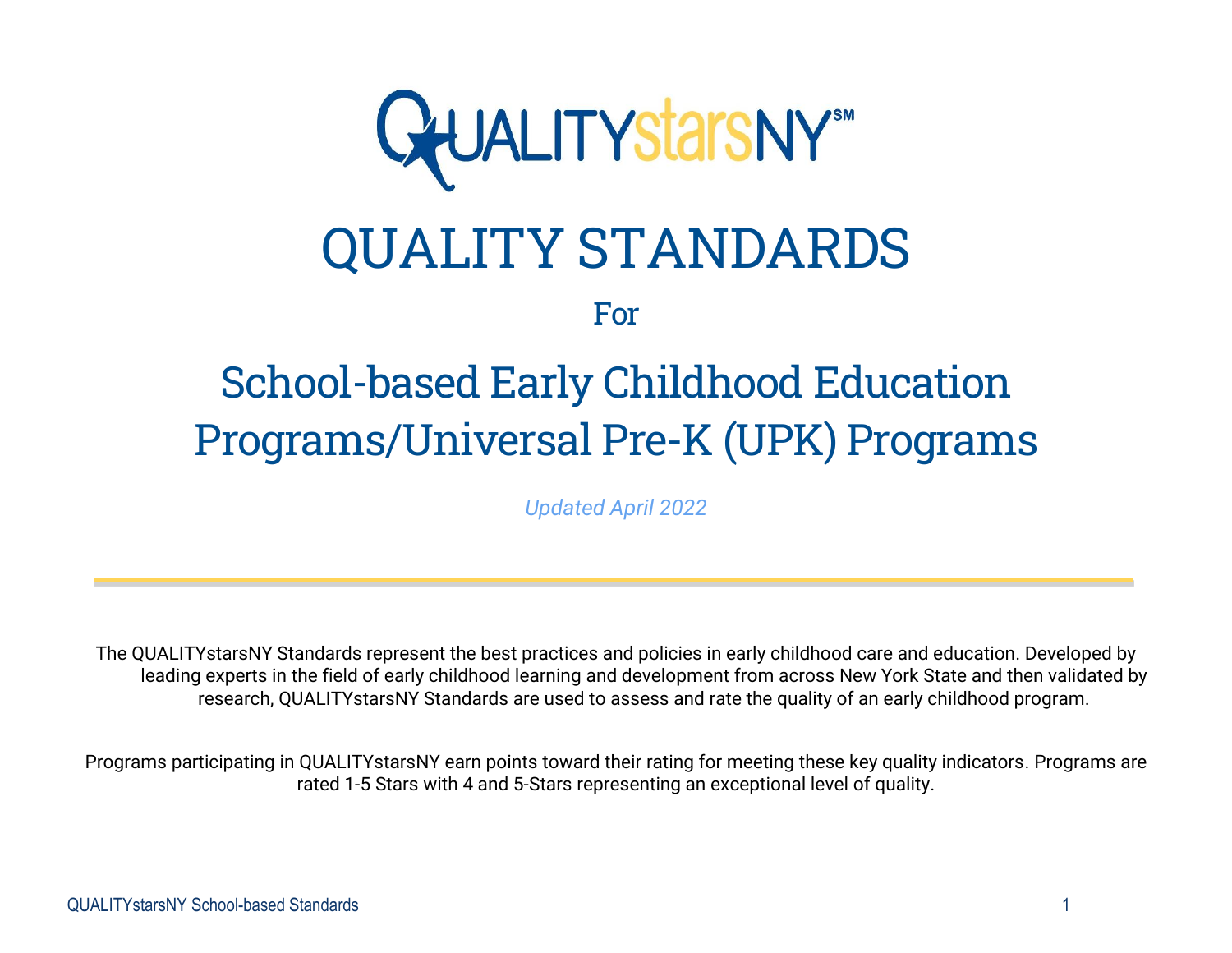# **LEARNING ENVIRONMENT**

*Research Rationale: There is substantial evidence that classroom environment features are central to program quality and some, though limited, research suggests that varied and appropriate classroom materials support children's development. Research shows that the quality of teacherchild interactions contributes to quality in early care and education settings and there is substantial evidence that children with involved and responsive caregivers fare better on a wide variety of child development measures. According to a significant body of evidence, the use of a developmentally appropriate curriculum is related to several measures of program quality and positive child outcomes. There is a moderate amount of evidence that developmentally-appropriate assessment is associated with improved child development outcomes.*

#### Classroom Environment (CE) - 60 points

| <b>CODE</b>     | <b>STANDARD</b>                                                                                                                                              | <b>INTENTION</b>                                                                                                                  |         | <b>DOCUMENTATION</b>                                                                                                                                                                                       |        | <b>MINIMUM REQUIREMENTS</b>                                                                                                                                                                                                                                                                                       | <b>POINTS</b>  |
|-----------------|--------------------------------------------------------------------------------------------------------------------------------------------------------------|-----------------------------------------------------------------------------------------------------------------------------------|---------|------------------------------------------------------------------------------------------------------------------------------------------------------------------------------------------------------------|--------|-------------------------------------------------------------------------------------------------------------------------------------------------------------------------------------------------------------------------------------------------------------------------------------------------------------------|----------------|
| CE <sub>1</sub> | Program administrative<br>staff attends training on the<br><b>Environment Rating Scales</b><br>(ERS).                                                        | Supervisors and<br>administrative staff are<br>versed in the ERS so they<br>can coach and support<br>teaching staff.              | $\Box$  | Evidence in The Aspire<br>Registry that at least 1<br>administrator has attended<br>the relevant training within the<br>previous 15 months, verified<br>with training certificate                          | $\Box$ | Evidence in The Aspire<br>Registry that at least 1<br>administrator has attended the<br>relevant training within the<br>previous 15 months, verified<br>with training certificate                                                                                                                                 | $\overline{2}$ |
| CE <sub>2</sub> | Program completes an ERS<br>self-assessment using the<br>appropriate scale(s) and<br>writes an improvement plan<br>to address subscale scores<br>below 3.25. | Administrators and<br>teachers are familiar with<br>the ERS so they can go<br>through the scales and<br>identify ways to improve. | Q.<br>O | One copy of a completed ERS<br>self-assessment report<br>(including overall and<br>subscale scores)<br>One copy of a written<br>improvement or action plan<br>for all subscales with a score<br>below 3.25 | □<br>□ | <b>Completed ERS Score Sheet</b><br>including sub-scale average<br>scores. Score sheet must<br>show Date of Observation<br>(dated within the 15 months<br>prior to Standards Inventory<br>submission)<br>Written improvement plan,<br>with dates for completion for<br>all sub-scale average scores<br>below 3.25 | 8              |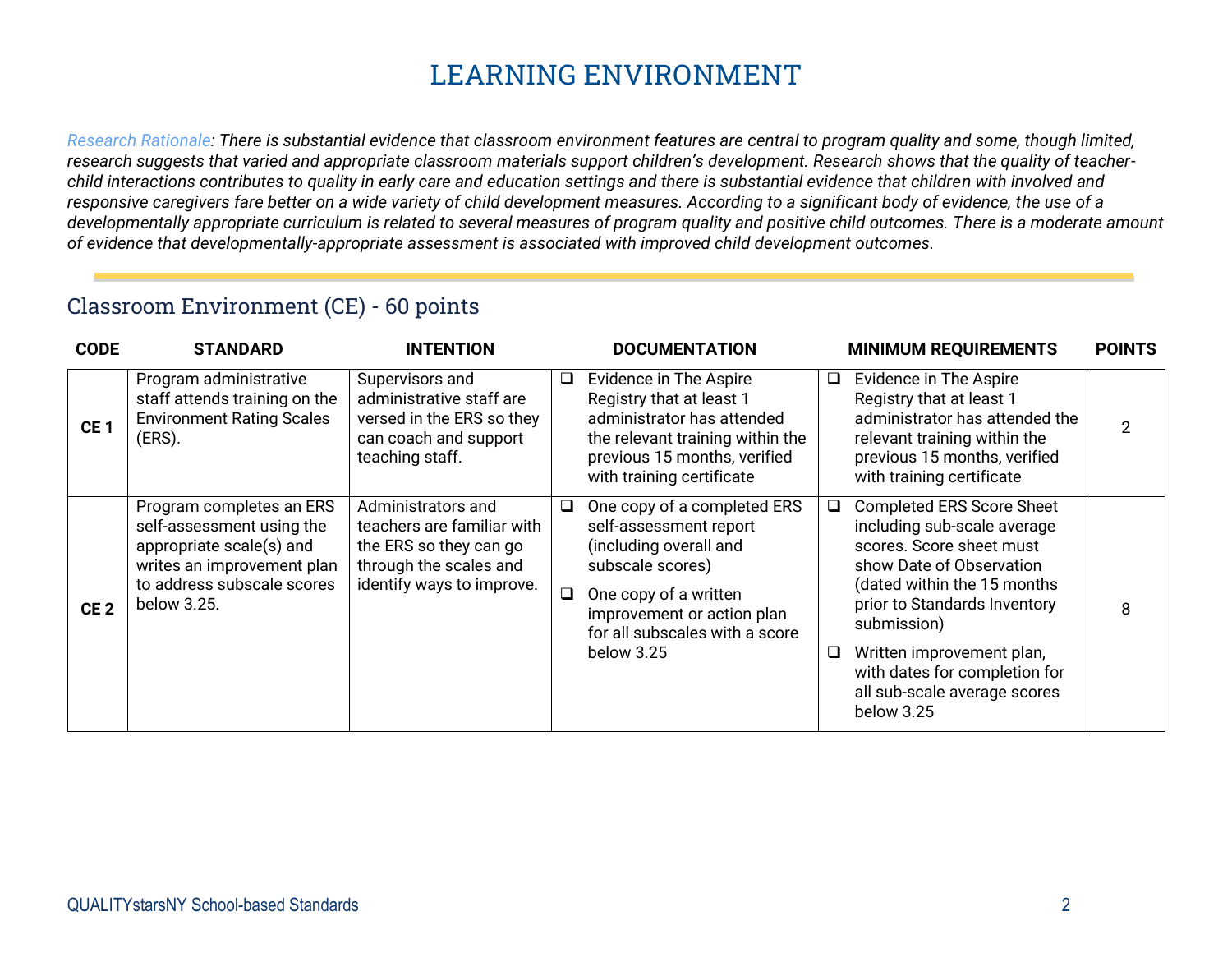| <b>CODE</b>     | <b>STANDARD</b>                                                                                                                                                                                                                                                                                                                                                                                                                                                                                                                                                      | <b>INTENTION</b>                                                                              | <b>DOCUMENTATION</b>                                                                                                                                                                    | <b>MINIMUM</b><br><b>REQUIREMENTS</b>                     | <b>POINTS</b> |  |  |  |  |
|-----------------|----------------------------------------------------------------------------------------------------------------------------------------------------------------------------------------------------------------------------------------------------------------------------------------------------------------------------------------------------------------------------------------------------------------------------------------------------------------------------------------------------------------------------------------------------------------------|-----------------------------------------------------------------------------------------------|-----------------------------------------------------------------------------------------------------------------------------------------------------------------------------------------|-----------------------------------------------------------|---------------|--|--|--|--|
|                 | Programs do not submit evidence for Standards CE 3 - CE 5. These Standards are only applicable after Standards Inventory submission for programs<br>that earn a Provisional Rating of 3-5 Stars. For eligible programs, an ERS assessment will be conducted by QUALITYstarsNY's independent assessment<br>team and the average scores will be used to determine the points that will be calculated into the program's Active Rating. If a program earns an average<br>score below 4.25 on their ERS assessment, they will automatically earn a 2 Star Active Rating. |                                                                                               |                                                                                                                                                                                         |                                                           |               |  |  |  |  |
| CE <sub>3</sub> | Program has an independent ERS<br>assessment and achieves an<br>overall score of $4.25 - 4.99$ .                                                                                                                                                                                                                                                                                                                                                                                                                                                                     | An external observer can<br>provide an unbiased<br>assessment of the learning<br>environment. | Program does not submit evidence<br>for this Standard.<br>If applicable, completed ERS report(s)<br>is automatically sent to<br>QUALITYstarsNY from the<br>independent observer.        | Program does not<br>submit evidence for this<br>Standard. | 30            |  |  |  |  |
| CE <sub>4</sub> | Program has an independent ERS<br>assessment using the appropriate<br>scale(s) and achieves an overall<br>score of $5.00 - 5.49$ .                                                                                                                                                                                                                                                                                                                                                                                                                                   | An external observer can<br>provide an unbiased<br>assessment of the learning<br>environment. | Program does not submit evidence<br>for this Standard.<br>If applicable, completed ERS report(s)<br>is automatically sent to<br><b>QUALITYstarsNY</b> from the<br>independent observer. | Program does not<br>submit evidence for this<br>Standard. | 40            |  |  |  |  |
| CE <sub>5</sub> | Program has an independent ERS<br>assessment using the appropriate<br>scale(s) and achieves an overall<br>score of 5.50 or higher.                                                                                                                                                                                                                                                                                                                                                                                                                                   | An external observer can<br>provide an unbiased<br>assessment of the learning<br>environment. | Program does not submit evidence<br>for this Standard.<br>If applicable, completed ERS report(s)<br>is automatically sent to<br><b>QUALITYstarsNY</b> from the<br>independent observer. | Program does not<br>submit evidence for this<br>Standard. | 50            |  |  |  |  |

#### Child Observation & Assessment (COA) - 20 points

| <b>CODE</b> | <b>STANDARD</b>                                                                                                                                                                                     | <b>INTENTION</b>                                                                                                                                                                                                                                                                  | <b>DOCUMENTATION</b>                                                                                                                                                                                                 | <b>MINIMUM REQUIREMENTS</b>                                                                                                                                                                               | <b>POINTS</b> |
|-------------|-----------------------------------------------------------------------------------------------------------------------------------------------------------------------------------------------------|-----------------------------------------------------------------------------------------------------------------------------------------------------------------------------------------------------------------------------------------------------------------------------------|----------------------------------------------------------------------------------------------------------------------------------------------------------------------------------------------------------------------|-----------------------------------------------------------------------------------------------------------------------------------------------------------------------------------------------------------|---------------|
| <b>COA</b>  | Program has in place a<br>child observation and<br>assessment policy that<br>includes the collection<br>and protection of<br>assessment results and<br>sharing assessment<br>results with families. | Program should have a written<br>policy about the collection of<br>observation and assessment<br>information in order to ensure<br>consistency throughout the<br>program. The policy should<br>include the rationale and<br>procedures for collecting and<br>sharing information. | Written policy or practice<br>statement (i.e. program<br>letterhead/logo is clearly visible<br>or it is clear that it is part of a<br>manual/handbook) that<br>references:<br>The type(s) of child data<br>collected | Written policy or practice<br>statement (i.e. program<br>letterhead/logo is clearly visible<br>or it is clear that it is part of a<br>manual/handbook).<br>Evidence must explain all of the<br>following: |               |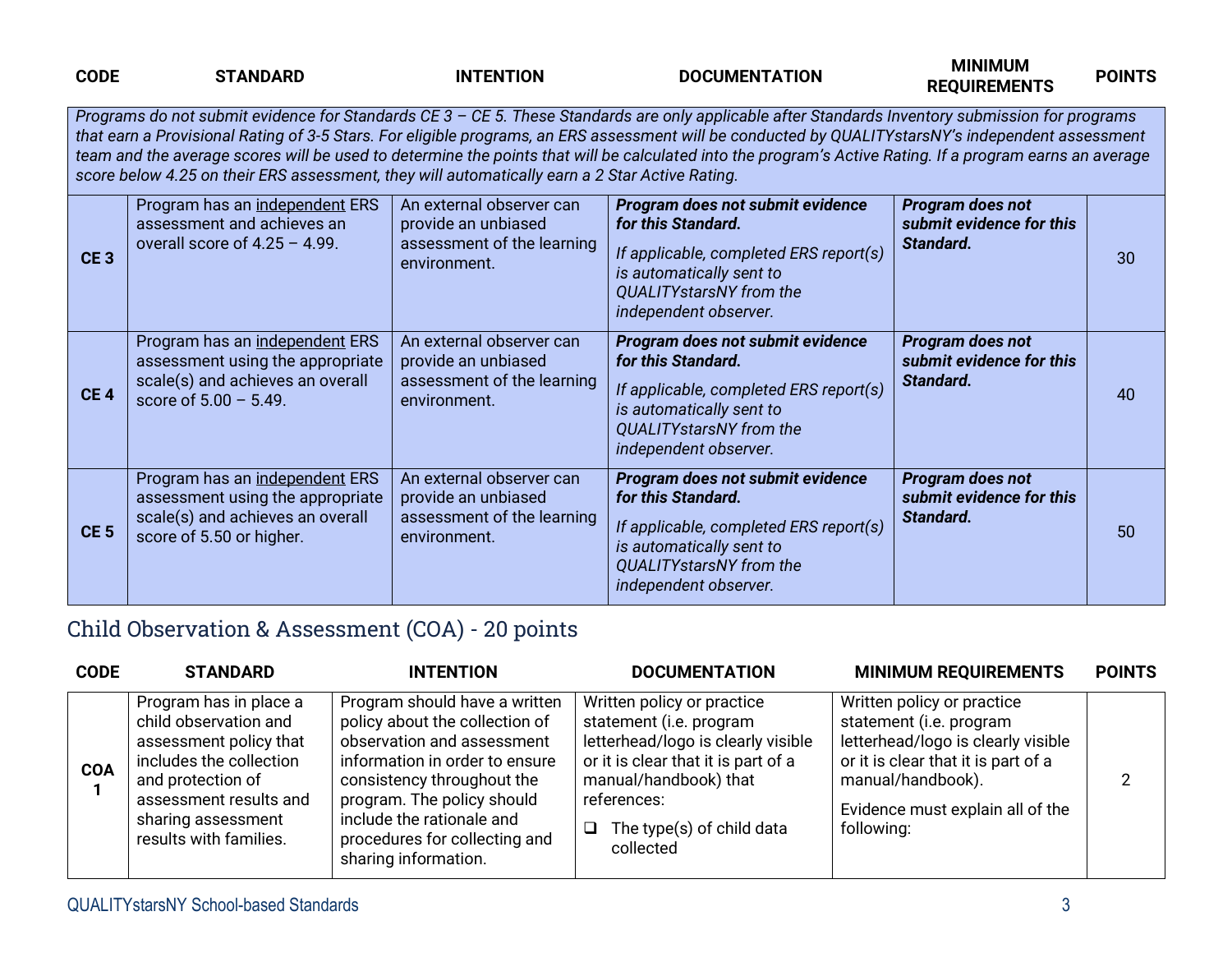| <b>CODE</b>                | <b>STANDARD</b>                                                                                                                     | <b>INTENTION</b>                                                                                                                                                                                                                                                  |                                                                                                                   | <b>DOCUMENTATION</b>                                                                                                                      |                                         | <b>MINIMUM REQUIREMENTS</b>                                                                                               | <b>POINTS</b>  |
|----------------------------|-------------------------------------------------------------------------------------------------------------------------------------|-------------------------------------------------------------------------------------------------------------------------------------------------------------------------------------------------------------------------------------------------------------------|-------------------------------------------------------------------------------------------------------------------|-------------------------------------------------------------------------------------------------------------------------------------------|-----------------------------------------|---------------------------------------------------------------------------------------------------------------------------|----------------|
|                            |                                                                                                                                     | Assessment information<br>$\Box$<br>should be kept confidential                                                                                                                                                                                                   | collected                                                                                                         | How and when data are                                                                                                                     |                                         | $\Box$ The type(s) of child data that<br>are collected                                                                    |                |
|                            |                                                                                                                                     | and only shared with those<br>who need to know it (i.e.,<br>teachers, families and                                                                                                                                                                                | confidential                                                                                                      | $\Box$ How data are held                                                                                                                  | $\Box$                                  | How and when data are<br>collected                                                                                        |                |
|                            |                                                                                                                                     | specialists).                                                                                                                                                                                                                                                     | ❏                                                                                                                 | How and when data are<br>shared with families                                                                                             | $\Box$                                  | How data are held<br>confidential (so that those<br>who should not access it, do<br>not)                                  |                |
|                            |                                                                                                                                     |                                                                                                                                                                                                                                                                   |                                                                                                                   |                                                                                                                                           | $\Box$                                  | How and when data are<br>shared with families                                                                             |                |
|                            | Program collects<br>information at enrollment                                                                                       | Programs should gather<br>information about each child                                                                                                                                                                                                            | $\Box$                                                                                                            | Copies of a completed<br>enrollment form for 3                                                                                            |                                         | Evidence must reference all of<br>the following:                                                                          |                |
|                            | on children's<br>development, including<br>social-emotional<br>concerns, home<br>language(s), preferences<br>and any special needs. | and family during enrollment,<br>in order to inform curriculum<br>planning, help guide children's<br>learning, and understand<br>family circumstances from day<br>one.<br>In addition to gathering<br>information on any special<br>needs, general information on | child 3).                                                                                                         | different children, (with<br>identifying information<br>removed - label submitted<br>evidence as child 2, child 2,                        |                                         | $\Box$ 3 children (with identifying<br>information removed - label<br>submitted evidence as child<br>1, child 2, child 3) |                |
|                            |                                                                                                                                     |                                                                                                                                                                                                                                                                   | If information is collected on<br>multiple forms, include an<br>example of each completed form<br>for each child. | $\Box$                                                                                                                                    | Child's physical<br>development         |                                                                                                                           |                |
| <b>COA</b><br>$\mathbf{2}$ |                                                                                                                                     |                                                                                                                                                                                                                                                                   |                                                                                                                   | $\Box$                                                                                                                                    | Child's cognitive<br>development        | $\overline{2}$                                                                                                            |                |
|                            |                                                                                                                                     | children's preferences and<br>background should also be<br>collected.                                                                                                                                                                                             |                                                                                                                   | $\Box$                                                                                                                                    | Child's social-emotional<br>development |                                                                                                                           |                |
|                            |                                                                                                                                     |                                                                                                                                                                                                                                                                   |                                                                                                                   |                                                                                                                                           | $\Box$                                  | Home language(s) of child                                                                                                 | $\overline{2}$ |
|                            |                                                                                                                                     |                                                                                                                                                                                                                                                                   |                                                                                                                   |                                                                                                                                           | □                                       | Child's dietary needs and<br>preferences                                                                                  |                |
|                            |                                                                                                                                     |                                                                                                                                                                                                                                                                   |                                                                                                                   |                                                                                                                                           |                                         | $\Box$ Child's date of enrollment                                                                                         |                |
|                            | Program documents the<br>developmental status of                                                                                    | Before or soon after starting a<br>program, a child should be                                                                                                                                                                                                     | $\Box$                                                                                                            | Copies of a completed<br>developmental screening                                                                                          |                                         | Evidence must reference all of<br>the following:                                                                          |                |
| <b>COA</b><br>3            | each child within 45 days<br>of entering/starting the<br>program using a child<br>development screening<br>tool.                    | initially screened for basic<br>developmental levels in order<br>to help define individual<br>learning goals and identify any<br>potential special needs.                                                                                                         |                                                                                                                   | form for 3 different children<br>(with identifying information<br>removed - label submitted<br>evidence as child 1, child 2,<br>child 3). |                                         | $\Box$ A completed screening<br>form(s) for 3 different<br>children (with identifying<br>information removed - label      |                |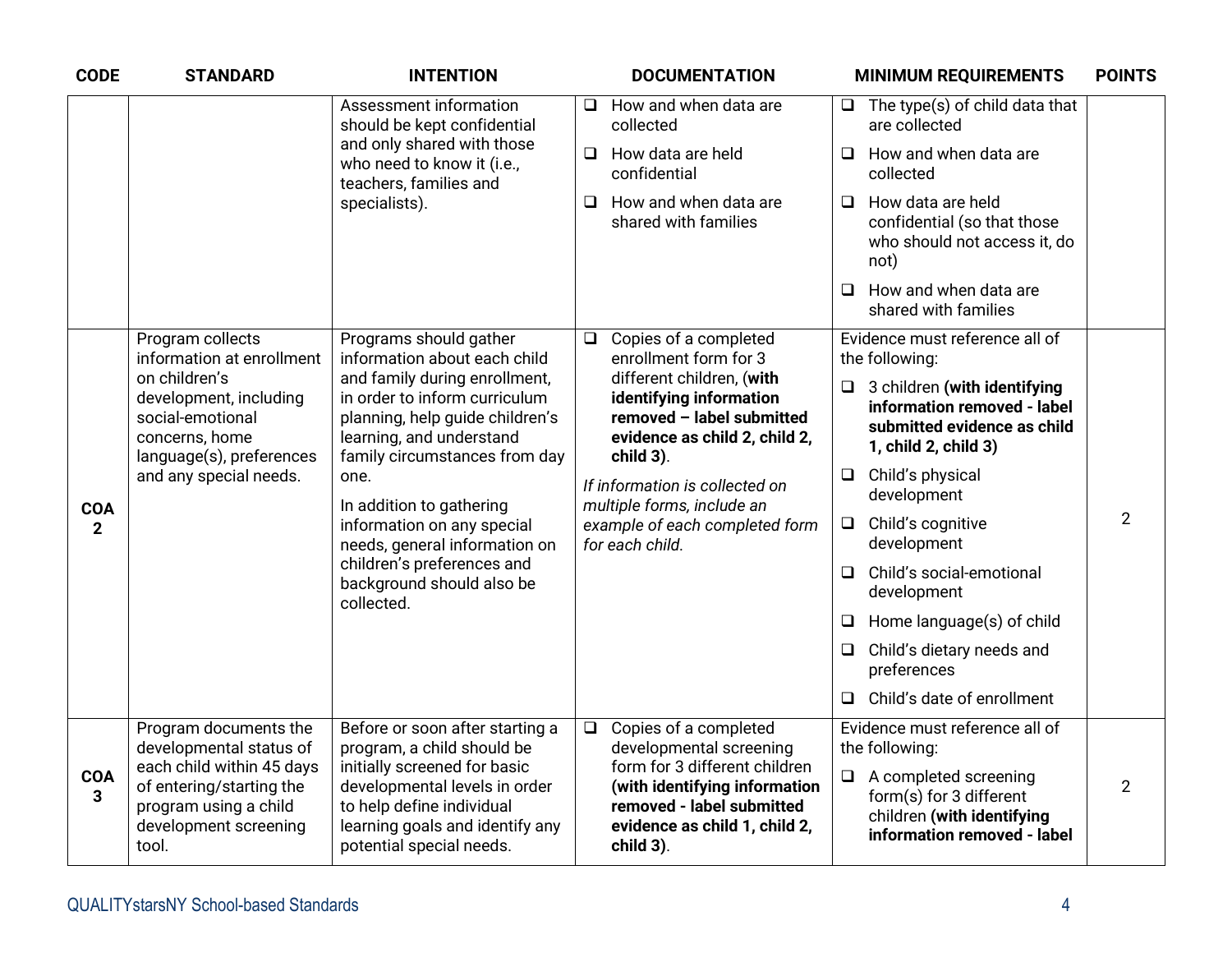| <b>CODE</b>     | <b>STANDARD</b>                                                                                                                                                                                                                    | <b>INTENTION</b>                                                                                                                                                                                                                                                                                                                                                                                                                    |                                                                                                                                                                       | <b>DOCUMENTATION</b>                                                                                                                                                                                                                                                                                                                                           |                                                                                                                                                                                                                                                     | <b>MINIMUM REQUIREMENTS</b>                                                                                                                                                                                                                                                                                                                               | <b>POINTS</b> |
|-----------------|------------------------------------------------------------------------------------------------------------------------------------------------------------------------------------------------------------------------------------|-------------------------------------------------------------------------------------------------------------------------------------------------------------------------------------------------------------------------------------------------------------------------------------------------------------------------------------------------------------------------------------------------------------------------------------|-----------------------------------------------------------------------------------------------------------------------------------------------------------------------|----------------------------------------------------------------------------------------------------------------------------------------------------------------------------------------------------------------------------------------------------------------------------------------------------------------------------------------------------------------|-----------------------------------------------------------------------------------------------------------------------------------------------------------------------------------------------------------------------------------------------------|-----------------------------------------------------------------------------------------------------------------------------------------------------------------------------------------------------------------------------------------------------------------------------------------------------------------------------------------------------------|---------------|
|                 |                                                                                                                                                                                                                                    |                                                                                                                                                                                                                                                                                                                                                                                                                                     |                                                                                                                                                                       |                                                                                                                                                                                                                                                                                                                                                                |                                                                                                                                                                                                                                                     | submitted evidence as child<br>1, child 2, child 3).                                                                                                                                                                                                                                                                                                      |               |
|                 |                                                                                                                                                                                                                                    |                                                                                                                                                                                                                                                                                                                                                                                                                                     |                                                                                                                                                                       |                                                                                                                                                                                                                                                                                                                                                                |                                                                                                                                                                                                                                                     | $\Box$ Start date (this MUST be<br>added to the form if no<br>space exists)                                                                                                                                                                                                                                                                               |               |
|                 |                                                                                                                                                                                                                                    |                                                                                                                                                                                                                                                                                                                                                                                                                                     |                                                                                                                                                                       |                                                                                                                                                                                                                                                                                                                                                                |                                                                                                                                                                                                                                                     | $\Box$ Screening date occurs<br>before enrollment date OR<br>within 45 days of the<br>enrollment date                                                                                                                                                                                                                                                     |               |
|                 |                                                                                                                                                                                                                                    |                                                                                                                                                                                                                                                                                                                                                                                                                                     |                                                                                                                                                                       |                                                                                                                                                                                                                                                                                                                                                                |                                                                                                                                                                                                                                                     | It is not necessary to submit the<br>entire tool. A few pages showing<br>completed information will<br>suffice.                                                                                                                                                                                                                                           |               |
| <b>COA</b><br>4 | Program uses a<br>developmental screening<br>tool that is valid and<br>reliable.                                                                                                                                                   | When programs use a<br>developmental screening tool<br>that has been researched,<br>tested and shown to measure<br>appropriate developmental<br>milestones, they are assured<br>that the results can be used for<br>curriculum planning, as well as<br>a basis to refer families for<br>special educational services.<br>Valid: A screening tool is valid<br>when it measures what we<br>want to measure and not<br>something else. | $\Box$<br>$\bullet$                                                                                                                                                   | Copies of a completed<br>developmental screening<br>form(s) for 3 different<br>children (with identifying<br>information removed - label<br>submitted evidence as child<br>1, child 2, child 3) using a<br>valid a reliable tool listed<br>below.<br>Ages and Stages<br><b>Ouestionnaires</b><br>Ages and Stages<br><b>Questionnaires Social-</b><br>Emotional | $\Box$<br>$\Box$                                                                                                                                                                                                                                    | Evidence must include all of the<br>following:<br>Name of developmental<br>screening tool<br>Completed developmental<br>screening form(s) for 3<br>different children (with<br>identifying information<br>removed - label submitted<br>evidence as child 1, child 2,<br>child 3)<br>It is not necessary to submit the<br>entire tool. A few pages showing | $\mathbf{1}$  |
|                 | Reliable: A screening tool is<br>reliable when the screening<br>procedure is conducted<br>accurately and consistently<br>over time. The procedure<br>would yield similar results if<br>repeated or if done by different<br>people. | $\bullet$<br>$\bullet$                                                                                                                                                                                                                                                                                                                                                                                                              | <b>Battelle Developmental</b><br><b>Inventory Screening Test</b><br><b>Bayley III Screening Test</b><br><b>Bayley Infant</b><br>Neurodevelopmental<br>Screener (BIDS) |                                                                                                                                                                                                                                                                                                                                                                | completed information will<br>suffice.<br>If "Other" is selected, all of the<br>following evidence must be<br>submitted in addition to the<br>items above:<br>$\Box$ The tool is designed for the<br>purpose of screening (not<br>child assessment) |                                                                                                                                                                                                                                                                                                                                                           |               |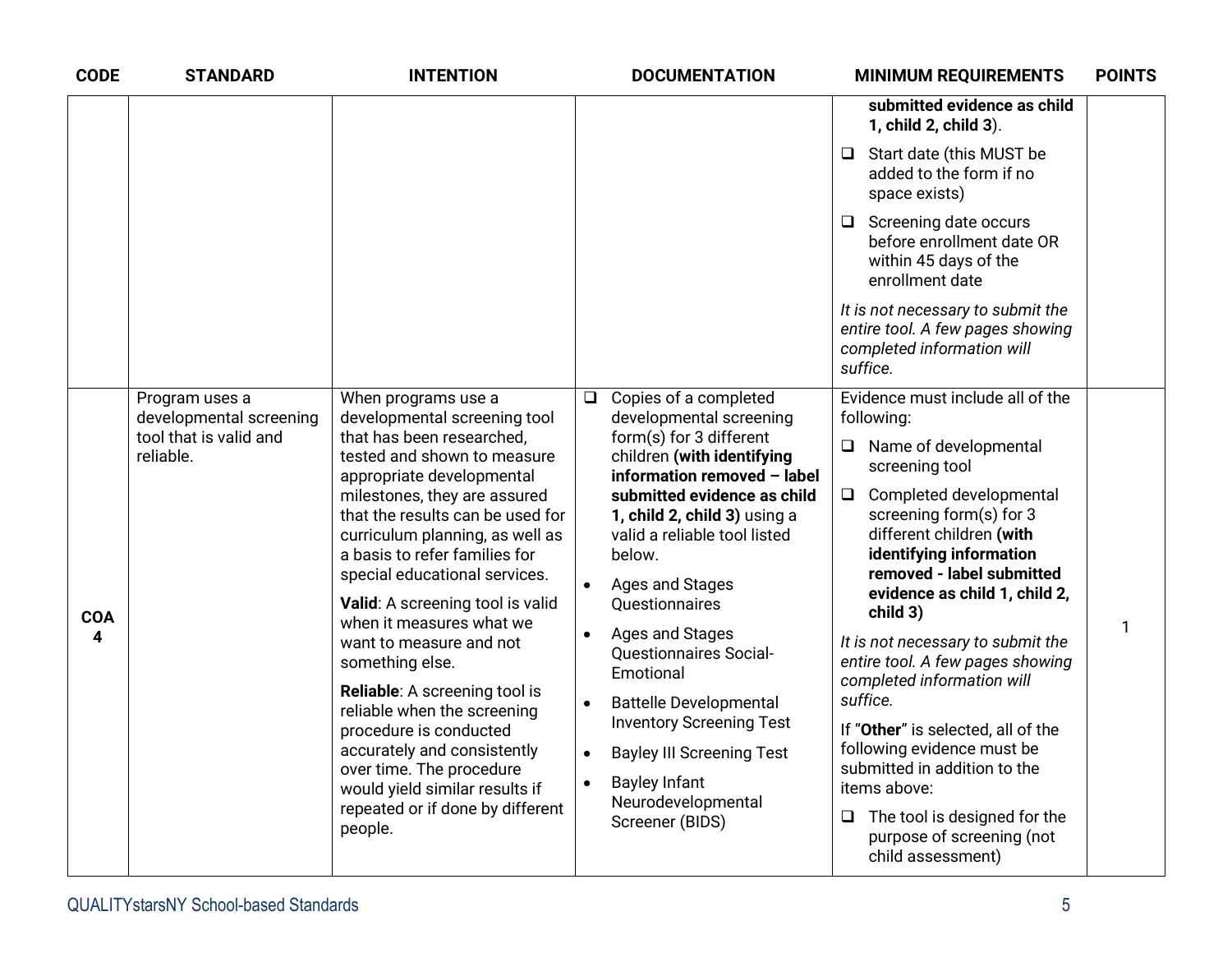| <b>CODE</b> | <b>STANDARD</b> | <b>INTENTION</b> |           | <b>DOCUMENTATION</b>                                                                                   |        | <b>MINIMUM REQUIREMENTS</b>                                                                                                                 | <b>POINTS</b> |
|-------------|-----------------|------------------|-----------|--------------------------------------------------------------------------------------------------------|--------|---------------------------------------------------------------------------------------------------------------------------------------------|---------------|
|             |                 |                  | $\bullet$ | <b>Brigance Inventories System</b><br>Ш                                                                | $\Box$ | The screening tool is<br>appropriate for use with                                                                                           |               |
|             |                 |                  | $\bullet$ | Brigance Self-Help and<br><b>Social-Emotional Scales</b>                                               |        | children between birth and<br>age five                                                                                                      |               |
|             |                 |                  | $\bullet$ | Child Development<br>Inventories (CDI)                                                                 | □      | The screening tool covers<br>multiple developmental<br>domains (i.e.<br>physical/motor, cognitive,<br>linguistic, and social-<br>emotional) |               |
|             |                 |                  | $\bullet$ | Denver Developmental<br><b>Screening Test (DDST)</b>                                                   |        |                                                                                                                                             |               |
|             |                 |                  |           | Developmental Indicators for<br>the Assessment of Early<br>Learning (DIAL)                             |        |                                                                                                                                             |               |
|             |                 |                  | $\bullet$ | <b>Early Screening Inventory</b>                                                                       |        |                                                                                                                                             |               |
|             |                 |                  | $\bullet$ | Infant-Toddler<br>Developmental Assessment                                                             |        |                                                                                                                                             |               |
|             |                 |                  | $\bullet$ | <b>FirstSTEP Screening Test for</b><br><b>Evaluating Preschoolers</b>                                  |        |                                                                                                                                             |               |
|             |                 |                  | $\bullet$ | Kent Inventory of<br>Developmental Skills (KIDS)                                                       |        |                                                                                                                                             |               |
|             |                 |                  | $\bullet$ | Learning Accomplishment<br>Profile-Diagnostic Screens                                                  |        |                                                                                                                                             |               |
|             |                 |                  |           | Parents' Evaluation of<br><b>Developmental Status</b><br>(PEDS)                                        |        |                                                                                                                                             |               |
|             |                 |                  |           | Parents' Evaluation of<br><b>Developmental Status-</b><br><b>Developmental Milestones</b><br>(PEDS:DM) |        |                                                                                                                                             |               |
|             |                 |                  | $\bullet$ | <b>Pediatric Symptom Checklist</b>                                                                     |        |                                                                                                                                             |               |
|             |                 |                  | $\bullet$ | Preschool and Kindergarten<br><b>Behavior Scales (PKBS)</b>                                            |        |                                                                                                                                             |               |
|             |                 |                  | $\bullet$ | The Ounce Scale                                                                                        |        |                                                                                                                                             |               |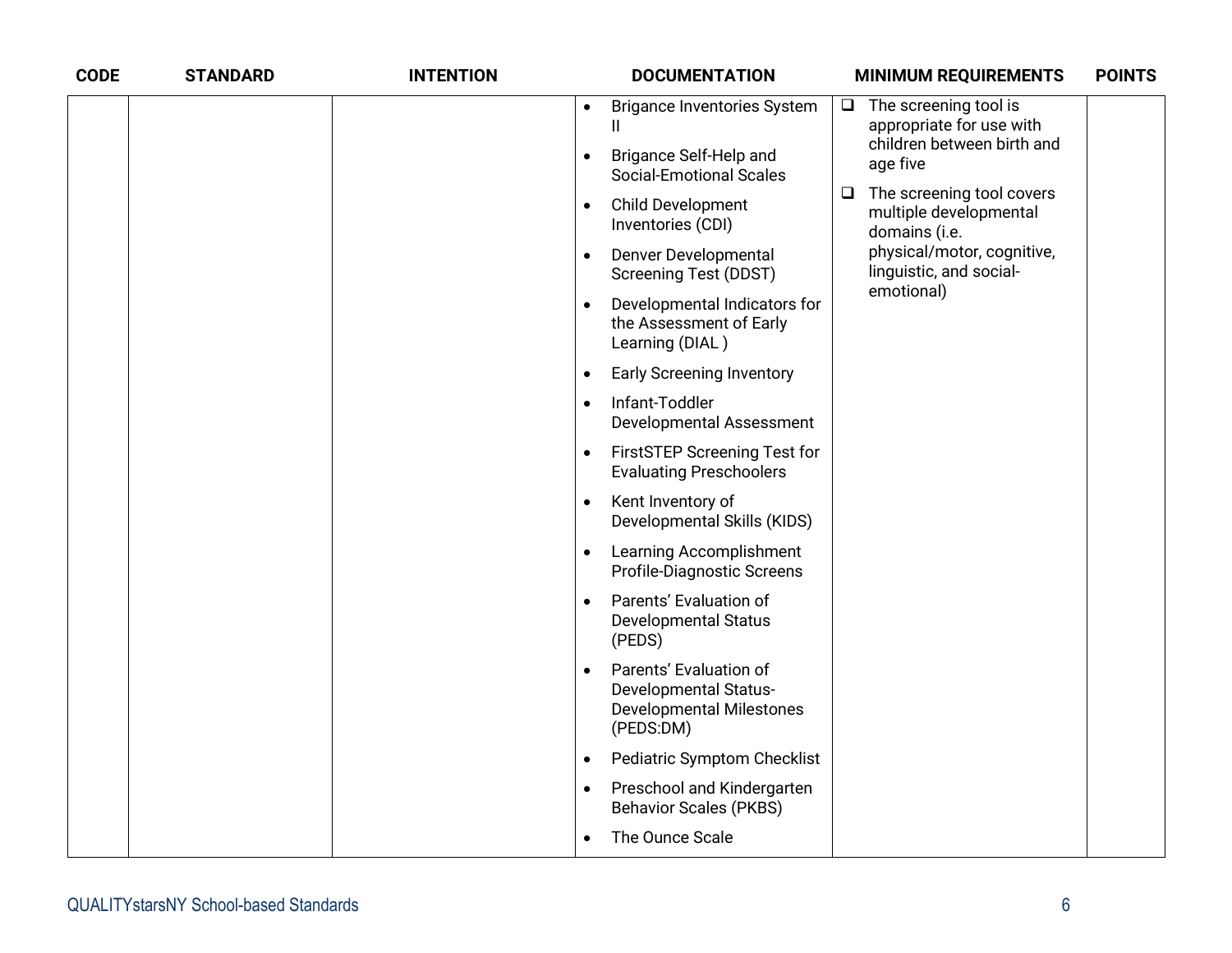| <b>CODE</b>     | <b>STANDARD</b>                                                                                                                            | <b>INTENTION</b>                                                                                                                                                                                                                                                                                                                                                                                                                                                                                                                                                                                                                                                                                                                                                                                                                       | <b>DOCUMENTATION</b>                                                                                                                                                                                                                                                                  | <b>MINIMUM REQUIREMENTS</b>                                                                                                                                                                                                                                                                                                                                                                                                                                                                                                                                                                                                                                                                                                                                                                                                                                                                      | <b>POINTS</b>  |
|-----------------|--------------------------------------------------------------------------------------------------------------------------------------------|----------------------------------------------------------------------------------------------------------------------------------------------------------------------------------------------------------------------------------------------------------------------------------------------------------------------------------------------------------------------------------------------------------------------------------------------------------------------------------------------------------------------------------------------------------------------------------------------------------------------------------------------------------------------------------------------------------------------------------------------------------------------------------------------------------------------------------------|---------------------------------------------------------------------------------------------------------------------------------------------------------------------------------------------------------------------------------------------------------------------------------------|--------------------------------------------------------------------------------------------------------------------------------------------------------------------------------------------------------------------------------------------------------------------------------------------------------------------------------------------------------------------------------------------------------------------------------------------------------------------------------------------------------------------------------------------------------------------------------------------------------------------------------------------------------------------------------------------------------------------------------------------------------------------------------------------------------------------------------------------------------------------------------------------------|----------------|
|                 |                                                                                                                                            |                                                                                                                                                                                                                                                                                                                                                                                                                                                                                                                                                                                                                                                                                                                                                                                                                                        | Other $-$ upload<br>documentation from a tool<br>that is not listed                                                                                                                                                                                                                   |                                                                                                                                                                                                                                                                                                                                                                                                                                                                                                                                                                                                                                                                                                                                                                                                                                                                                                  |                |
| <b>COA</b><br>5 | Program documents the<br>developmental progress<br>of each child at least<br>quarterly using a child<br>development<br>assessment tool(s). | Authentic assessments are<br>done regularly throughout the<br>year, developmental progress<br>is tracked and learning goals<br>are adjusted. This is done for<br>all children in the program,<br>regardless of age, using an<br>age-appropriate tool.<br>Authentic assessment tools<br>can take many forms,<br>including:<br>Anecdotal records<br>□<br>Observation notes<br>❏<br>Checklists<br>❏<br>Developmental scales<br>❏<br>Standardized assessment<br>$\Box$<br>forms<br>Work samples<br>□<br>Child portfolios<br>⊔<br>In order to understand the<br>whole child, providers should<br>gather information about each<br>child's development within all<br>of the following domains:<br>Physical well-being, health,<br>⊔<br>and motor development<br>Social and emotional<br>$\Box$<br>development<br>Approaches to learning<br>⊔ | 3 completed assessment<br>$\Box$<br>forms for 1 child (with<br>identifying information<br>removed). Forms must<br>indicate that assessments<br>were conducted on 3<br>different dates, at least 3<br>months apart, within the 15<br>months prior to Standards<br>Inventory submission | Evidence must include all of the<br>following:<br>3 completed form(s)<br>❏<br>For 1 child (with identifying<br>⊔<br>information removed)<br>Conducted on 3 different<br>$\Box$<br>dates, at most 3 months<br>apart, within the 15 months<br>prior to Standards Inventory<br>submission<br>At least one of the assessment<br>forms submitted must contain<br>data regarding the following<br>developmental domains;<br>Physical well-being, health,<br>❏.<br>and motor development<br>Social and emotional<br>□<br>development<br>Approaches to learning<br>Q.<br>Cognition and general<br>⊔<br>knowledge<br>□ Language, communication,<br>and literacy<br>If a program uses a variety of<br>assessment tools throughout<br>the period, a different form of<br>assessment may be submitted<br>for each timeframe. However<br>programs must submit 3 forms<br>of assessment for the same<br>child. | $\overline{2}$ |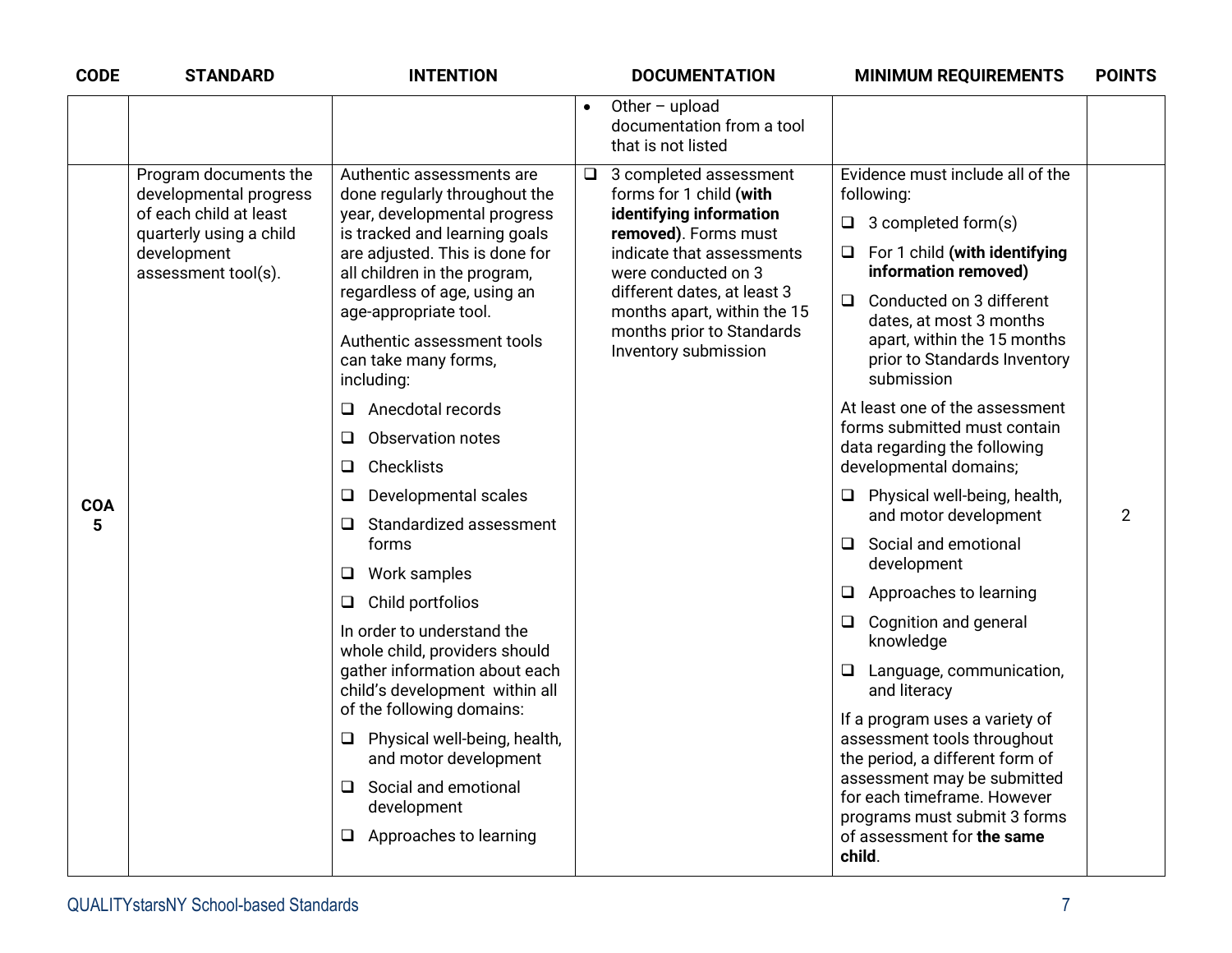| <b>CODE</b> | <b>STANDARD</b>                 | <b>INTENTION</b>                                                                                        | <b>DOCUMENTATION</b>                                                                                                                    | <b>MINIMUM REQUIREMENTS</b>                                                                                                                                                                     | <b>POINTS</b> |
|-------------|---------------------------------|---------------------------------------------------------------------------------------------------------|-----------------------------------------------------------------------------------------------------------------------------------------|-------------------------------------------------------------------------------------------------------------------------------------------------------------------------------------------------|---------------|
|             |                                 | Cognition and general<br>$\Box$<br>knowledge<br>Language, communication,<br>⊔<br>and literacy           |                                                                                                                                         | The entire tool is not necessary.<br>A few pages showing completed<br>information are sufficient.                                                                                               |               |
|             |                                 |                                                                                                         |                                                                                                                                         |                                                                                                                                                                                                 |               |
|             | Program uses a<br>developmental | Valid and reliable assessment<br>tools have been shown to give                                          | Copies of a completed<br>developmental assessment                                                                                       | Evidence must include all of the<br>following:                                                                                                                                                  |               |
|             | assessment tool(s) that         | meaningful information on                                                                               | form(s) for 3 children (with                                                                                                            | Name of tool<br>$\Box$                                                                                                                                                                          |               |
|             | is valid and reliable.          | child development and can<br>effectively help identify<br>developmental delays, if any<br>exist.        | identifying information removed<br>- label submitted evidence as<br>child 1, child 2, child 3) using a<br>valid and reliable assessment | Completed developmental<br>$\Box$<br>assessment form(s) for 3<br>different children (with<br>identifying information<br>removed - label submitted<br>evidence as child 1, child 2,<br>child 3). |               |
|             |                                 | Valid: An assessment is valid<br>when it measures what we<br>want to measure and not<br>something else. | tool listed below.<br>$\Box$ Creative Curriculum<br>Developmental Continuum<br>Assessment                                               |                                                                                                                                                                                                 |               |
| <b>COA</b>  |                                 | Reliable: A sound assessment<br>is reliable when the                                                    | Bayley Scale of Infant and<br>❏<br><b>Toddler Development</b>                                                                           | It is not necessary to submit the<br>entire tool. A few pages showing<br>completed information will                                                                                             |               |
| 6           |                                 | assessment is conducted<br>accurately and consistently                                                  | <b>Brigance Inventories</b><br>⊔                                                                                                        | suffice.                                                                                                                                                                                        | 1             |
|             |                                 | over time. The procedure<br>would yield similar results if                                              | Galileo Preschool<br>$\Box$<br><b>Assessment Scales</b>                                                                                 | If Other is selected, copy of<br>⊔<br>tool is provided with                                                                                                                                     |               |
|             |                                 | repeated or if done by different<br>people.                                                             | $\Box$<br>High Scope Child<br><b>Observation Record (COR)</b>                                                                           | highlighted passages stating<br>that:<br>The tool is designed for<br>the purpose of<br>assessment (not<br>screening)                                                                            |               |
|             |                                 |                                                                                                         | <b>Learning Accomplishment</b><br>❏<br>Profile-Diagnostic<br>(English or Spanish)                                                       |                                                                                                                                                                                                 |               |
|             |                                 |                                                                                                         | Mullen Scales of Early<br>Learning                                                                                                      | The assessment tool is<br>appropriate for use with                                                                                                                                              |               |
|             |                                 |                                                                                                         | Ounce Scale<br>◻                                                                                                                        | children between birth                                                                                                                                                                          |               |
|             |                                 |                                                                                                         | <b>Work Sampling System</b>                                                                                                             | and age five                                                                                                                                                                                    |               |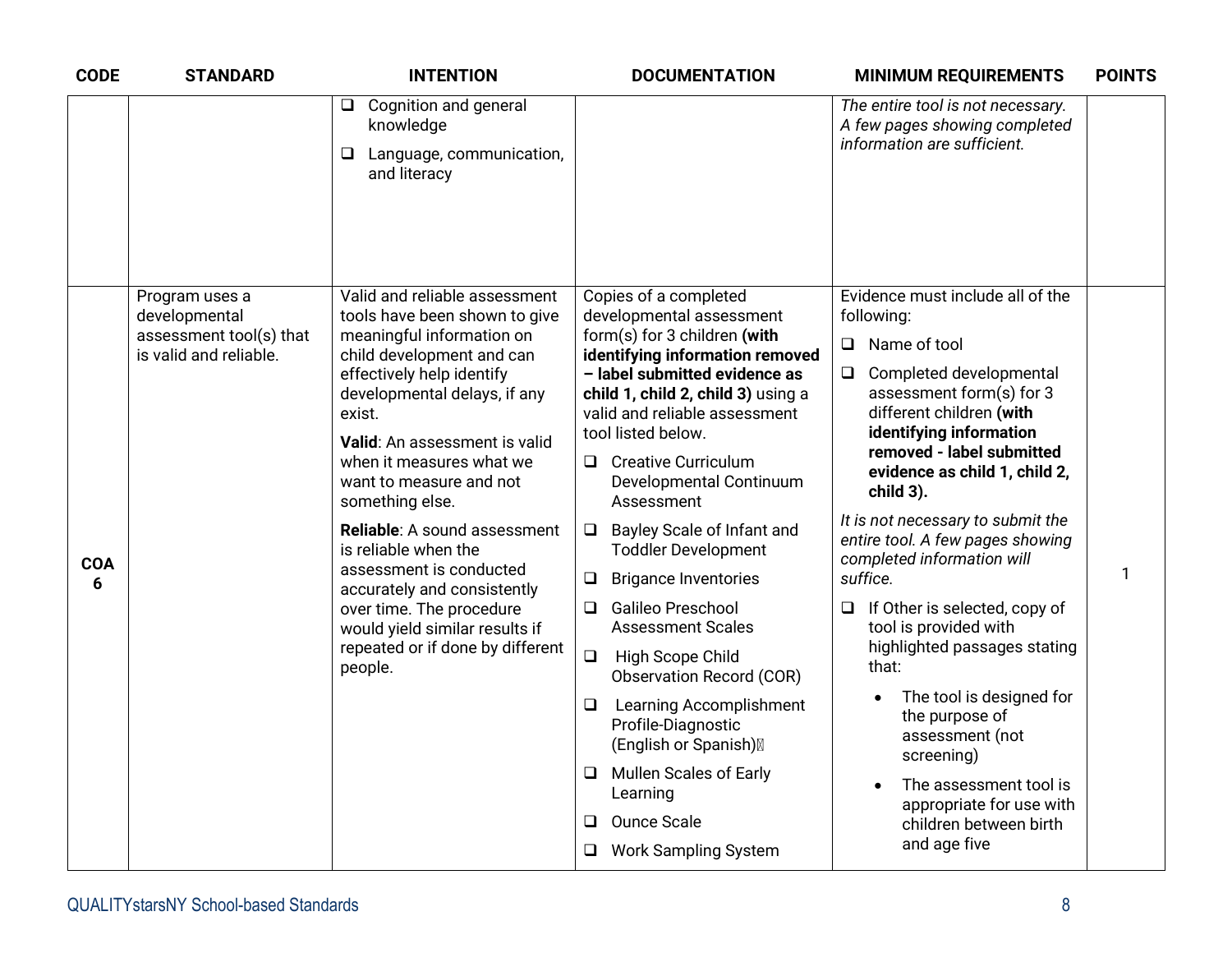| <b>CODE</b>                  | <b>STANDARD</b>                                                                                                                                                                                | <b>INTENTION</b>                                                                                                                                                                                                                                                                                                                                                                   |             | <b>DOCUMENTATION</b>                                                                                                                                                                                                                              |        | <b>MINIMUM REQUIREMENTS</b>                                                                                                                                                                                                                                                          | <b>POINTS</b>  |
|------------------------------|------------------------------------------------------------------------------------------------------------------------------------------------------------------------------------------------|------------------------------------------------------------------------------------------------------------------------------------------------------------------------------------------------------------------------------------------------------------------------------------------------------------------------------------------------------------------------------------|-------------|---------------------------------------------------------------------------------------------------------------------------------------------------------------------------------------------------------------------------------------------------|--------|--------------------------------------------------------------------------------------------------------------------------------------------------------------------------------------------------------------------------------------------------------------------------------------|----------------|
|                              |                                                                                                                                                                                                |                                                                                                                                                                                                                                                                                                                                                                                    | ❏<br>$\Box$ | <b>Teaching Strategies GOLD</b><br>Other                                                                                                                                                                                                          |        | The assessment tool<br>$\bullet$<br>covers multiple<br>developmental domains<br>(i.e. physical/motor,<br>cognitive, linguistic,<br>social-emotional)                                                                                                                                 |                |
|                              |                                                                                                                                                                                                |                                                                                                                                                                                                                                                                                                                                                                                    |             |                                                                                                                                                                                                                                                   |        | The assessment tool is<br>available for use by<br>early childhood<br>practitioners (e.g., early<br>education teachers,<br>child care providers,<br>primary care<br>practitioners, mental<br>health service providers,<br>home visitors, early<br>intervention providers,<br>$etc.$ ) |                |
|                              |                                                                                                                                                                                                |                                                                                                                                                                                                                                                                                                                                                                                    |             |                                                                                                                                                                                                                                                   |        | The assessment tool is<br>valid and reliable                                                                                                                                                                                                                                         |                |
| <b>COA</b><br>$\overline{7}$ | Program has a plan to<br>ensure that child<br>screenings and<br>assessments are done in<br>a culturally and<br>linguistically appropriate<br>manner, including in the<br>appropriate language. | All young children, including<br>those from diverse cultural,<br>racial, ethnic, linguistic, and<br>ability backgrounds have the<br>right to benefit from<br>screenings and assessments<br>conducted in a linguistically<br>and culturally responsive<br>manner (i.e., that is informed<br>by children's specific cultural,<br>racial, ethnic, linguistic, and<br>ability groups). | $\Box$      | Written policy/statement that<br>references accommodations<br>made to ensure child<br>screening and assessments<br>are done in a culturally and<br>linguistically appropriate<br>manner, including in their<br>home language (when<br>applicable) | $\Box$ | Written policy or practice<br>statement (i.e. program<br>letterhead/logo is clearly<br>visible or it is clear that it is<br>part of a parent/family<br>handbook) that references<br>accommodations made to<br>both screen and assess<br>children in their home<br>language           | $\overline{2}$ |
| <b>COA</b><br>8              | All teaching staff<br>receives annual training<br>in child observation and<br>assessment that include<br>recognition of<br>developmental                                                       | Teaching staff should have<br>regular training that develops<br>and continuously refines all<br>aspects of child development,<br>child observation and<br>assessment, and integrating                                                                                                                                                                                              | ⊔           | Evidence in The Aspire<br>Registry must show that at<br>least 60% of teaching staff<br>have attended child<br>observation and assessment<br>training within the 15 months                                                                         | $\Box$ | Evidence in The Aspire<br>Registry must show that at<br>least 60% of teaching staff<br>have attended child<br>observation and assessment<br>training within the 15                                                                                                                   | 3              |

QUALITYstarsNY School-based Standards 9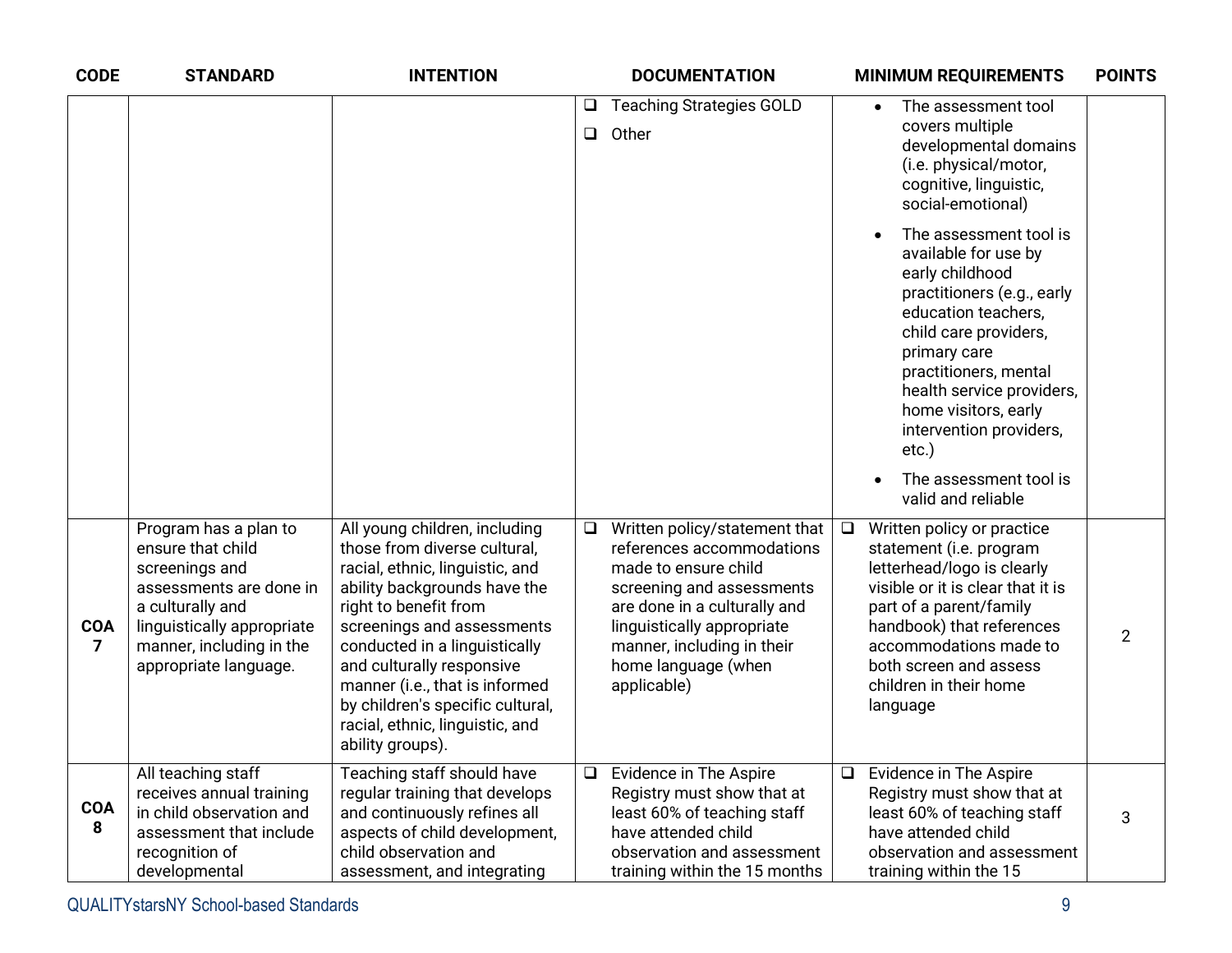| <b>CODE</b>     | <b>STANDARD</b>                                                                                                                                          | <b>INTENTION</b>                                                                                                                                                                                                                                                                                                                                                                                                                                                                                                                                                                                                                                                                                      | <b>DOCUMENTATION</b>                                                                                                                                                                                                                                                                                                                                                                 | <b>MINIMUM REQUIREMENTS</b>                                                                                                                                                                                                                                                                                                                                                                                                                                                                                                                                                                                                                                                                                                                         | <b>POINTS</b> |
|-----------------|----------------------------------------------------------------------------------------------------------------------------------------------------------|-------------------------------------------------------------------------------------------------------------------------------------------------------------------------------------------------------------------------------------------------------------------------------------------------------------------------------------------------------------------------------------------------------------------------------------------------------------------------------------------------------------------------------------------------------------------------------------------------------------------------------------------------------------------------------------------------------|--------------------------------------------------------------------------------------------------------------------------------------------------------------------------------------------------------------------------------------------------------------------------------------------------------------------------------------------------------------------------------------|-----------------------------------------------------------------------------------------------------------------------------------------------------------------------------------------------------------------------------------------------------------------------------------------------------------------------------------------------------------------------------------------------------------------------------------------------------------------------------------------------------------------------------------------------------------------------------------------------------------------------------------------------------------------------------------------------------------------------------------------------------|---------------|
|                 | milestones and<br>identifying possible<br>developmental delays<br>and linking child<br>observation and<br>assessment to<br>curriculum<br>implementation. | assessment results into<br>curriculum/learning goals, in<br>order to be knowledgeable of<br>and able to implement the<br>latest recommended practices.                                                                                                                                                                                                                                                                                                                                                                                                                                                                                                                                                | prior to Standards Inventory<br>submission, verified with<br>training certificate                                                                                                                                                                                                                                                                                                    | months prior to Standards<br>Inventory submission,<br>verified with training<br>certificate                                                                                                                                                                                                                                                                                                                                                                                                                                                                                                                                                                                                                                                         |               |
| <b>COA</b><br>9 | Program can document<br>that assessment results<br>are used to inform<br>instruction that<br>addresses the needs of<br>individual children.              | Observation and assessment<br>results are used to guide<br>instruction to support each<br>child in reaching<br>developmental milestones and<br>adapting to special needs.<br>There should be a concrete<br>connection between the child's<br>needs and the learning<br>opportunity.<br>Evidence of assessment<br>results may include:<br>conclusions drawn from<br>observations, work samples,<br>checklists, such as:<br>During an observation, teacher<br>noticed 4 year old child shows<br>interest in using scissors, but<br>holds incorrectly and rips<br>paper. The lesson plan would<br>then indicate the individual<br>child's learning goal and<br>opportunity for cutting with<br>scissors. | Provide ALL of the following:<br>A child's assessment results<br>$\Box$<br><b>AND</b><br>Evidence of how instruction<br>$\Box$<br>is tailored to address<br>assessment results (e.g.,<br>IEPs or lesson plans with<br>modifications for individual<br>children)<br><b>AND</b><br>Statement of how program<br>$\Box$<br>uses assessment results to<br>make appropriate<br>adaptations | Evidence must contain ALL of<br>the following:<br>Assessment results for 1<br>$\Box$<br>child (with identifying<br>information removed)<br><b>AND</b><br>Written evidence of having<br>$\Box$<br>tailored instruction to<br>address assessment results<br>(e.g., lesson plan showing<br>modifications for child)<br><b>AND</b><br>Written policy (i.e. program<br>$\Box$<br>letterhead/logo is clearly<br>visible or it is clear that it is<br>part of a parent/family<br>handbook) referencing how<br>instruction is tailored to<br>address assessment results<br>(e.g., IEPs or lesson plans<br>with modifications for<br>individual children)<br>Policy must reference:<br>Observations and<br>$\Box$<br>assessments<br>Assessment results<br>Q. | 3             |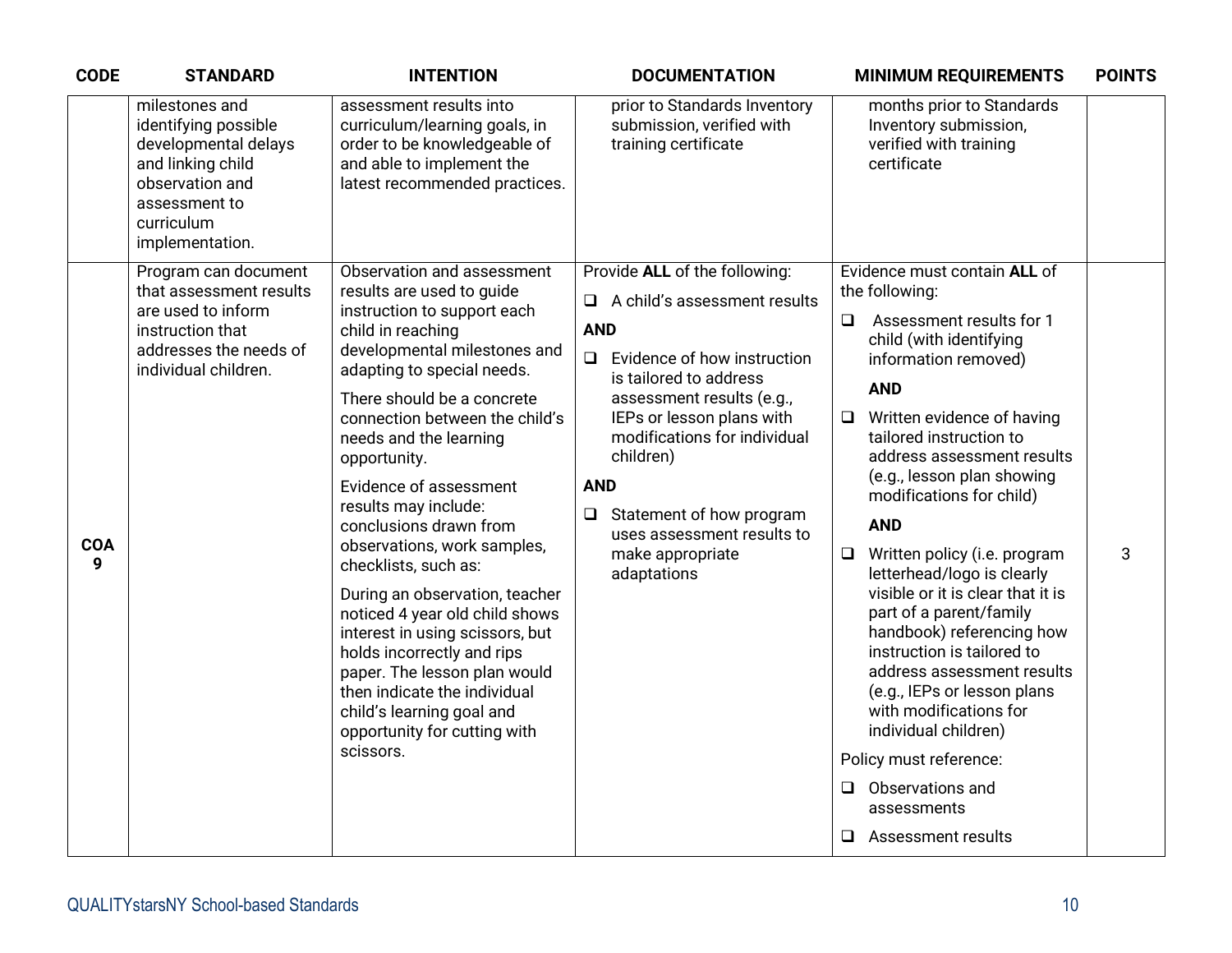| <b>CODE</b>      |                                                                                                                                   |                                                                                                                                                                                                                                             |                                                                                                                                                                                            | <b>MINIMUM REQUIREMENTS</b>                                                                                                                                                                               |                |
|------------------|-----------------------------------------------------------------------------------------------------------------------------------|---------------------------------------------------------------------------------------------------------------------------------------------------------------------------------------------------------------------------------------------|--------------------------------------------------------------------------------------------------------------------------------------------------------------------------------------------|-----------------------------------------------------------------------------------------------------------------------------------------------------------------------------------------------------------|----------------|
|                  | <b>STANDARD</b><br>Program can document<br>that aggregated<br>assessment results are<br>used to inform program-<br>wide practice. | <b>INTENTION</b><br>Regular reviews that tabulate<br>and average across all of the<br>children's assessment results<br>will help the program<br>understand its strengths and<br>opportunities for improving the<br>learning environment and | <b>DOCUMENTATION</b><br>Provide ALL of the following:<br>Aggregated data report(s)<br><b>AND</b><br>Statement or improvement<br>❏<br>plan of how program uses<br>assessment data to inform | Individual child's learning<br>u<br>goals<br>Evidence must include<br>information regarding:<br>Data report(s) showing how<br>⊔<br>developmental assessments<br>are aggregated and analyzed<br><b>AND</b> | <b>POINTS</b>  |
| <b>COA</b><br>10 |                                                                                                                                   | supports for children and their<br>families.                                                                                                                                                                                                | program-wide practices                                                                                                                                                                     | Statement or improvement<br>Q<br>plan of how program uses<br>assessment data to inform<br>program-wide practices<br>Examples of use include:<br>Teacher training<br>Policy changes                        | $\overline{2}$ |
|                  |                                                                                                                                   |                                                                                                                                                                                                                                             |                                                                                                                                                                                            | Parent education                                                                                                                                                                                          |                |

#### Curriculum Planning & Implementation (CPI) – 20 points

| <b>CODE</b>      | <b>STANDARD</b>                                                                                               | <b>INTENTION</b>                                                                                                                |        | <b>DOCUMENTATION</b>                                                                                                                                                                                               | <b>MINIMUM REQUIREMENTS</b>                                                                                                                                                                                                      | <b>POINTS</b> |
|------------------|---------------------------------------------------------------------------------------------------------------|---------------------------------------------------------------------------------------------------------------------------------|--------|--------------------------------------------------------------------------------------------------------------------------------------------------------------------------------------------------------------------|----------------------------------------------------------------------------------------------------------------------------------------------------------------------------------------------------------------------------------|---------------|
| CPI <sub>1</sub> | Program has a written<br>education philosophy or<br>statement.                                                | The program has a set<br>understanding or theory<br>about children's learning<br>and how it supports this<br>effort.            | $\Box$ | Education philosophy or<br>statement, self-written by the<br>program, referencing the<br>program's beliefs about how<br>children learn and ways in<br>which the program supports<br>children's learning and needs. | One copy of a written policy or<br>statement (or excerpt thereof)<br>referencing:<br>$\Box$<br>Program's beliefs about how<br>children learn<br>Ways in which the program<br>$\Box$<br>supports children's learning<br>and needs |               |
| CPI <sub>2</sub> | Program uses a written<br>curriculum or curriculum<br>framework that is<br>developmentally<br>appropriate and | The program's curriculum<br>or curriculum framework is<br>written, organized and<br>references the five key<br>domains of child | $\Box$ | Curriculum or curriculum<br>framework that references all<br>key domains of child<br>development                                                                                                                   | Curriculum/curriculum framework<br>must reference all key domains of<br>child development:<br>Physical development                                                                                                               | 3             |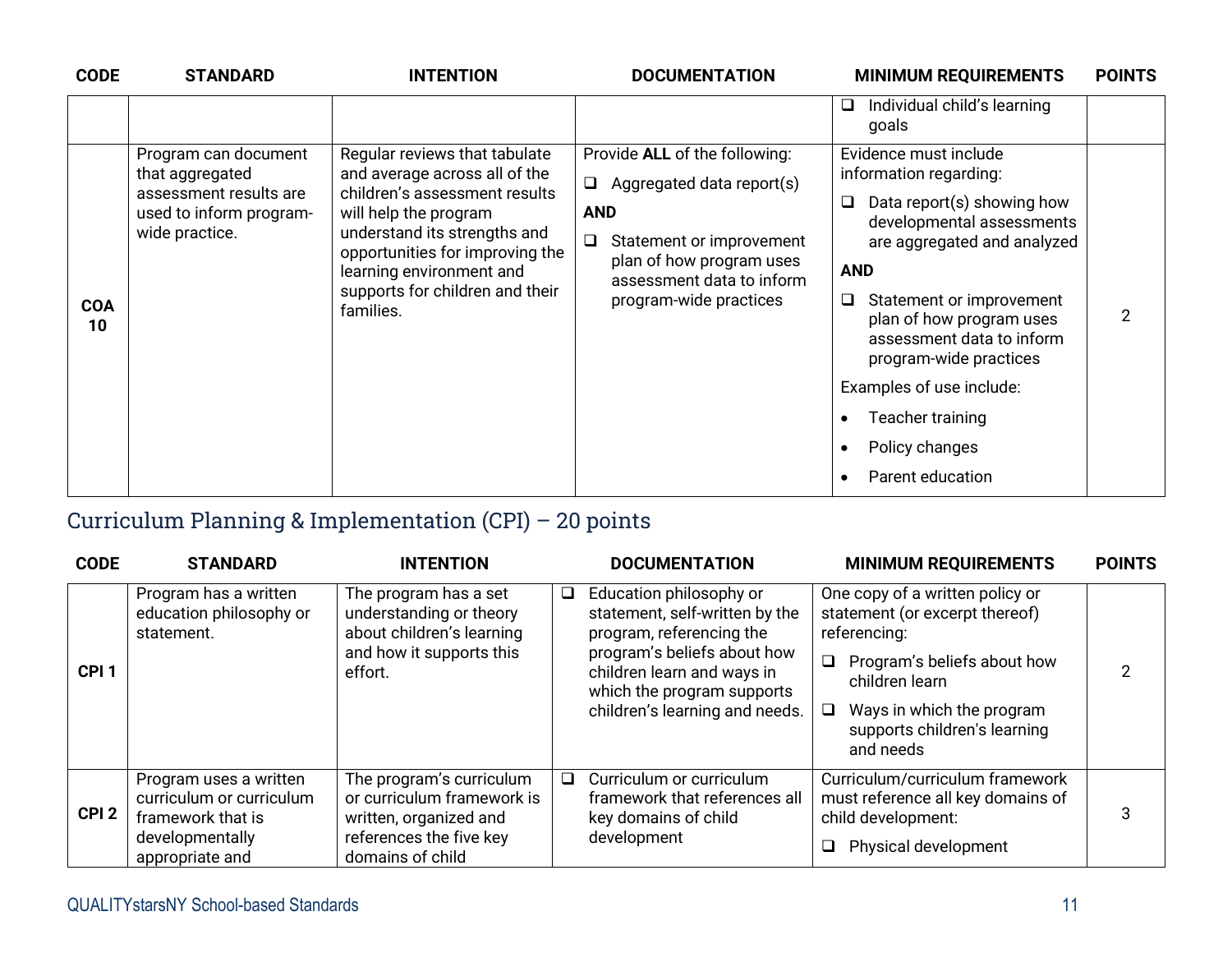| <b>CODE</b>      | <b>STANDARD</b>                                                                                                                                                                                                          | <b>INTENTION</b>                                                                                                                                                                                                                                      | <b>DOCUMENTATION</b>                                                                                                                                                                                                       | <b>MINIMUM REQUIREMENTS</b>                                                                                                                                                                                                                                                                                                                                                                                                                                                                                                                                                                                                                                            | <b>POINTS</b> |
|------------------|--------------------------------------------------------------------------------------------------------------------------------------------------------------------------------------------------------------------------|-------------------------------------------------------------------------------------------------------------------------------------------------------------------------------------------------------------------------------------------------------|----------------------------------------------------------------------------------------------------------------------------------------------------------------------------------------------------------------------------|------------------------------------------------------------------------------------------------------------------------------------------------------------------------------------------------------------------------------------------------------------------------------------------------------------------------------------------------------------------------------------------------------------------------------------------------------------------------------------------------------------------------------------------------------------------------------------------------------------------------------------------------------------------------|---------------|
|                  | addresses the key<br>domains of child<br>development.                                                                                                                                                                    | development in order to<br>promote optimal child<br>development.                                                                                                                                                                                      | <b>AND</b><br>Evidence of program's use of<br>$\Box$<br>curriculum or curriculum<br>framework                                                                                                                              | Social-emotional development<br>$\Box$<br>Approaches to learning<br>$\Box$<br>Cognition<br>$\Box$<br>$\Box$<br>Language, communication and<br>literacy<br><b>AND</b><br>1 source of evidence of<br>0<br>program's use of curriculum<br>must be submitted.<br>Acceptable examples include:<br>Lesson Plan(s)<br>$\bullet$<br>Schedule(s) and/or explicit<br>$\bullet$<br>statement of how curriculum is<br>appropriately used in lesson<br>plans or schedule<br>Any submitted evidence must be<br>completed and include references<br>to the curriculum so that one can<br>tell it is based on the curriculum.<br>For example, if coding is used, a<br>legend is noted. |               |
|                  |                                                                                                                                                                                                                          |                                                                                                                                                                                                                                                       |                                                                                                                                                                                                                            | An explicit statement on how<br>curriculum is appropriately<br>transferred to lesson plans is<br>expected.                                                                                                                                                                                                                                                                                                                                                                                                                                                                                                                                                             |               |
| CPI <sub>3</sub> | Program uses a written<br>curriculum or curriculum<br>framework that is<br>evidence-based, meaning<br>research has been<br>conducted regarding the<br>relationship between the<br>curriculum and children's<br>learning. | Using a curriculum or<br>curriculum framework this<br>is evidence-based, gives<br>the program and families<br>assurance that learning<br>experiences that are<br>guided by the curriculum<br>will effectively support<br>children's learning for each | Cover page of an evidence-based<br>curriculum from list below:<br><b>Before ABCs: Promoting</b><br>$\Box$<br><b>School Readiness in Infants</b><br>and Toddlers<br>Caring for Infants and<br>$\Box$<br>Toddlers in Groups: | Evidence must reference:<br>$\Box$ Cover page of the curriculum,<br>including title (if applicable).<br>If Other is selected, program MUST<br>also include evidence of the<br>research basis for the curriculum<br>components.                                                                                                                                                                                                                                                                                                                                                                                                                                         | 3             |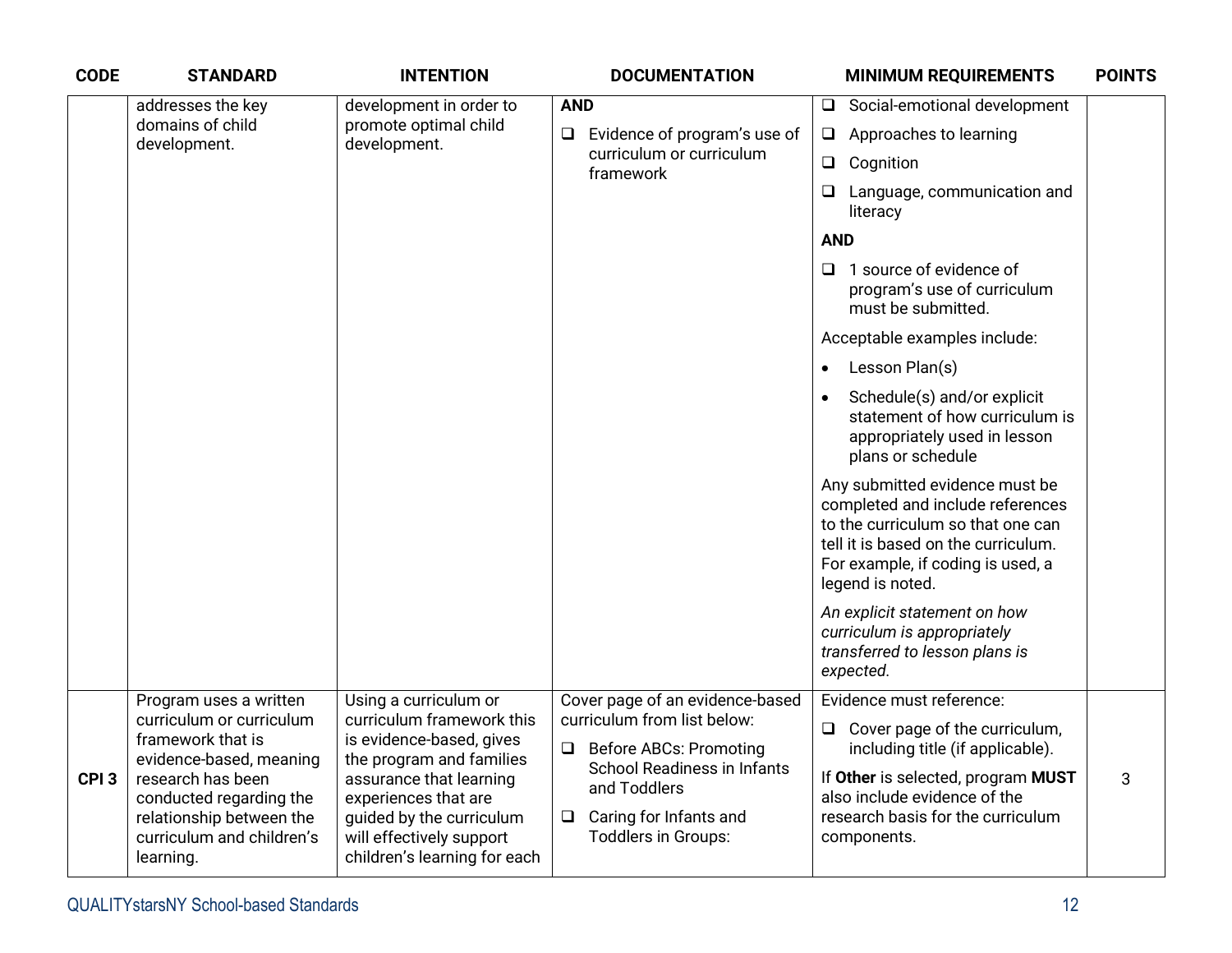| <b>CODE</b>      | <b>STANDARD</b>                                                                                                                                                                                                                                                       | <b>INTENTION</b>                                                                                                                   |                      | <b>DOCUMENTATION</b>                                                                                                                                                                                                                                                                        |        | <b>MINIMUM REQUIREMENTS</b>                                                                                                                                                                                                                                                                                                                             | <b>POINTS</b> |
|------------------|-----------------------------------------------------------------------------------------------------------------------------------------------------------------------------------------------------------------------------------------------------------------------|------------------------------------------------------------------------------------------------------------------------------------|----------------------|---------------------------------------------------------------------------------------------------------------------------------------------------------------------------------------------------------------------------------------------------------------------------------------------|--------|---------------------------------------------------------------------------------------------------------------------------------------------------------------------------------------------------------------------------------------------------------------------------------------------------------------------------------------------------------|---------------|
|                  |                                                                                                                                                                                                                                                                       | key domain of child<br>development.                                                                                                |                      | Developmentally Appropriate<br>Practice                                                                                                                                                                                                                                                     |        | Reference(s) to applicable studies<br>and research is encouraged.                                                                                                                                                                                                                                                                                       |               |
|                  |                                                                                                                                                                                                                                                                       | Evidence-based means the                                                                                                           | $\Box$               | <b>Creative Curriculum</b>                                                                                                                                                                                                                                                                  |        |                                                                                                                                                                                                                                                                                                                                                         |               |
|                  |                                                                                                                                                                                                                                                                       | relationship between the<br>curriculum and child<br>outcomes has been proven                                                       | $\Box$               | Create Curriculum for Infants,<br>Toddlers, and Two's                                                                                                                                                                                                                                       |        |                                                                                                                                                                                                                                                                                                                                                         |               |
|                  |                                                                                                                                                                                                                                                                       | effective through<br>published, scientifically-<br>based studies.                                                                  | $\Box$               | High Scope Curriculum                                                                                                                                                                                                                                                                       |        |                                                                                                                                                                                                                                                                                                                                                         |               |
|                  |                                                                                                                                                                                                                                                                       |                                                                                                                                    | $\Box$               | The Montessori Method                                                                                                                                                                                                                                                                       |        |                                                                                                                                                                                                                                                                                                                                                         |               |
|                  |                                                                                                                                                                                                                                                                       |                                                                                                                                    | $\Box$               | The Carolina Curriculum                                                                                                                                                                                                                                                                     |        |                                                                                                                                                                                                                                                                                                                                                         |               |
|                  |                                                                                                                                                                                                                                                                       |                                                                                                                                    | ❏.                   | Zero to Three Cradling<br>Literacy                                                                                                                                                                                                                                                          |        |                                                                                                                                                                                                                                                                                                                                                         |               |
|                  |                                                                                                                                                                                                                                                                       |                                                                                                                                    |                      | $\Box$ Other - program MUST also<br>include evidence of the<br>research basis for the<br>curriculum components.<br>Reference(s) to applicable<br>studies and research is<br>encouraged.                                                                                                     |        |                                                                                                                                                                                                                                                                                                                                                         |               |
|                  | Program uses a written<br>curriculum or curriculum<br>framework that addresses<br>the child development<br>areas of learning outlined                                                                                                                                 | The written curriculum is<br>aligned to major state<br>initiatives that reference<br>children's development<br>and learning needs. | $\Box$<br><b>AND</b> | Provide ALL of the following:<br>One copy of a curriculum<br>cover page or curriculum<br>framework                                                                                                                                                                                          | ❏      | Evidence must include ALL of the<br>following:<br>Cover page of curriculum or<br>curriculum framework<br><b>AND</b>                                                                                                                                                                                                                                     |               |
| CPI <sub>4</sub> | in State or Federal<br>guidance resources: the<br><b>NYS Early Learning</b><br>Guidelines (2020) and/or<br>The NYS PreKindergarten<br>Learning Standards<br>(2019) and/or the Head<br><b>Start Early Learning</b><br><b>Outcomes Framework:</b><br>Ages Birth to Five |                                                                                                                                    | $\Box$               | One copy of a completed<br>curriculum crosswalk,<br>statement, or chart<br>demonstrating alignment<br>between the<br>curriculum/curriculum<br>framework and every child<br>development area of learning<br>outlined in the chosen State<br>or Federal guidance resource<br>from list below. | $\Box$ | Curriculum/curriculum<br>framework crosswalk<br>completed for ALL child<br>development areas of learning<br>for the chosen State or Federal<br>guidance resource. If written<br>statement or chart is submitted<br>as evidence of alignment, it<br>clearly notes how<br>curriculum/framework aligns<br>with ALL child development<br>areas of learning. | 4             |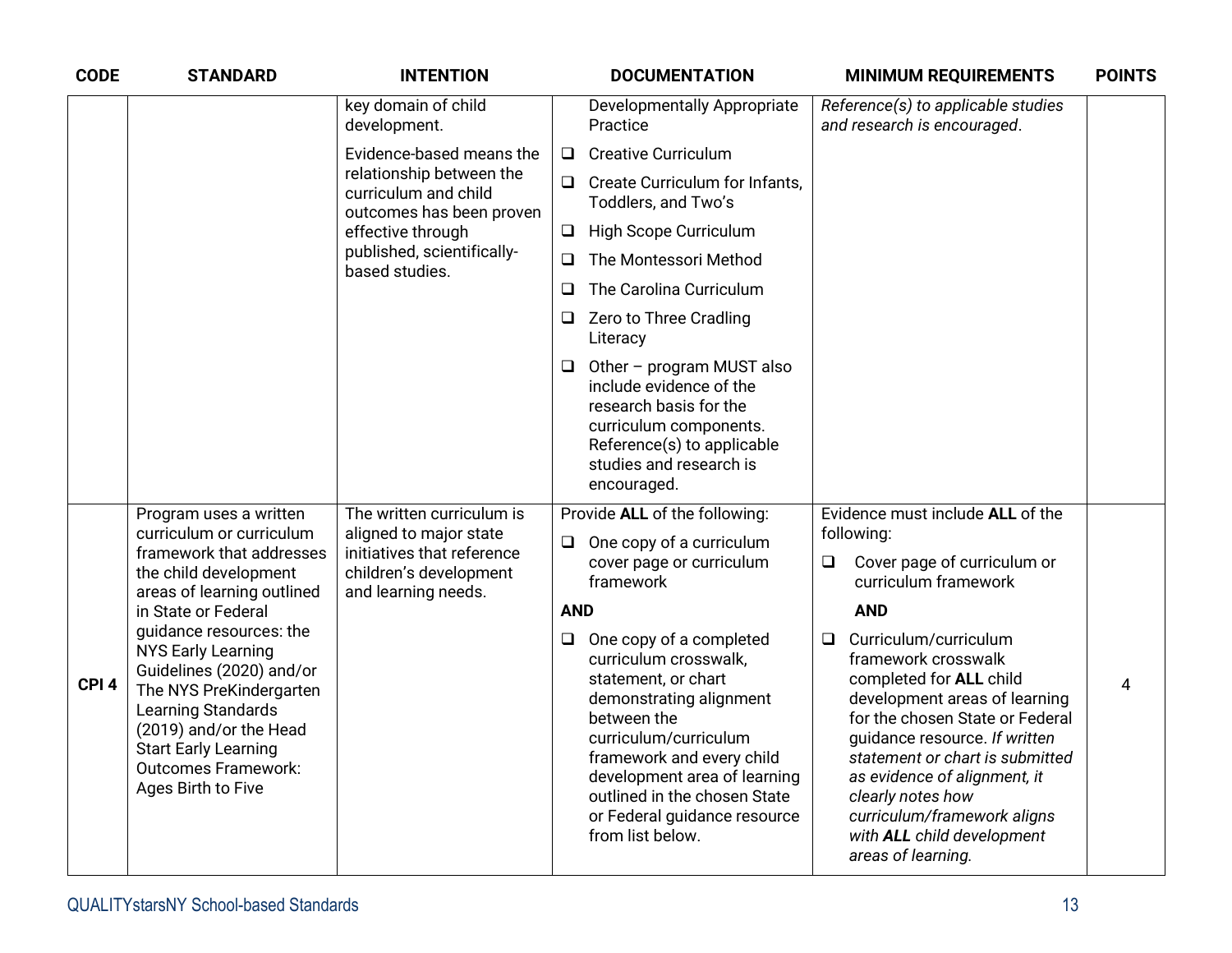| <b>CODE</b>      | <b>STANDARD</b>                                                                                                                                                                  | <b>INTENTION</b>                                                                                                                                               |        | <b>DOCUMENTATION</b>                                                                                                                                                                                                                                        |           | <b>MINIMUM REQUIREMENTS</b>                                                                                                                                                                                                                          | <b>POINTS</b>  |
|------------------|----------------------------------------------------------------------------------------------------------------------------------------------------------------------------------|----------------------------------------------------------------------------------------------------------------------------------------------------------------|--------|-------------------------------------------------------------------------------------------------------------------------------------------------------------------------------------------------------------------------------------------------------------|-----------|------------------------------------------------------------------------------------------------------------------------------------------------------------------------------------------------------------------------------------------------------|----------------|
|                  |                                                                                                                                                                                  |                                                                                                                                                                |        | <b>NYS Early Learning</b><br>$\bullet$<br>Guidelines (2020)                                                                                                                                                                                                 |           |                                                                                                                                                                                                                                                      |                |
|                  |                                                                                                                                                                                  |                                                                                                                                                                |        | NYS PreKindergarten<br>Learning Standards<br>(2019)                                                                                                                                                                                                         |           |                                                                                                                                                                                                                                                      |                |
|                  |                                                                                                                                                                                  |                                                                                                                                                                |        | <b>Head Start Early Learning</b><br><b>Outcomes Framework:</b><br>Ages Birth to Five                                                                                                                                                                        |           |                                                                                                                                                                                                                                                      |                |
|                  | Program uses a written<br>curriculum or curriculum<br>framework that is adapted<br>to be culturally competent<br>by incorporating into the                                       | Written curriculum<br>recognizes the diversity of<br>cultures, linguistic abilities,<br>family units, disabilities,<br>and religions that exist                | $\Box$ | Copies of 3 different<br>activity/lesson plans<br>indicating use of culturally<br>sensitive books, themes or<br>projects                                                                                                                                    | $\Box$    | 3 different activity/lesson<br>plans. Each activity/lesson<br>plan references the use of<br>culturally sensitive books,<br>themes, or projects                                                                                                       |                |
| CPI <sub>5</sub> | classroom curriculum<br>culturally sensitive, books,<br>themes and projects.                                                                                                     | within the classroom and<br>throughout the world and<br>fosters a sense of<br>awareness, empathy,<br>understanding, and<br>acceptance of these<br>differences. |        |                                                                                                                                                                                                                                                             |           | Examples:                                                                                                                                                                                                                                            |                |
|                  |                                                                                                                                                                                  |                                                                                                                                                                |        |                                                                                                                                                                                                                                                             |           | Curriculum guides teachers in<br>planning and implementing<br>learning experiences related to<br>diverse cultures                                                                                                                                    | $\overline{2}$ |
|                  |                                                                                                                                                                                  |                                                                                                                                                                |        |                                                                                                                                                                                                                                                             | $\bullet$ | Diverse elements of the world<br>are incorporated into<br>classroom and learning<br>experiences                                                                                                                                                      |                |
|                  |                                                                                                                                                                                  |                                                                                                                                                                |        |                                                                                                                                                                                                                                                             |           | Curriculum provides<br>opportunities for children to<br>confront biases                                                                                                                                                                              |                |
| CPI <sub>6</sub> | All teaching staff receives<br>annual training to<br>implement the curriculum<br>and supervision support is<br>provided to staff to assist<br>with curriculum<br>implementation. | Ongoing training is needed<br>to develop and<br>continuously refine<br>teachers' abilities to<br>effectively implement<br>curricula activities.                | $\Box$ | Evidence in in The Aspire<br>Registry must show that at<br>least 60% of teaching staff<br>have attended curriculum<br>implementation training<br>within the 15 months prior to<br>Standards Inventory<br>submission, verified with<br>training certificate. | $\Box$    | Evidence in The Aspire Registry<br>must show that at least 60% of<br>teaching staff have attended<br>curriculum implementation<br>training within the 15 months<br>prior to Standards Inventory<br>submission, verified with<br>training certificate | 3              |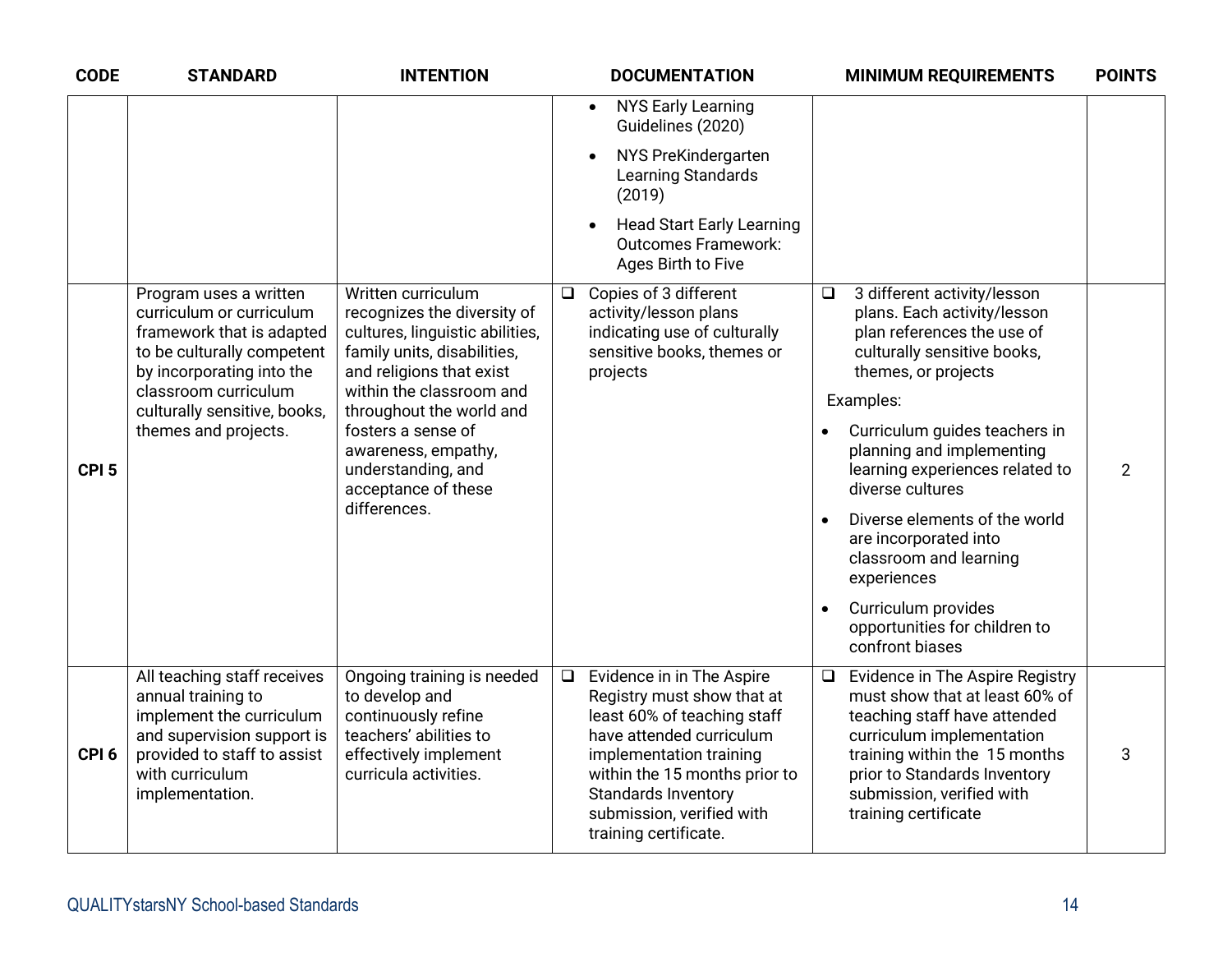| <b>CODE</b>      | <b>STANDARD</b>                                                                                  | <b>INTENTION</b>                                                                                                                      | <b>DOCUMENTATION</b>                                                                           | <b>MINIMUM REQUIREMENTS</b>                                                                                               | <b>POINTS</b> |
|------------------|--------------------------------------------------------------------------------------------------|---------------------------------------------------------------------------------------------------------------------------------------|------------------------------------------------------------------------------------------------|---------------------------------------------------------------------------------------------------------------------------|---------------|
|                  | Program has currently enrolled children with IFSPs or IEPs                                       | $\Box$                                                                                                                                | If yes, continue                                                                               | $\Box$ If no, go to Physical Well-being & Health                                                                          |               |
|                  | Program implements<br>appropriate modifications<br>and provides additional                       | When working with<br>children with special<br>needs, it is important that                                                             | One copy of a written statement<br>referencing:                                                | Written statement that meets all of<br>the following criteria:                                                            |               |
|                  | supports to enable                                                                               | they are evaluated by a                                                                                                               | 1 currently enrolled child with<br>$\Box$                                                      | $\Box$ Self-written by program                                                                                            |               |
|                  | children with IFSPs or<br>IEPs more effective<br>inclusion in the full range<br>of the program's | professional and receive<br>an IFSP/IEP specifying<br>what is needed for the<br>child's learning and early                            | an IFSP or IEP (with<br>identifying information<br>removed)<br>Modifications made by<br>$\Box$ | $\Box$<br>References at least 1 currently<br>enrolled child (with identifying<br>information removed) with an<br>IFSP/IEP |               |
| CPI <sub>7</sub> | activities.                                                                                      | childhood education<br>experience. It is also<br>important that the<br>evaluation is followed to                                      | program to accommodate<br>child and/or child's family                                          | References modifications<br>$\Box$<br>made for the child and/or<br>family by the program                                  | 3             |
|                  |                                                                                                  | support the individual<br>child's development and<br>that the child is included in<br>the classroom/group as an<br>equal participant. |                                                                                                | The specific IEP/IFSP with the<br>child's name should not be<br>included.                                                 |               |

# Physical Well-being and Health (PH) - 8 points

| <b>CODE</b> | <b>STANDARD</b>                                                                                                                                                                 | <b>INTENTION</b>                                                                                     | <b>DOCUMENTATION</b>                                                                                                                                                                                                                                                                      | <b>MINIMUM REQUIREMENTS</b>                                                                                                                                                                                                            | <b>POINT</b><br>S |
|-------------|---------------------------------------------------------------------------------------------------------------------------------------------------------------------------------|------------------------------------------------------------------------------------------------------|-------------------------------------------------------------------------------------------------------------------------------------------------------------------------------------------------------------------------------------------------------------------------------------------|----------------------------------------------------------------------------------------------------------------------------------------------------------------------------------------------------------------------------------------|-------------------|
|             | Program has currently enrolled children under 12 months of age                                                                                                                  |                                                                                                      | $\Box$ If yes, continue<br>$\Box$ If no, go to PH 2                                                                                                                                                                                                                                       |                                                                                                                                                                                                                                        |                   |
| <b>PH1</b>  | Program provides infants<br>daily opportunities to move<br>freely under adult supervision<br>to explore indoor and outdoor<br>environments, including<br>tummy time when awake. | Infants need freedom of<br>movement, including tummy<br>time, to build strength and<br>motor skills. | Evidence must reference daily,<br>supervised<br>exercise/movement<br>opportunities that include free<br>movement on the stomach<br>while awake and alert, and<br>other movement indoors and<br>outdoors (weather<br>permitting).<br>Acceptable types of evidence<br>include reference in: | Evidence must show<br>exercise/movement<br>opportunities, including all of<br>the following:<br>$\Box$<br>Daily<br>Free movement on<br>$\Box$<br>stomach while awake and<br>alert<br>Under supervision<br>□<br>Indoor and outdoor<br>□ |                   |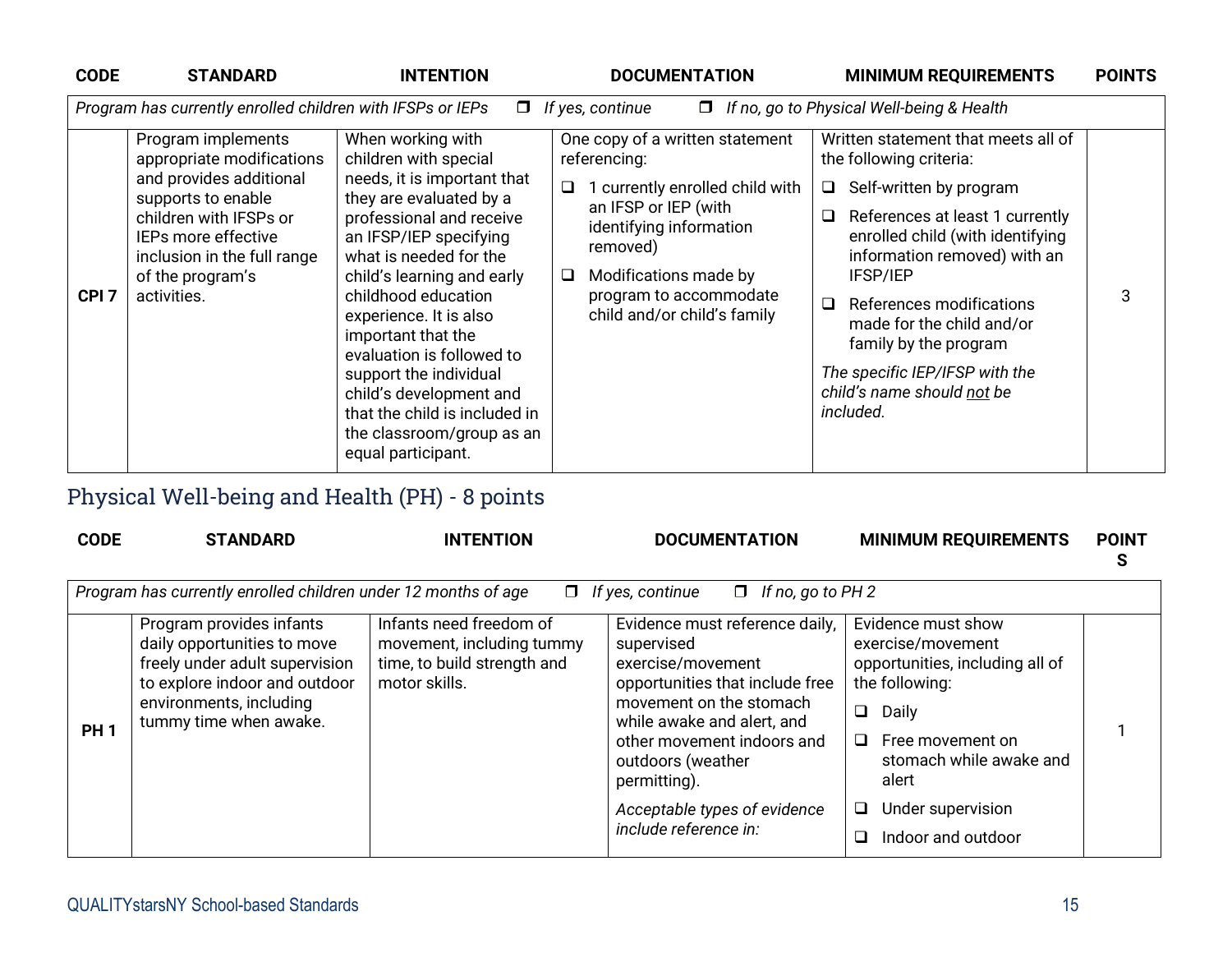| <b>CODE</b>     | <b>STANDARD</b>                                                                                                                                                                                                                                                                                                                                                                                                                           | <b>INTENTION</b>                                                                                                                                                                                                                                               | <b>DOCUMENTATION</b>                                                                                                                                                                                                                                                                                                                                                                                                                                                                                          | <b>MINIMUM REQUIREMENTS</b>                                                                                                                                                                                                                                                                                                                                                                                                                                                                                                                                          | <b>POINT</b><br>S |
|-----------------|-------------------------------------------------------------------------------------------------------------------------------------------------------------------------------------------------------------------------------------------------------------------------------------------------------------------------------------------------------------------------------------------------------------------------------------------|----------------------------------------------------------------------------------------------------------------------------------------------------------------------------------------------------------------------------------------------------------------|---------------------------------------------------------------------------------------------------------------------------------------------------------------------------------------------------------------------------------------------------------------------------------------------------------------------------------------------------------------------------------------------------------------------------------------------------------------------------------------------------------------|----------------------------------------------------------------------------------------------------------------------------------------------------------------------------------------------------------------------------------------------------------------------------------------------------------------------------------------------------------------------------------------------------------------------------------------------------------------------------------------------------------------------------------------------------------------------|-------------------|
|                 |                                                                                                                                                                                                                                                                                                                                                                                                                                           |                                                                                                                                                                                                                                                                | Parent/family handbook<br>Q.<br>excerpt                                                                                                                                                                                                                                                                                                                                                                                                                                                                       |                                                                                                                                                                                                                                                                                                                                                                                                                                                                                                                                                                      |                   |
|                 |                                                                                                                                                                                                                                                                                                                                                                                                                                           |                                                                                                                                                                                                                                                                | <b>OR</b>                                                                                                                                                                                                                                                                                                                                                                                                                                                                                                     |                                                                                                                                                                                                                                                                                                                                                                                                                                                                                                                                                                      |                   |
|                 |                                                                                                                                                                                                                                                                                                                                                                                                                                           |                                                                                                                                                                                                                                                                | Curriculum<br>$\Box$                                                                                                                                                                                                                                                                                                                                                                                                                                                                                          |                                                                                                                                                                                                                                                                                                                                                                                                                                                                                                                                                                      |                   |
|                 |                                                                                                                                                                                                                                                                                                                                                                                                                                           |                                                                                                                                                                                                                                                                | <b>OR</b>                                                                                                                                                                                                                                                                                                                                                                                                                                                                                                     |                                                                                                                                                                                                                                                                                                                                                                                                                                                                                                                                                                      |                   |
|                 |                                                                                                                                                                                                                                                                                                                                                                                                                                           |                                                                                                                                                                                                                                                                | Daily schedules<br>$\Box$                                                                                                                                                                                                                                                                                                                                                                                                                                                                                     |                                                                                                                                                                                                                                                                                                                                                                                                                                                                                                                                                                      |                   |
|                 |                                                                                                                                                                                                                                                                                                                                                                                                                                           |                                                                                                                                                                                                                                                                | <b>OR</b>                                                                                                                                                                                                                                                                                                                                                                                                                                                                                                     |                                                                                                                                                                                                                                                                                                                                                                                                                                                                                                                                                                      |                   |
|                 |                                                                                                                                                                                                                                                                                                                                                                                                                                           |                                                                                                                                                                                                                                                                | Lesson plans or goal<br>$\Box$<br>statements                                                                                                                                                                                                                                                                                                                                                                                                                                                                  |                                                                                                                                                                                                                                                                                                                                                                                                                                                                                                                                                                      |                   |
|                 | Program has currently enrolled children 12 months of age and older <b>N</b> Yes, continue <b>N</b> No, go to PH3                                                                                                                                                                                                                                                                                                                          |                                                                                                                                                                                                                                                                |                                                                                                                                                                                                                                                                                                                                                                                                                                                                                                               |                                                                                                                                                                                                                                                                                                                                                                                                                                                                                                                                                                      |                   |
| PH <sub>2</sub> | Program provides<br>opportunities for toddlers<br>and/or preschoolers to have<br>at least 15 minutes of<br>developmentally appropriate,<br>structured and unstructured,<br>moderate to vigorous physical<br>activity (both inside and<br>outside) for every hour they<br>are in care. For example, in a 3<br>hour program, children should<br>have at least 45 minutes of<br>physical activity in total, not<br>necessarily continuously. | Program should support the<br>social-emotional, health,<br>physical, and fine and gross<br>motor development of<br>children through active play.<br>Multiple daily opportunities<br>should be offered for<br>structured and unstructured<br>physical activity. | Documentation that<br>references and specifically<br>names the opportunities for<br>structured and unstructured<br>physical activities provided,<br>and demonstrates that these<br>activities occur both inside<br>and outside.<br>Acceptable types of evidence<br>include:<br>$\Box$ Parent/family handbook<br>excerpt or policy<br>statement (i.e. program<br>letterhead/logo is clearly<br>visible or it is clear that it<br>is part of a<br>manual/handbook)<br><b>OR</b><br>Daily schedule or plan<br>❏. | Evidence must reference and<br>specifically name<br>opportunities for ALL of the<br>following:<br>$\Box$ Structured physical<br>activity (name the specific<br>structured activity or<br>activities)<br>Unstructured/free play<br>$\Box$<br>Indoor play<br>❏<br>Outdoor play (weather<br>$\Box$<br>permitting)<br>Note: To meet the Standard,<br>program provides at least 15<br>minutes of developmentally<br>appropriate, structured and<br>unstructured, moderate to<br>vigorous physical activity<br>(both inside and outside) for<br>every hour children are in |                   |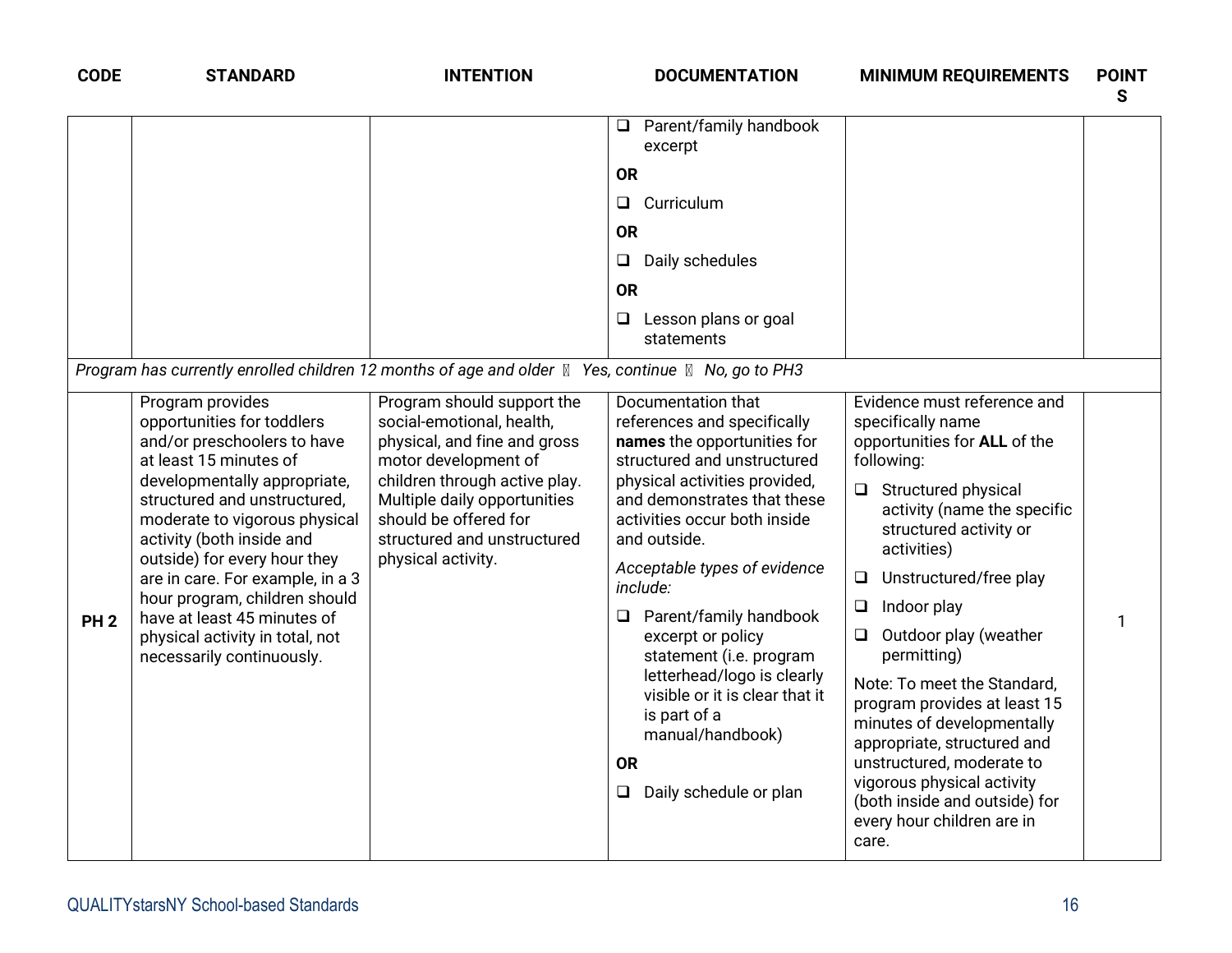| <b>CODE</b>     | <b>STANDARD</b>                                                                                                                                                                                                                                                                                                                                                                            | <b>INTENTION</b>                                                                                                                                                                                                                                                                                         | <b>DOCUMENTATION</b>                                                                                                                                                                                                                                                                                     | <b>MINIMUM REQUIREMENTS</b>                                                                                                                                                                                                                                                                                                                                                                                                                                                                                                                             | <b>POINT</b><br>S |
|-----------------|--------------------------------------------------------------------------------------------------------------------------------------------------------------------------------------------------------------------------------------------------------------------------------------------------------------------------------------------------------------------------------------------|----------------------------------------------------------------------------------------------------------------------------------------------------------------------------------------------------------------------------------------------------------------------------------------------------------|----------------------------------------------------------------------------------------------------------------------------------------------------------------------------------------------------------------------------------------------------------------------------------------------------------|---------------------------------------------------------------------------------------------------------------------------------------------------------------------------------------------------------------------------------------------------------------------------------------------------------------------------------------------------------------------------------------------------------------------------------------------------------------------------------------------------------------------------------------------------------|-------------------|
| PH <sub>3</sub> | Program has a policy that<br>details the use of screen time<br>for children, including that<br>screen time is never used for<br>children birth to age 2. For<br>children ages 2 to 5, there is<br>no more than 30 minutes once<br>a week of high quality<br>educational or movement-<br>based commercial-free<br>programming and screen time<br>is never used during nap and<br>meal time. | Children's access to screen<br>time should be nonexistent for<br>infants and toddlers and<br>limited to 30 minutes per<br>week for preschoolers so as<br>to reduce the harmful effects<br>of screen time and<br>commercial marketing on<br>health, learning, behavior and<br>sleep.                      | One copy of a written policy<br>(i.e. program letterhead/logo<br>is clearly visible or it is clear<br>that it is part of a<br>manual/handbook)<br>referencing:<br>Program's screen time<br>$\Box$<br>viewing policies.<br>How viewing policies are<br>$\Box$<br>differentiated according to<br>age group | Evidence must show:<br>$\Box$<br>Written policy that<br>references "no screen<br>time" is provided for any<br>age group in the program<br><b>OR</b><br>Written policy that references<br>all of the following:<br>$\Box$ No screen time for<br>children birth to age 2<br>For children ages 2-5:<br>$\Box$<br>$\Box$ 30 minutes/week MAX<br>of screen time<br>No screen time during<br>naps<br>No screen time during<br>$\Box$<br>meals<br>All screen time is quality<br>educational and/or<br>movement-based<br>No commercial<br>$\Box$<br>advertising | $\overline{2}$    |
| PH <sub>4</sub> | Program promotes the service<br>or consumption of meals and<br>snacks that meet the Child<br>and Adult Care Food Program<br>(CACFP) meal pattern for the<br>ages served.                                                                                                                                                                                                                   | Nutrition is important to<br>children's growth and<br>development. Childhood is<br>also a time to teach nutrition<br>and healthy habits that will<br>last a lifetime. Menus that<br>comply with the CACFP meal<br>pattern requirements meet<br>children's nutrition and growth<br>and development needs. | <b>PARTICIPATES IN CACFP</b><br>$\Box$ Submit evidence of<br><b>CACFP</b> participation<br><b>DOES NOT PARTICIPATE IN</b><br><b>CACFP</b><br>$\Box$ 1 week of menus for all<br>meals and snacks served<br><b>AND</b>                                                                                     | <b>PARTICIPATES IN CACFP</b><br>Evidence of participation<br>$\Box$<br>in CACFP (i.e., CACFP<br>billing, CACFP<br>reimbursement checks,<br>correspondence from<br><b>CACFP Sponsor or CACFP</b><br>contract)<br><b>DOES NOT PARTICIPATE IN</b><br><b>CACFP</b>                                                                                                                                                                                                                                                                                          | 2                 |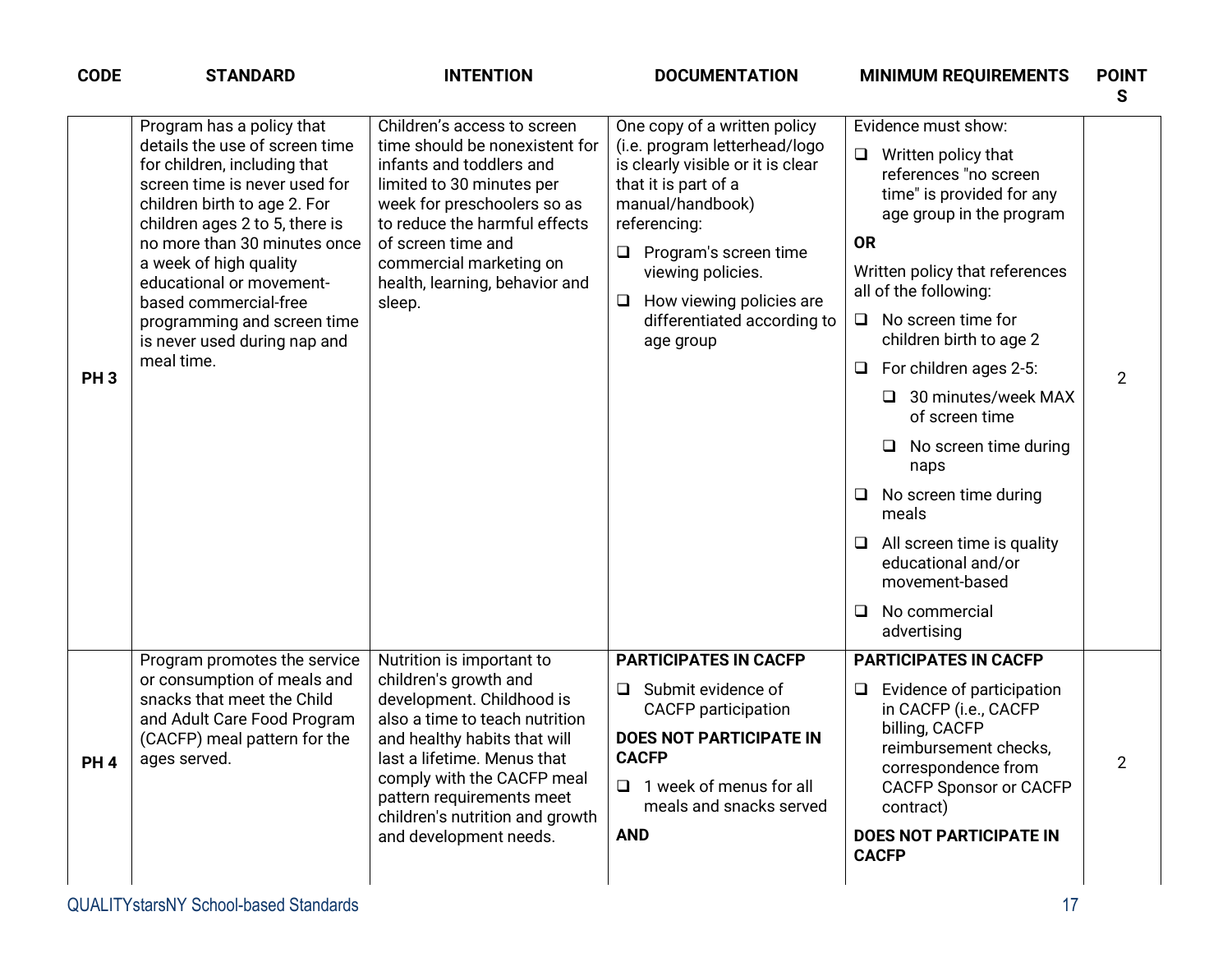| <b>CODE</b>     | <b>STANDARD</b>                                                                                                                        | <b>INTENTION</b>                                                                                                                                                                                                                                                                              | <b>DOCUMENTATION</b>                                                                                                                                                                                                                                                                                                                                         | <b>MINIMUM REQUIREMENTS</b>                                                                                                                                                                                                              | <b>POINT</b><br>S |
|-----------------|----------------------------------------------------------------------------------------------------------------------------------------|-----------------------------------------------------------------------------------------------------------------------------------------------------------------------------------------------------------------------------------------------------------------------------------------------|--------------------------------------------------------------------------------------------------------------------------------------------------------------------------------------------------------------------------------------------------------------------------------------------------------------------------------------------------------------|------------------------------------------------------------------------------------------------------------------------------------------------------------------------------------------------------------------------------------------|-------------------|
|                 |                                                                                                                                        | There must be a clear link<br>between CACFP guidelines<br>and the meal pattern (portion<br>size and components for<br>meals and snacks) on menus.<br>For more information about<br>CACFP meal patterns, visit the<br><b>USDA Food and Nutrition</b><br>website for child day care<br>centers. | Statement of compliance<br>$\Box$<br>with CACFP minimum<br>meal pattern components<br>for all meals and snacks<br>served                                                                                                                                                                                                                                     | Evidence must include all of<br>the following:<br>$\Box$ 1 week of menus for all<br>meals and snacks served<br>Statement of compliance<br>$\Box$<br>with CACFP minimum<br>meal pattern components<br>for all meals and snacks<br>served. |                   |
| <b>PH5</b>      | Program implements a<br>program-wide obesity<br>prevention program.                                                                    | It is important for programs to<br>establish program-wide goals<br>that instill in children, families,<br>and staff, the importance of<br>healthy, active living and to<br>provide them with the tools to<br>adopt healthy habits.                                                            | Evidence must demonstrate<br>adoption and implementation<br>of a program-wide formal<br>obesity prevention program<br>for children, families, and staff<br>Acceptable types of evidence<br>include:<br>Program assessment(s)<br>❏<br><b>OR</b><br>Action plan(s)<br>$\Box$<br><b>OR</b><br>Timeline(s)<br>$\Box$<br><b>OR</b><br>Goal statement(s)<br>$\Box$ | Evidence must demonstrate:<br>Adoption and<br>$\Box$<br>implementation of a<br>program-wide obesity<br>prevention program for<br>children, families, and<br>staff                                                                        | 1                 |
| PH <sub>6</sub> | Teaching or administrative<br>staff attends training<br>regarding implementation of<br>the program-wide obesity<br>prevention program. | Staff is trained regularly to<br>implement the program-wide<br>obesity prevention program,<br>using the latest research and<br>resources.                                                                                                                                                     | Evidence in The Aspire<br>$\Box$<br>Registry that at least 60%<br>of teaching or<br>administrative staff have<br>attended training<br>regarding implementation<br>of the program-wide<br>obesity prevention<br>program within the 15                                                                                                                         | Evidence in The Aspire<br>$\Box$<br>Registry that at least 60%<br>of teaching or<br>administrative staff have<br>attended training<br>regarding the<br>implementation of the<br>program-wide obesity<br>prevention program within        | 1                 |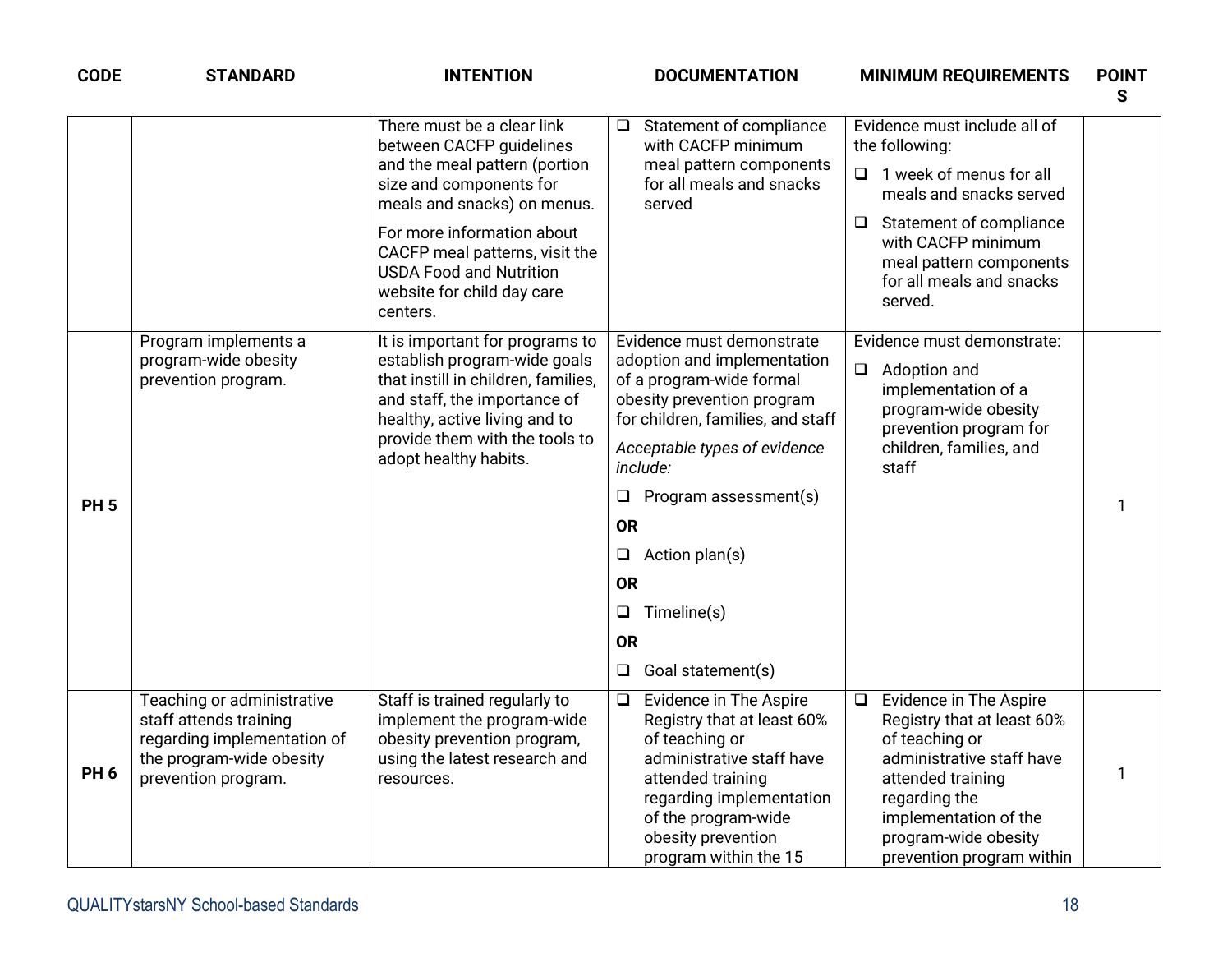| <b>CODE</b> | <b>STANDARD</b> | <b>INTENTION</b> | <b>DOCUMENTATION</b>                                                                         | <b>MINIMUM REQUIREMENTS</b>                                                                               | <b>POINT</b> |
|-------------|-----------------|------------------|----------------------------------------------------------------------------------------------|-----------------------------------------------------------------------------------------------------------|--------------|
|             |                 |                  | months prior to Standards<br>Inventory submission,<br>verified with training<br>certificate. | the 15 months prior to<br><b>Standards Inventory</b><br>submission, verified with<br>training certificate |              |

#### **FAMILY ENGAGEMENT**

*Research Rationale: There is substantial evidence that parent involvement and parent-provider communication is important for high quality early childhood education and that parent-involvement is related to child development outcomes. Parent-provider communication in the parent's dominant language is necessary for optimum results.*

#### Communication (C) - 25 points

| <b>CODE</b>    | <b>STANDARD</b>                                                                                                                                                        | <b>INTENTION</b>                                                                                                                                                                                                                                                                                                                        | <b>DOCUMENTATION</b>                                                                                                                                                                                                                                                                                                                                                                                                               | <b>MINIMUM REQUIREMENTS</b>                                                                                                                                                                                                                                                                                                | <b>POINTS</b> |
|----------------|------------------------------------------------------------------------------------------------------------------------------------------------------------------------|-----------------------------------------------------------------------------------------------------------------------------------------------------------------------------------------------------------------------------------------------------------------------------------------------------------------------------------------|------------------------------------------------------------------------------------------------------------------------------------------------------------------------------------------------------------------------------------------------------------------------------------------------------------------------------------------------------------------------------------------------------------------------------------|----------------------------------------------------------------------------------------------------------------------------------------------------------------------------------------------------------------------------------------------------------------------------------------------------------------------------|---------------|
|                | Program has currently enrolled children under 12 months of age                                                                                                         |                                                                                                                                                                                                                                                                                                                                         | $\Box$ If yes, continue<br>$\Box$ If no, go to C2                                                                                                                                                                                                                                                                                                                                                                                  |                                                                                                                                                                                                                                                                                                                            |               |
| C <sub>1</sub> | Program communicates<br>with parents of infants in<br>writing on a daily basis<br>about care giving routines<br>such as feeding, sleeping,<br>and diapering/toileting. | It is important to keep<br>families informed as to the<br>health and schedule of their<br>child on a daily basis. Verbal<br>communications are great,<br>but not enough to ensure that<br>parents have the information<br>they need at the end of a busy<br>day, when their infants might<br>be fussy and need their full<br>attention. | Provide ALL of the following:<br>Copies of completed forms<br>$\Box$<br>for 3 different children (with<br>identifying information<br>removed - label submitted<br>evidence as child 1, child 2,<br>child 3) communicating<br>information and times of day<br>for feeding, sleeping,<br>diapering to families<br><b>AND</b><br>Written policy (i.e. program<br>❏<br>letterhead/logo is clearly<br>visible or it is clear that it is | Evidence must include ALL of<br>the following:<br>Completed forms for 3<br>$\Box$<br>different children (with<br>identifying information<br>removed - label submitted<br>evidence as child 1, child 2,<br>child 3) that references the<br>following care routines and<br>times of day:<br>Feeding<br>Sleeping<br>Diapering | 3             |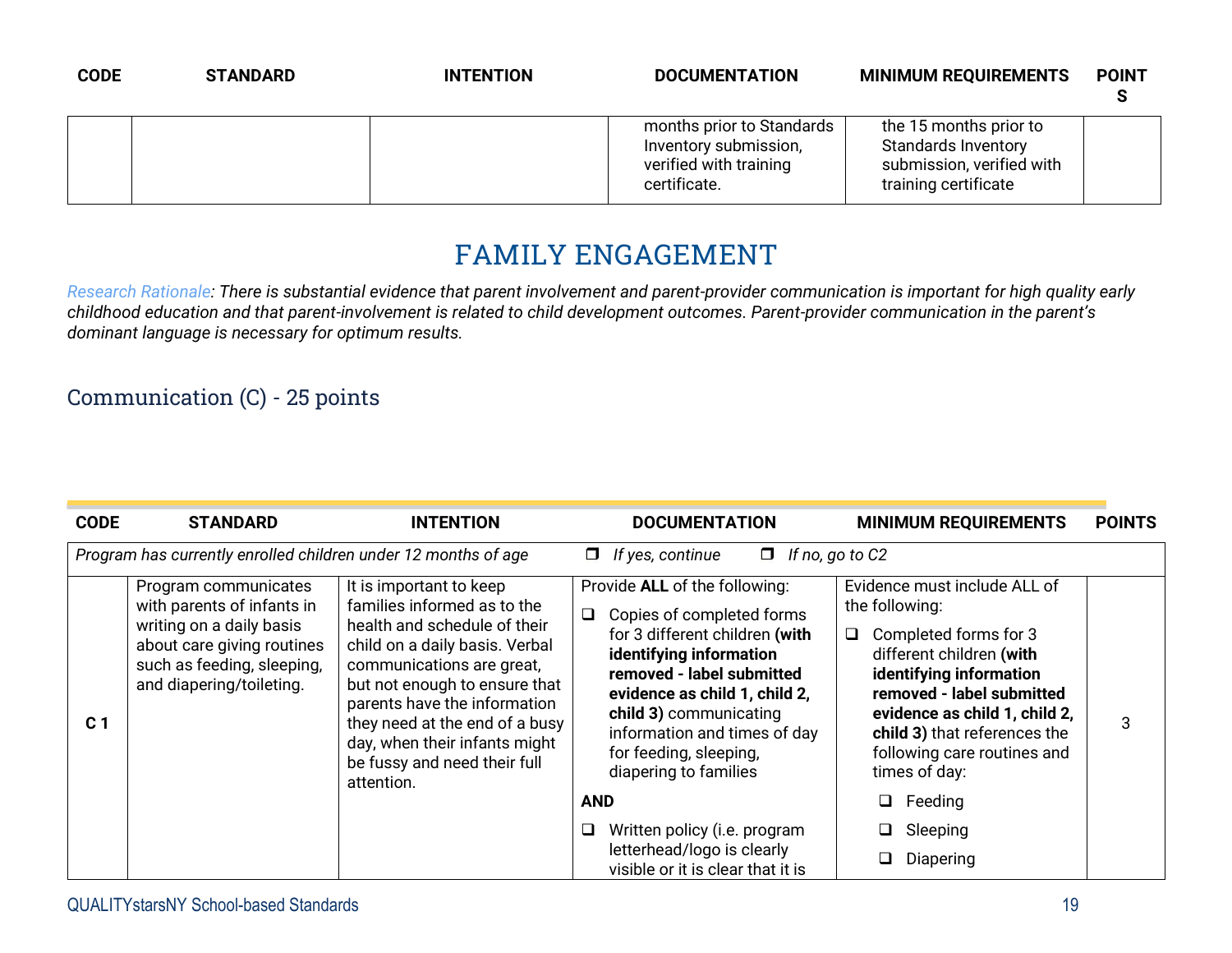| <b>CODE</b>    | <b>STANDARD</b>                                                                                                                                                                                                                              | <b>INTENTION</b>                                                                                                                               | <b>DOCUMENTATION</b>                                                                                                                                                                                                                                                                                                                                                                                                                                                      | <b>MINIMUM REQUIREMENTS</b>                                                                                                                                                                                                                                                                         | <b>POINTS</b> |
|----------------|----------------------------------------------------------------------------------------------------------------------------------------------------------------------------------------------------------------------------------------------|------------------------------------------------------------------------------------------------------------------------------------------------|---------------------------------------------------------------------------------------------------------------------------------------------------------------------------------------------------------------------------------------------------------------------------------------------------------------------------------------------------------------------------------------------------------------------------------------------------------------------------|-----------------------------------------------------------------------------------------------------------------------------------------------------------------------------------------------------------------------------------------------------------------------------------------------------|---------------|
|                |                                                                                                                                                                                                                                              |                                                                                                                                                | part of a manual/handbook)<br>stating how written care<br>routine reports/forms are<br>shared with families on a<br>daily basis                                                                                                                                                                                                                                                                                                                                           | <b>AND</b><br>Written policy or excerpt<br>$\Box$<br>from staff or parent/family<br>handbook (i.e. program<br>letterhead/logo is clearly<br>visible or it is clear that it is<br>part of a<br>manual/handbook) stating<br>how written reports/forms<br>are shared with families on<br>a daily basis |               |
| C <sub>2</sub> | Program communicates<br>with families in a<br>comprehensive, written<br>format about the<br>program's history,<br>philosophy, admissions<br>policies, applicable<br>regulations, parent<br>involvement opportunities,<br>and other policies. | Important program<br>information and policies<br>should be written down,<br>periodically updated and<br>distributed to families.               | Evidence must include<br>information on the program's<br>history, philosophy, admissions<br>policies and parent/family<br>involvement opportunities.<br>Acceptable types of evidence<br>include:<br>Parent/family handbook<br>Q.<br>excerpt<br><b>OR</b><br>Written policy (i.e. program<br>$\Box$<br>letterhead/logo is clearly<br>visible or it is clear that it is<br>part of a manual/handbook)<br><b>OR</b><br>Handouts<br>$\Box$<br><b>OR</b><br>Website posting(s) | Evidence must reference ALL of<br>the following:<br>Program's history<br>$\Box$<br><b>Admissions policies</b><br>$\Box$<br>Parent/family involvement<br>⊔<br>opportunities                                                                                                                          | 5             |
| C <sub>3</sub> | Program periodically<br>communicates in writing<br>with families about<br>program and child                                                                                                                                                  | It is important to regularly<br>share information about<br>general program events and<br>children activities with<br>families so that they are | Copies of 3 written<br>$\Box$<br>communications sent on 3<br>DIFFERENT dates within the<br>15 months prior to Standards<br>Inventory submission that                                                                                                                                                                                                                                                                                                                      | 3 written communications (e.g.,<br>newsletters, e-newsletters, e-<br>mails, and website postings) to<br>families that:                                                                                                                                                                              | 3             |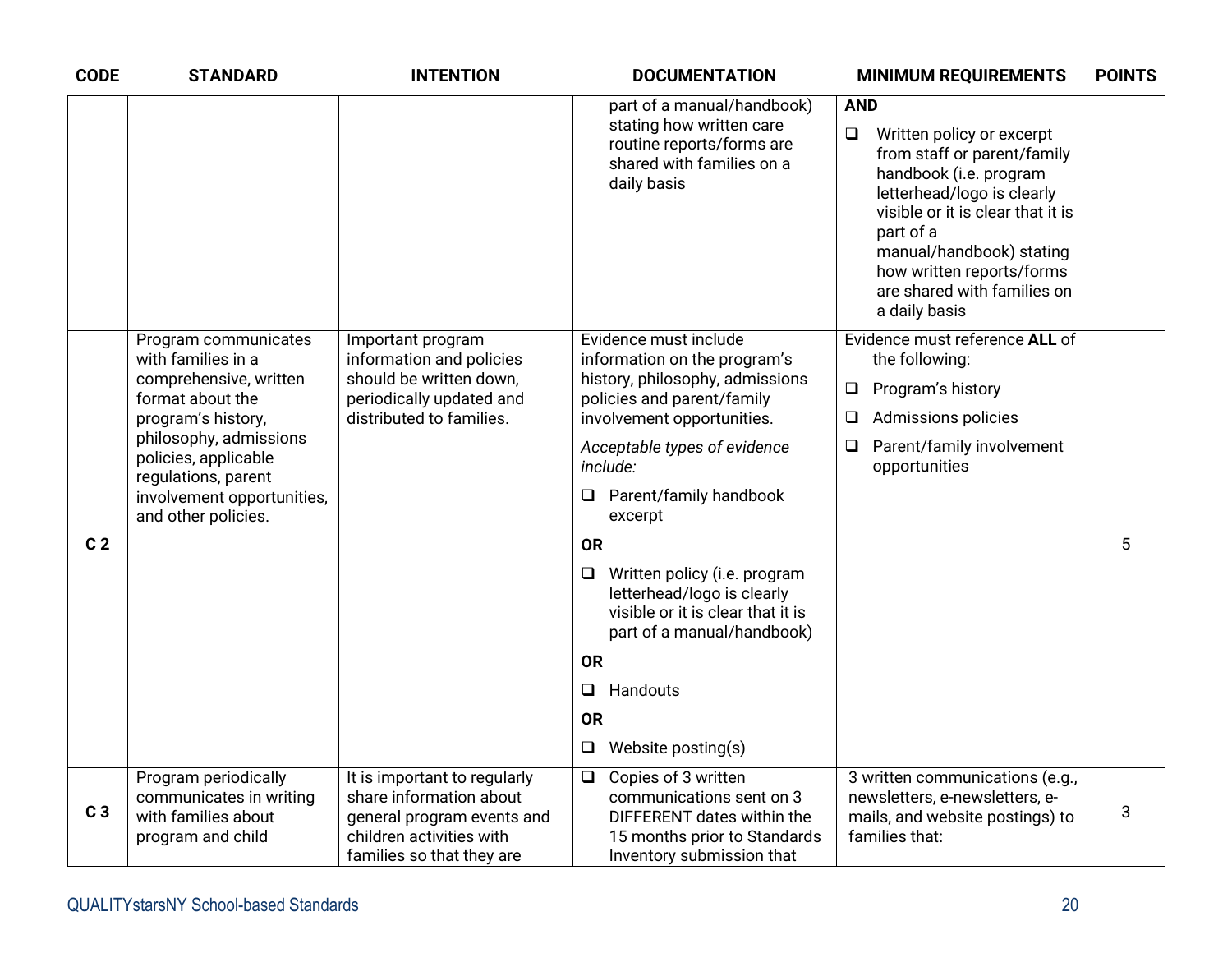| <b>CODE</b>    | <b>STANDARD</b>                                                                                                   | <b>INTENTION</b>                                                                                                                                                   | <b>DOCUMENTATION</b>                                                                                                                                      | <b>MINIMUM REQUIREMENTS</b>                                                                                                | <b>POINTS</b> |
|----------------|-------------------------------------------------------------------------------------------------------------------|--------------------------------------------------------------------------------------------------------------------------------------------------------------------|-----------------------------------------------------------------------------------------------------------------------------------------------------------|----------------------------------------------------------------------------------------------------------------------------|---------------|
|                | activities and other<br>pertinent information.                                                                    | aware and may prepare or<br>plan to participate.<br>Information should be                                                                                          | outline the specific nature of<br>general program events and<br>child activities and clearly                                                              | Outline the specific nature<br>$\Box$<br>of general program events<br>and child activities                                 |               |
|                |                                                                                                                   | presented in a format easily<br>accessible to families and<br>translated, if necessary.                                                                            | indicate that the information<br>was communicated to<br>families                                                                                          | Were sent on 3 DIFFERENT<br>$\Box$<br>dates                                                                                |               |
|                |                                                                                                                   |                                                                                                                                                                    | All dated within the 15<br>$\Box$<br>months prior to Standards<br>Inventory submission.                                                                   |                                                                                                                            |               |
|                | Program meets one-on-                                                                                             | Children grow fast and                                                                                                                                             | Evidence for one child that                                                                                                                               | Evidence must demonstrate:                                                                                                 |               |
|                | one with parents about<br>their individual child's<br>developments at least<br>twice a year.                      | sometimes behave differently<br>at home and school.<br>Therefore, it is important for<br>families and teachers to<br>intentionally meet at least                   | demonstrates that meetings with<br>parent(s) occurred on at least 2<br>different dates within the 15<br>months prior to Standards<br>Inventory submission | $\Box$<br>Documentation for one child<br>dated within the 15 months<br>prior to Standards Inventory<br>submission          |               |
|                | and motor development;                                                                                            | twice a year for a two-way<br>discussion about their child's<br>development, including<br>physical well-being, health,                                             | Acceptable types of evidence<br>include:<br><b>Meeting invitation</b><br>$\Box$                                                                           | Meetings occurred on at<br>$\Box$<br>least 2 different dates dated<br>within the 15 months prior<br>to Standards Inventory |               |
| C <sub>4</sub> |                                                                                                                   | social and emotional<br>development; approaches to<br>learning; cognitive and                                                                                      | <b>OR</b>                                                                                                                                                 | submission<br>Between at least one parent<br>$\Box$<br>and one teacher with<br>regards to child's<br>development           | 3             |
|                |                                                                                                                   |                                                                                                                                                                    | Calendar showing schedule of<br>$\Box$<br>teachers' conferences                                                                                           |                                                                                                                            |               |
|                |                                                                                                                   | general knowledge; and                                                                                                                                             | <b>OR</b>                                                                                                                                                 |                                                                                                                            |               |
|                |                                                                                                                   | language, communication,<br>and literacy. Teachers and                                                                                                             | Conference announcement(s)<br>$\Box$                                                                                                                      |                                                                                                                            |               |
|                |                                                                                                                   | families will be able to use<br>this shared knowledge to                                                                                                           | <b>OR</b>                                                                                                                                                 |                                                                                                                            |               |
|                |                                                                                                                   | support learning at home and<br>school.                                                                                                                            | Parent/family handbook<br>$\Box$<br>excerpt                                                                                                               |                                                                                                                            |               |
|                |                                                                                                                   |                                                                                                                                                                    | <b>OR</b>                                                                                                                                                 |                                                                                                                            |               |
|                |                                                                                                                   |                                                                                                                                                                    | $\Box$<br>Sign-in sheet(s)                                                                                                                                |                                                                                                                            |               |
|                | Program communicates                                                                                              | Families are informed, in                                                                                                                                          | Evidence must clearly show staff<br>qualifications and experiences for                                                                                    | Evidence must include:                                                                                                     |               |
| C <sub>5</sub> | with families in writing<br>about staff member's<br>educational qualifications<br>and professional<br>experience. | writing, of the qualifications<br>of the people who are taking<br>care of and providing learning<br>experiences to their children<br>so they can trust and develop | at least 1 current administrator<br>and 1 current teacher.                                                                                                | $\Box$<br>Written communication to<br>families about staff<br>qualifications and<br>professional experience                | 3             |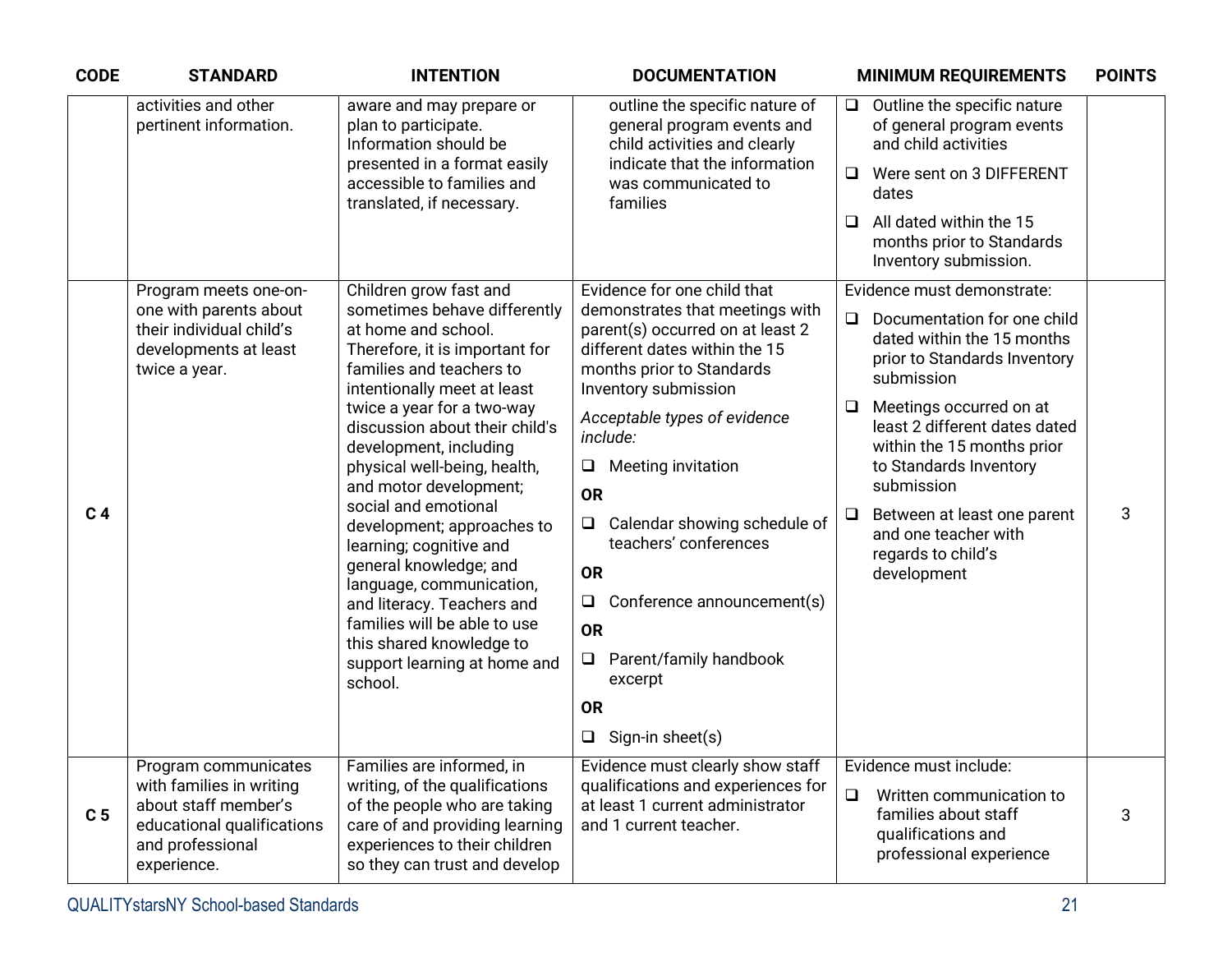| <b>CODE</b>    | <b>STANDARD</b>                                                                | <b>INTENTION</b>                                                                           | <b>DOCUMENTATION</b>                                                                           | <b>MINIMUM REQUIREMENTS</b>                                                                    | <b>POINTS</b> |
|----------------|--------------------------------------------------------------------------------|--------------------------------------------------------------------------------------------|------------------------------------------------------------------------------------------------|------------------------------------------------------------------------------------------------|---------------|
|                |                                                                                | significant positive<br>relationships.                                                     | Acceptable types of evidence<br>include:                                                       | (e.g., memo, newsletter,<br>handbook or website)                                               |               |
|                |                                                                                |                                                                                            | Parent/family handbook<br>$\Box$<br>excerpt                                                    | Educational qualifications and<br>experience for:                                              |               |
|                |                                                                                |                                                                                            | <b>OR</b><br>Staff member profiles<br>❏                                                        | At least 1 current<br>$\Box$<br>administrator                                                  |               |
|                |                                                                                |                                                                                            | <b>OR</b>                                                                                      | <b>AND</b>                                                                                     |               |
|                |                                                                                |                                                                                            | Website<br>$\Box$                                                                              | At least 1 current teacher<br>❏                                                                |               |
|                | Program communicates                                                           | Families are informed in a                                                                 | Evidence must demonstrate that                                                                 | Evidence must reference:                                                                       |               |
|                | with families about<br>program activities and<br>policies in a group setting.  | group about what they need<br>to know about the program.<br>This is important as it allows | program communicates with<br>families in a group setting about<br>activities and policies.     | $\Box$<br>Group setting (i.e., during a<br>program orientation or back<br>to school day/night) |               |
|                |                                                                                | for feedback and also is more<br>dynamic and informative than<br>just providing passive    | Acceptable types of evidence<br>include:                                                       | About program activities<br>❏<br>and policies                                                  |               |
| C <sub>6</sub> |                                                                                | literature on the subject(s).<br>Group meetings allow for                                  | Announcement, invitation, or<br>$\Box$<br>flyer                                                |                                                                                                | 3             |
|                |                                                                                | questions, comments and<br>interactions between                                            | <b>OR</b>                                                                                      |                                                                                                |               |
|                |                                                                                | families.                                                                                  | $\Box$<br>Agenda                                                                               |                                                                                                |               |
|                |                                                                                |                                                                                            | <b>OR</b>                                                                                      |                                                                                                |               |
|                |                                                                                |                                                                                            | Sign-in sheet<br>$\Box$                                                                        |                                                                                                |               |
|                | Program provides written<br>information about family                           | It is helpful to families when<br>programs provide information                             | Evidence must show that written<br>information about relevant family                           | Evidence must include ALL of<br>the following:                                                 |               |
|                | resources and supports,<br>such as information on                              | about family resources and<br>supports in the community.                                   | resources and supports is<br>accessible to families.                                           | $\Box$<br>Written statement such as<br>a note to families or                                   |               |
|                | child development, oral<br>health, child health<br>insurance, tax credits, and |                                                                                            | Program must provide all of the<br>following:                                                  | statement in family<br>handbook referencing                                                    |               |
| C <sub>7</sub> | child care financial<br>assistance.                                            |                                                                                            | $\Box$ Reference to the availability<br>of resources                                           | available resources and<br>supports.                                                           | 5             |
|                |                                                                                |                                                                                            | <b>AND</b>                                                                                     | <b>AND</b>                                                                                     |               |
|                |                                                                                |                                                                                            | $\Box$ 3 sample resources/supports<br>offered (e.g., information on<br>child development, oral | $\Box$<br>3 sample<br>resources/supports offered<br>(e.g., information on child                |               |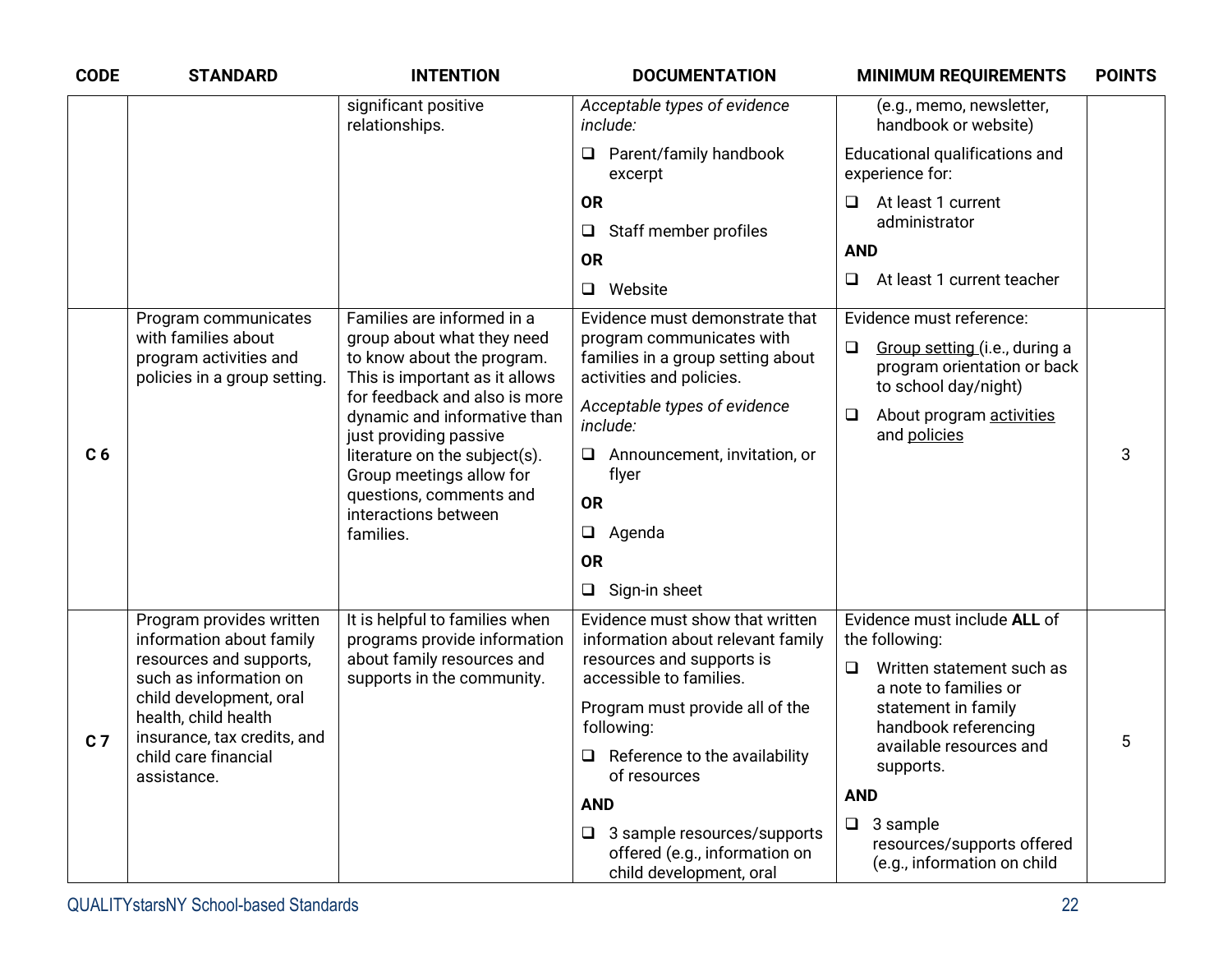| <b>CODE</b> | <b>STANDARD</b> | <b>INTENTION</b> | <b>DOCUMENTATION</b>                                                                              | <b>MINIMUM REQUIREMENTS</b>                                                                                         | <b>POINTS</b> |
|-------------|-----------------|------------------|---------------------------------------------------------------------------------------------------|---------------------------------------------------------------------------------------------------------------------|---------------|
|             |                 |                  | health, child health insurance,<br>tax credits, child care<br>financial assistance, and<br>other) | development, oral health,<br>child health insurance, tax<br>credits, child care financial<br>assistance, and other) |               |

#### Family Involvement & Support (FIS) - 32 points

| <b>CODE</b>      | <b>STANDARD</b>                                                                                                              | <b>INTENTION</b>                                                                                                                                                                                         | <b>DOCUMENTATION</b>                                                                                                                                                                                                                                                                                                                                                     | <b>MINIMUM REQUIREMENTS</b>                                                                                                                                                                                                                                             | <b>POINTS</b> |
|------------------|------------------------------------------------------------------------------------------------------------------------------|----------------------------------------------------------------------------------------------------------------------------------------------------------------------------------------------------------|--------------------------------------------------------------------------------------------------------------------------------------------------------------------------------------------------------------------------------------------------------------------------------------------------------------------------------------------------------------------------|-------------------------------------------------------------------------------------------------------------------------------------------------------------------------------------------------------------------------------------------------------------------------|---------------|
|                  | Program has currently enrolled children under 12 months of age                                                               |                                                                                                                                                                                                          | If yes, continue<br>$\Box$<br>$\Box$                                                                                                                                                                                                                                                                                                                                     | If no, go to FIS 2                                                                                                                                                                                                                                                      |               |
| FIS <sub>1</sub> | Program supports<br>breastfeeding.                                                                                           | There are proven health<br>benefits and<br>development advantages<br>associated with<br>breastfeeding. Programs<br>should support mothers<br>who desire to provide<br>breast milk for their<br>children. | <b>PARTICIPATES IN CACFP</b><br>Completed and current (not<br>$\Box$<br>expired) CACFP<br><b>Breastfeeding Friendly</b><br><b>Certificate</b><br><b>DOES NOT PARTICIPATE IN</b><br><b>CACFP</b><br><b>Completed CACFP Self-</b><br>$\Box$<br><b>Assessment</b> (must be<br>specific to CACFP).                                                                           | <b>PARTICIPATES IN CACFP</b><br>$\Box$ CACFP Breastfeeding Friendly<br>Certificate is completed and<br>current, not expired<br><b>DOES NOT PARTICIPATE IN</b><br><b>CACFP</b><br><b>CACFP Self-Assessment is</b><br>$\Box$<br>completed (must be specific to<br>CACFP). | 2             |
| FIS <sub>2</sub> | Program offers family social<br>gatherings that intentionally<br>include other family<br>members, in addition to<br>parents. | Engaging extended<br>family members in the<br>program's activities<br>sends the message that<br>every member of each<br>child's family and<br>communities are<br>important to children's<br>development. | Written evidence of<br>intentionally having offered<br>family social gatherings<br>inclusive of all family members<br>in addition to parents (e.g.,<br>grandparents, siblings, uncles,<br>$etc.$ )<br>Acceptable types of evidence<br>include:<br>Announcement, invitation,<br>⊔<br>or flyer<br><b>OR</b><br>Calendar showing<br>□<br>gathering(s) with event<br>details | Written evidence of<br>$\Box$<br>intentionally having offered<br>family social gatherings that<br>are inclusive of all family<br>members in addition to parents<br>(e.g., grandparents, siblings,<br>uncles, etc.)                                                      | 2             |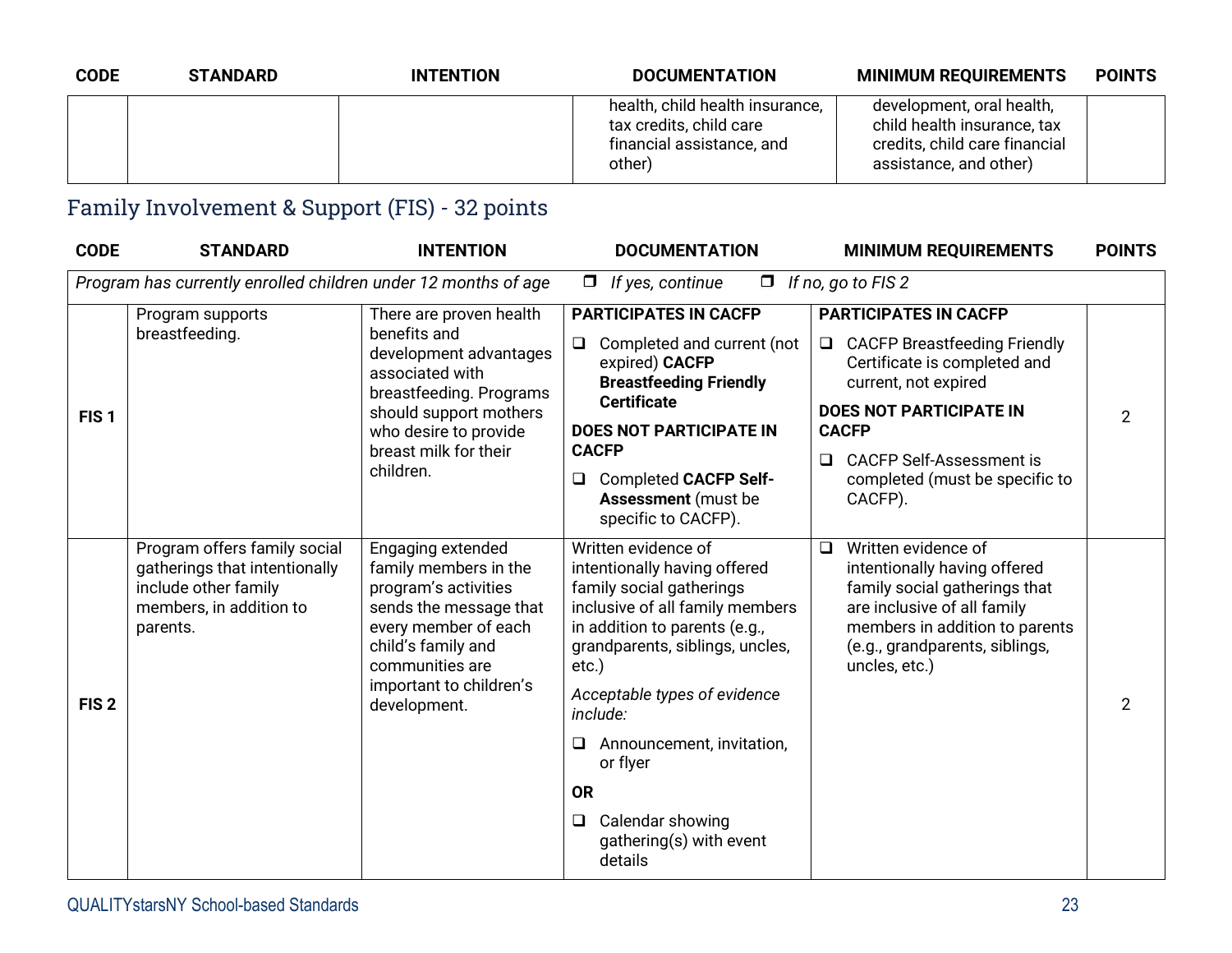| <b>CODE</b>      | <b>STANDARD</b>                                                                                                                                     | <b>INTENTION</b>                                                                                                                                                                                                                      | <b>DOCUMENTATION</b>                                                                                                                                                                                                                                                                                                                                                                                        | <b>MINIMUM REQUIREMENTS</b>                                                                                                                                                                                                                      | <b>POINTS</b>  |
|------------------|-----------------------------------------------------------------------------------------------------------------------------------------------------|---------------------------------------------------------------------------------------------------------------------------------------------------------------------------------------------------------------------------------------|-------------------------------------------------------------------------------------------------------------------------------------------------------------------------------------------------------------------------------------------------------------------------------------------------------------------------------------------------------------------------------------------------------------|--------------------------------------------------------------------------------------------------------------------------------------------------------------------------------------------------------------------------------------------------|----------------|
|                  |                                                                                                                                                     |                                                                                                                                                                                                                                       | <b>OR</b>                                                                                                                                                                                                                                                                                                                                                                                                   |                                                                                                                                                                                                                                                  |                |
|                  |                                                                                                                                                     |                                                                                                                                                                                                                                       | Newsletter<br>$\Box$                                                                                                                                                                                                                                                                                                                                                                                        |                                                                                                                                                                                                                                                  |                |
| FIS <sub>3</sub> | Program provides workshops,<br>training or other events for<br>families on educational<br>topics.                                                   | It is helpful for programs<br>to support the ongoing<br>education of families on<br>topics relevant to their<br>children's development.                                                                                               | Evidence must show that<br>program provides educational<br>opportunities to families.<br>Acceptable types of evidence<br>include:<br>$\Box$ Announcement, invitation,<br>or flyer<br><b>OR</b><br>Calendar showing<br>□<br>gathering(s) with event<br>details<br><b>OR</b>                                                                                                                                  | Evidence must demonstrate that<br>program offers:<br>$\Box$ Family educational<br>opportunities (i.e., workshops<br>or trainings)<br>Other events<br>$\Box$                                                                                      | $\overline{2}$ |
| FIS <sub>4</sub> | Program offers volunteering<br>opportunities for families,<br>such as help with field trips<br>and opportunities to share<br>talents and expertise. | It is important to provide<br>families with<br>opportunities to<br>participate in their child's<br>program. Allowing family<br>members to volunteer<br>will enhance the trust<br>and partnership between<br>families and care givers. | Newsletter<br>$\Box$<br>Evidence must show that<br>program offers opportunities<br>for family members to<br>volunteer.<br>Acceptable types of evidence<br>include:<br>Policy Statement (i.e.<br>$\Box$<br>program letterhead/logo is<br>clearly visible or it is clear<br>that it is part of a written<br>policy)<br><b>OR</b><br>Memo<br>$\Box$<br><b>OR</b><br>Announcement, invitation,<br>⊔<br>or flyer | $\Box$ Evidence must demonstrate<br>that program offers<br>opportunities for family<br>members to volunteer.<br>Indication that families can initiate<br>volunteer opportunities that will then<br>be considered can also meet this<br>Standard. | $\overline{2}$ |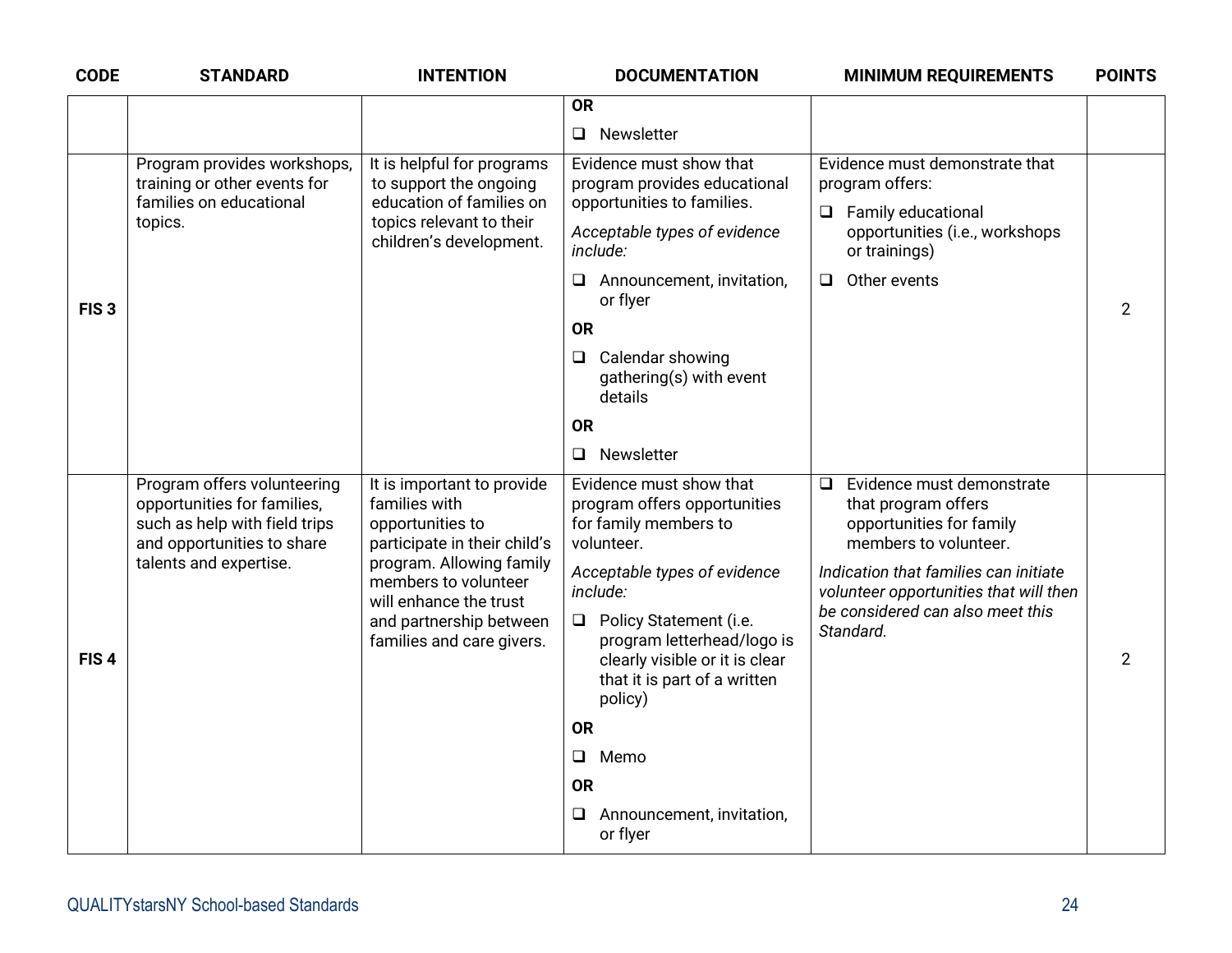| <b>CODE</b>      | <b>STANDARD</b>                                                                                                               | <b>INTENTION</b>                                                                                                                                                                        | <b>DOCUMENTATION</b>                                                                                                                                                                                                                                                                                                                         | <b>MINIMUM REQUIREMENTS</b>                                                                                                                                                                                                                                                                           | <b>POINTS</b> |
|------------------|-------------------------------------------------------------------------------------------------------------------------------|-----------------------------------------------------------------------------------------------------------------------------------------------------------------------------------------|----------------------------------------------------------------------------------------------------------------------------------------------------------------------------------------------------------------------------------------------------------------------------------------------------------------------------------------------|-------------------------------------------------------------------------------------------------------------------------------------------------------------------------------------------------------------------------------------------------------------------------------------------------------|---------------|
| FIS <sub>5</sub> | Families complete a program<br>evaluation or survey annually<br>and results are used for<br>program improvement.              | Programs are looking to<br>improve based on what<br>their clients feel are their<br>strengths and<br>weaknesses. This<br>information is analyzed<br>and used to improve the<br>program. | Provide ALL of the following:<br>3 copies of completed<br>$\Box$<br>family surveys or other<br>evaluations, dated within<br>the 15 months prior to<br><b>Standards Inventory</b><br>submission.<br><b>AND</b><br>One copy of a written<br>$\Box$<br>improvement or action plan<br>based on the results of<br>these surveys or<br>evaluations | Evidence must include:<br>3 completed family surveys or<br>$\Box$<br>other evaluation tool(s), dated<br>within the 15 months prior to<br><b>Standards Inventory</b><br>submission.<br><b>AND</b><br>$\Box$<br>Improvement/action plan<br>based on results from<br>completed surveys or<br>evaluations | 4             |
| FIS <sub>6</sub> | Program provides regular<br>opportunities for<br>parents/guardians/families<br>to participate in program-<br>level decisions. | Families are actively<br>engaged in program-<br>level decision making<br>and have some influence<br>on program-level<br>decisions.                                                      | Written evidence of<br>opportunities given to<br>parents/guardians/families for<br>participation in program-level<br>decisions.<br>Acceptable types of evidence<br>include:<br><b>Parent Advisory Council</b><br>❏<br>member list<br><b>OR</b><br>Governing Board member<br>$\Box$<br>list<br><b>OR</b><br><b>Hiring Board</b><br>$\Box$     | Evidence must clearly demonstrate:<br>Opportunities for<br>$\Box$<br>parents/guardians/families to<br>participate in program-level<br>decisions<br><b>AND</b><br>Evidence clearly indicates<br>$\Box$<br>which members are<br>parents/guardians/families.                                             | 4             |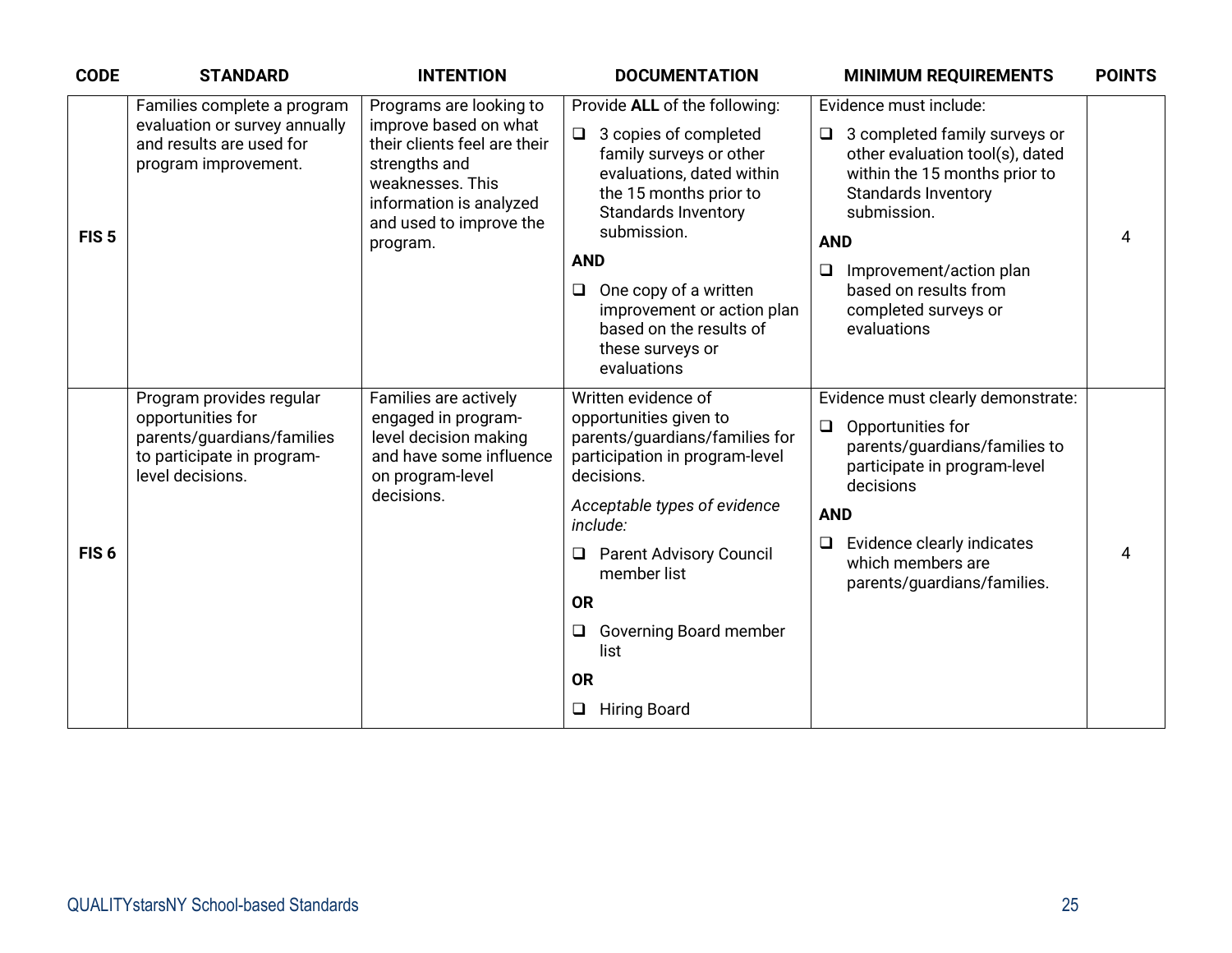| <b>CODE</b>      | <b>STANDARD</b>                                                                                                        | <b>INTENTION</b>                                                                            | <b>DOCUMENTATION</b>                                                                                                       | <b>MINIMUM REQUIREMENTS</b>                                          | <b>POINTS</b>  |
|------------------|------------------------------------------------------------------------------------------------------------------------|---------------------------------------------------------------------------------------------|----------------------------------------------------------------------------------------------------------------------------|----------------------------------------------------------------------|----------------|
|                  | Program completes a                                                                                                    | Program is actively                                                                         | Provide ALL of the following:                                                                                              | Evidence must include BOTH:                                          |                |
|                  | program assessment using a<br>tool on family responsive<br>practices such as the Center                                | working to assess and<br>improve upon its family<br>responsive practices.                   | Program assessment tool,<br>$\Box$<br>at least 50% completed                                                               | Program assessment tool that<br>$\Box$<br>is at least 50% completed  |                |
| FIS <sub>7</sub> | for the Study of Social                                                                                                | This is a process that                                                                      | <b>AND</b>                                                                                                                 | <b>AND</b>                                                           | 3              |
|                  | Policy's Family Strengthening<br>Self-Assessment tool and<br>results are used for program<br>improvement.              | should be in-depth,<br>spread over many weeks,<br>and result in meaningful<br>action plans. | One improvement/action<br>$\Box$<br>plan based on assessment<br>results                                                    | One improvement/action plan<br>$\Box$<br>based on assessment results |                |
|                  |                                                                                                                        | Program is actively                                                                         | Provide ALL of the following:                                                                                              | Evidence must include <b>BOTH:</b>                                   |                |
|                  |                                                                                                                        | working to improve its<br>cultural and linguistic<br>competency so that it                  | One copy of a completed<br>$\Box$<br>self-assessment                                                                       | Completed self-assessment<br>$\Box$<br><b>AND</b>                    |                |
|                  |                                                                                                                        | can support and work                                                                        | <b>AND</b>                                                                                                                 | Completed improvement plan or                                        |                |
|                  |                                                                                                                        | with diverse families.                                                                      | One copy of a written<br>$\Box$<br>improvement or action plan<br>based on assessment<br>results                            | action plan based on assessment<br>results                           |                |
|                  | Program completes a self-<br>assessment of cultural                                                                    |                                                                                             | Acceptable tools include:                                                                                                  |                                                                      |                |
| FIS <sub>8</sub> | awareness/Anti-Bias<br>Education using an evidence-<br>based tool. The results are<br>used for program<br>improvement. |                                                                                             | The National Association<br>for the Education of Young<br>Children (NAEYC) Pathways<br>to Cultural Competence<br>Checklist |                                                                      | 3              |
|                  |                                                                                                                        |                                                                                             | Self-Assessment Checklist<br>$\bullet$<br>for Personnel Providing<br>Services and Supports In<br>Early Intervention        |                                                                      |                |
|                  |                                                                                                                        |                                                                                             | <b>Early Childhood Settings</b><br>$\bullet$<br>from the National Center on<br><b>Cultural Competence</b>                  |                                                                      |                |
|                  |                                                                                                                        |                                                                                             | Other                                                                                                                      |                                                                      |                |
|                  | Program currently has enrolled children whose home language is not English                                             |                                                                                             | If yes, $c\Box$ tinue                                                                                                      | If no, $gc\Box$ Transitions                                          |                |
| FIS <sub>9</sub> | Program staff greets children<br>and families in the home                                                              | Staff supports the needs<br>of children and families                                        | Provide ALL of the following:                                                                                              | Evidence must include BOTH:                                          | $\overline{2}$ |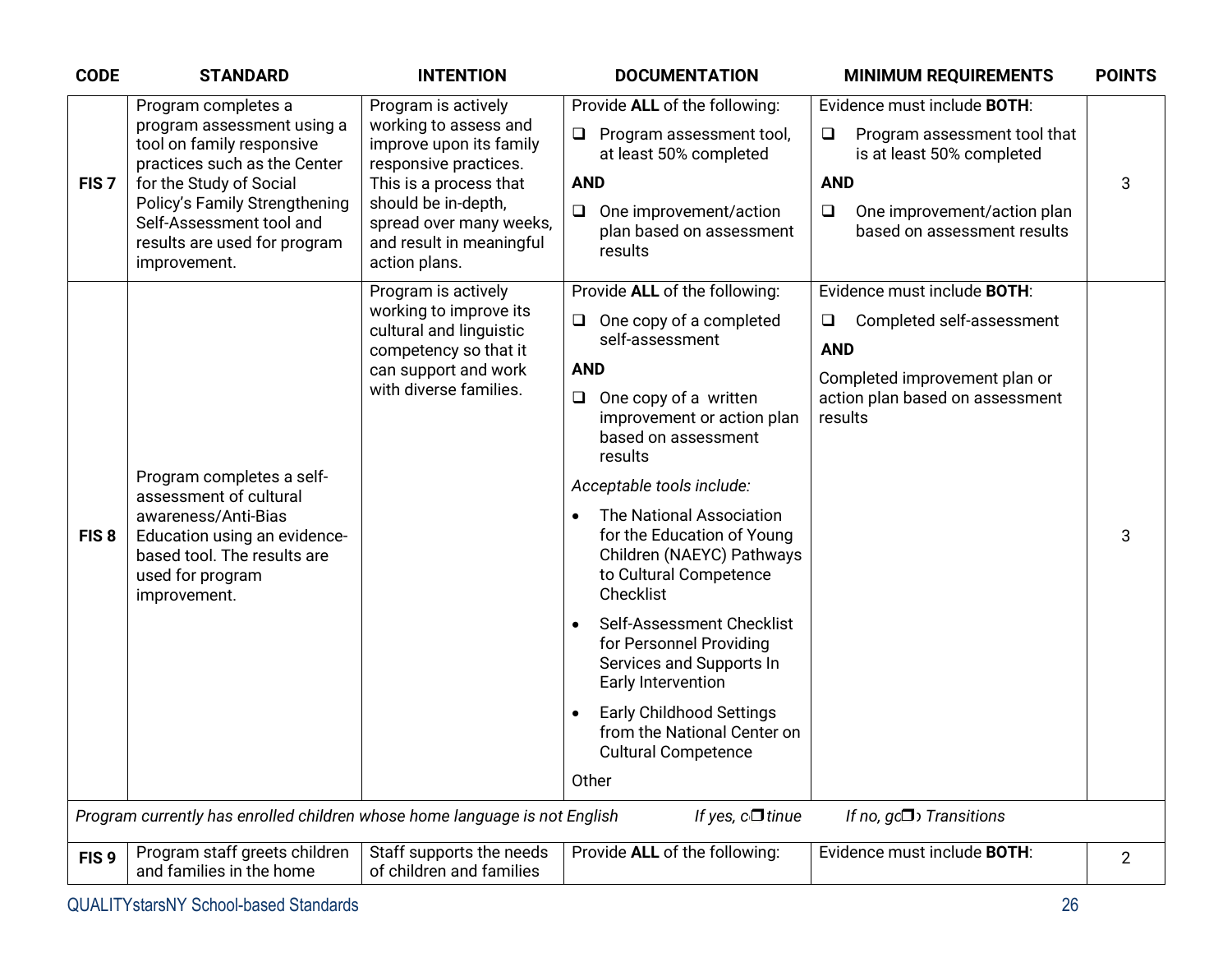| <b>CODE</b>      | <b>STANDARD</b>                                                                                        | <b>INTENTION</b>                                                                                                                                                                                                                                                                                                                                                                                         | <b>DOCUMENTATION</b><br><b>MINIMUM REQUIREMENTS</b>                                                                                                                                                                                                                                                                                                                                                                                                                                                                                                                                                                                                                                                                                       | <b>POINTS</b> |
|------------------|--------------------------------------------------------------------------------------------------------|----------------------------------------------------------------------------------------------------------------------------------------------------------------------------------------------------------------------------------------------------------------------------------------------------------------------------------------------------------------------------------------------------------|-------------------------------------------------------------------------------------------------------------------------------------------------------------------------------------------------------------------------------------------------------------------------------------------------------------------------------------------------------------------------------------------------------------------------------------------------------------------------------------------------------------------------------------------------------------------------------------------------------------------------------------------------------------------------------------------------------------------------------------------|---------------|
|                  | languages of the children and<br>parents.                                                              | whose home language is<br>not English.                                                                                                                                                                                                                                                                                                                                                                   | One copy of a list of<br>List of language(s) other than<br>$\Box$<br>$\Box$<br>children's home<br>English, which are spoken by<br>children at home<br>language(s) other than<br>English<br><b>AND</b><br><b>AND</b><br>Policy or practice statement<br>(i.e. program letterhead/logo is<br>One copy of a written policy<br>⊔<br>or practice statement (i.e.<br>clearly visible or it is clear that it<br>program letterhead/logo is<br>is part of a manual/handbook)<br>clearly visible or it is clear<br>that discusses how program<br>staff greet children and families<br>that it is part of a<br>manual/handbook)<br>in their home language(s)<br>discussing how program<br>greets children and families<br>in their home language(s) |               |
| <b>FIS</b><br>10 | Program staff is trained to<br>address the needs of<br><b>Emergent Multilingual</b><br>Learners (EML). | Staff will be more<br>capable of supporting<br>the needs of children and<br>families whose home<br>language is not English, if<br>they participate in regular<br>training to develop and<br>refine their knowledge of<br>practices related to<br><b>Emergent Multilingual</b><br>Learners (ELM). In some<br>programs, this<br>population may be<br>referred to as Dual<br>Language Learners<br>$(DLL)$ . | Evidence in The Aspire<br>Evidence in The Aspire Registry that<br>$\Box$<br>Registry that at least 60%<br>at least 60% of teaching staff have<br>of teaching staff have<br>attended training about supporting<br>attended training about<br><b>Emergent Multilingual Learners</b><br>within the 15 months prior to<br>supporting Emergent<br>Multilingual Learners within<br>Standards Inventory submission<br>the 15 months prior to<br>Standards Inventory<br>Submission                                                                                                                                                                                                                                                                | 4             |
|                  | The home language(s) of 50% or more of the enrolled children is a language other than English          |                                                                                                                                                                                                                                                                                                                                                                                                          | If yes, continue $\Box$<br>If no, go to Transitions<br>$\Box$                                                                                                                                                                                                                                                                                                                                                                                                                                                                                                                                                                                                                                                                             |               |
| <b>FIS</b><br>11 | Program employs at least<br>one staff member who<br>speaks the home language(s)<br>of the children.    | To support the needs of<br>children who speak a<br>home language other<br>than English and<br>communicate with<br>families about their                                                                                                                                                                                                                                                                   | Evidence must include ALL of the<br>List of home languages of<br>$\Box$<br>children/families<br>following:<br><b>AND</b><br>List of primary languages of<br>$\Box$<br>children/families<br>One of the following<br>demonstrating that staff                                                                                                                                                                                                                                                                                                                                                                                                                                                                                               | 4             |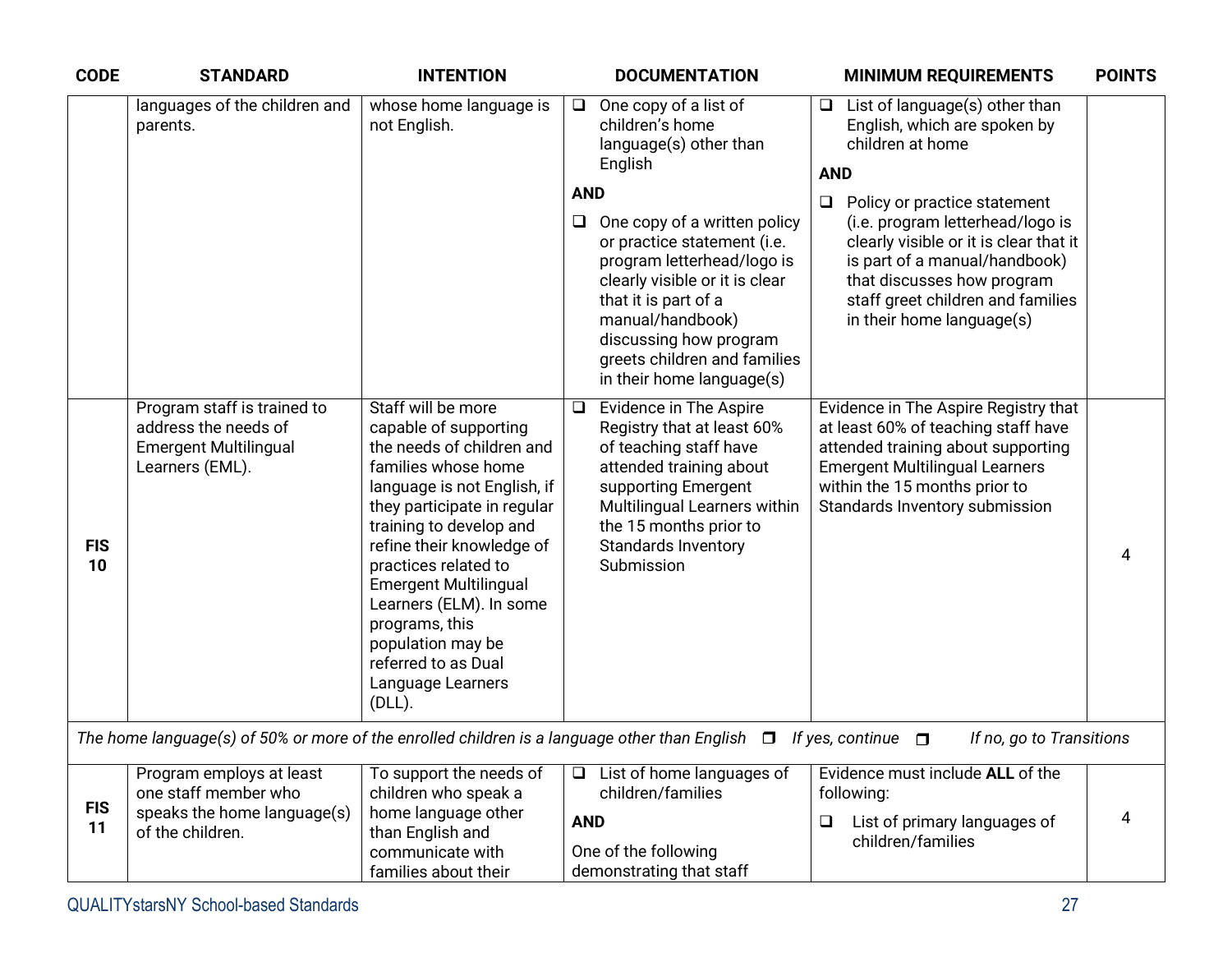| <b>CODE</b> | <b>STANDARD</b> | <b>INTENTION</b>                                                                     | <b>DOCUMENTATION</b>                                                                                                                                                                   | <b>MINIMUM REQUIREMENTS</b>                                                        | <b>POINTS</b> |
|-------------|-----------------|--------------------------------------------------------------------------------------|----------------------------------------------------------------------------------------------------------------------------------------------------------------------------------------|------------------------------------------------------------------------------------|---------------|
|             |                 | children, a program<br>needs to have someone                                         | speaks language(s) of majority<br>of children:                                                                                                                                         | Evidence that staff speaks<br>$\Box$<br>language(s) of majority of                 |               |
|             |                 | who speaks both the<br>primary language and the<br>language spoken by the<br>family. | Resume(s) of current staff<br>$\overline{\phantom{a}}$<br>showing language fluency<br><b>OR</b><br>Evidence of bi-lingual CDA<br>❏<br><b>OR</b><br>Staff transcripts<br>❏<br><b>OR</b> | children<br>Evidence that person(s) noted as<br>"staff" is employed at the program |               |
|             |                 | Program Information<br>Report (Head Start)                                           |                                                                                                                                                                                        |                                                                                    |               |
|             |                 |                                                                                      | <b>OR</b>                                                                                                                                                                              |                                                                                    |               |
|             |                 |                                                                                      | Other<br>❏                                                                                                                                                                             |                                                                                    |               |

#### Transitions (T) - 15 points

| <b>CODE</b>    | <b>STANDARD</b>                                                                                                                                                                                       | <b>INTENTION</b>                                                                                                                                                                                                                                                                                                                                                                                                                                                                                                  | <b>DOCUMENTATION</b>                                                                                                                                                                                                                                                                                                                                                                                | <b>MINIMUM</b><br><b>REQUIREMENTS</b>                                                                                                                              | <b>POINTS</b> |
|----------------|-------------------------------------------------------------------------------------------------------------------------------------------------------------------------------------------------------|-------------------------------------------------------------------------------------------------------------------------------------------------------------------------------------------------------------------------------------------------------------------------------------------------------------------------------------------------------------------------------------------------------------------------------------------------------------------------------------------------------------------|-----------------------------------------------------------------------------------------------------------------------------------------------------------------------------------------------------------------------------------------------------------------------------------------------------------------------------------------------------------------------------------------------------|--------------------------------------------------------------------------------------------------------------------------------------------------------------------|---------------|
| T <sub>1</sub> | Program has a written<br>policy and/or<br>procedures for<br>transitioning children<br>into the program,<br>which includes<br>providing information<br>on separation and<br>attachment to<br>families. | Separation is difficult for both<br>young children and their<br>parents/families. Program staff<br>should be knowledgeable about<br>the meaning of separation at<br>different ages and have the skills<br>to help both children and<br>parents/families to understand<br>and cope with separation. Having<br>a specific written policy<br>demonstrates a program's<br>awareness about transitions and<br>acknowledges its significance to<br>both staff and family member in<br>early care and learning settings. | Evidence must reference ways in<br>which the program supports families<br>when starting at the program,<br>including providing information on<br>separation and attachment.<br>Acceptable types of evidence include:<br>Policy statement (i.e. program<br>$\Box$<br>letterhead/logo is clearly visible or<br>it is clear that it is part of a<br>manual/handbook)<br><b>OR</b><br>$\Box$ Procedures | Evidence must<br>reference:<br>Ways program<br>supports families<br>when starting at<br>the program<br>Separation<br>□<br>information<br>Attachment<br>information | 3             |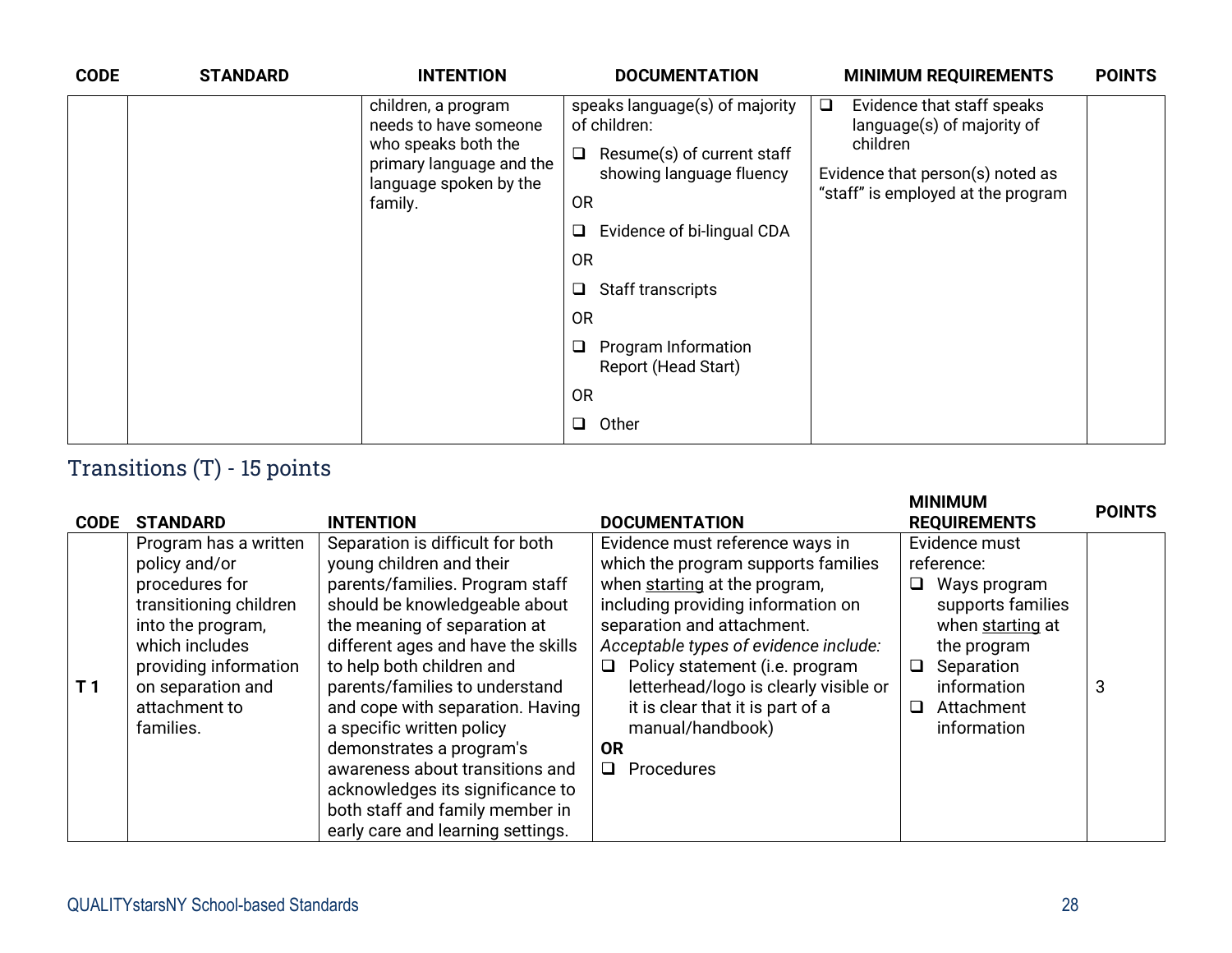| <b>CODE</b>    | <b>STANDARD</b>                                                                                                                                                                                                                                             | <b>INTENTION</b>                                                                                                                                                                                                                                                                                                                                                                                                                                                                                                            | <b>DOCUMENTATION</b>                                                                                                                                                                                                                                                                                                                                                                                                                                                                                                                                                                                                                          | <b>MINIMUM</b><br><b>REQUIREMENTS</b>                                                                                                                        | <b>POINTS</b> |
|----------------|-------------------------------------------------------------------------------------------------------------------------------------------------------------------------------------------------------------------------------------------------------------|-----------------------------------------------------------------------------------------------------------------------------------------------------------------------------------------------------------------------------------------------------------------------------------------------------------------------------------------------------------------------------------------------------------------------------------------------------------------------------------------------------------------------------|-----------------------------------------------------------------------------------------------------------------------------------------------------------------------------------------------------------------------------------------------------------------------------------------------------------------------------------------------------------------------------------------------------------------------------------------------------------------------------------------------------------------------------------------------------------------------------------------------------------------------------------------------|--------------------------------------------------------------------------------------------------------------------------------------------------------------|---------------|
| T <sub>2</sub> | Program has a written<br>policy and/or<br>procedures to support<br>children and families<br>during transitions<br>within the program<br>(i.e. moving from the<br>threes class to the<br>fours class or when a<br>teacher leaves and a<br>new one is hired). | A program should aim to reduce<br>the number of transitions that<br>children experience. However,<br>some changes are inevitable and<br>the program should follow<br>careful procedures to help<br>children and their families adjust<br>to new routines. When possible,<br>families should be included in the<br>planning for changes in their<br>child's routine or primary<br>caregiver. Time should also be<br>allowed to support the changes<br>with gradual implementation.                                           | Evidence must reference ways in<br>which the program supports families<br>transitioning within the program.<br>Acceptable types of evidence include:<br>Policy statement (i.e. program<br>$\Box$<br>letterhead/logo is clearly visible or<br>it is clear that it is part of a<br>manual/handbook)<br><b>OR</b><br>Procedures<br>$\Box$                                                                                                                                                                                                                                                                                                        | Evidence must<br>reference:<br>$\Box$<br>Ways program<br>supports families<br>transitioning<br>within the<br>program                                         | 3             |
| T <sub>3</sub> | Program supports<br>children and families<br>transitioning out of the<br>program including<br>when children<br>transition to another<br>educational setting<br>(e.g., other center,<br>kindergarten).                                                       | A program should follow<br>procedures to help children and<br>their families adjust to new<br>routines. Careful implementation<br>and clarity in written policies and<br>procedures reduce the trauma<br>and upset. When possible,<br>families should be included in the<br>planning for changes in their<br>child's routine or primary<br>caregiver. Additionally, in the<br>case of children going to<br>Kindergarten, programs should<br>have resources to aid families in<br>making this large transition to<br>school. | Evidence must show that program<br>supports families as children<br>transition out of their program and<br>into another.<br>Acceptable types of evidence include:<br>$\Box$ Policy statement or parent/family<br>handbook excerpt (i.e. program<br>letterhead/logo is clearly visible or<br>it is clear that it is part of a<br>manual/handbook)<br><b>OR</b><br>Procedures<br>$\Box$<br><b>OR</b><br>$\Box$<br>Sample of information given to<br>families (e.g. kindergarten<br>registration)<br><b>OR</b><br>Evidence of meetings or other<br>$\Box$<br>supports, such as partnership<br>documentation, lesson plans, or<br>parent meetings | Evidence must<br>reference:<br>Ways program<br>$\Box$<br>supports families<br>as children<br>transition out of<br>the program and<br>into another<br>program | 3             |
| T <sub>4</sub> | Program promotes the<br>quality and continuity                                                                                                                                                                                                              | In order for children to thrive and<br>learn in early childhood settings,                                                                                                                                                                                                                                                                                                                                                                                                                                                   | Evidence must demonstrate how<br>program promotes the quality and                                                                                                                                                                                                                                                                                                                                                                                                                                                                                                                                                                             | Evidence must<br>demonstrate:                                                                                                                                | 6             |
|                | of teacher-child                                                                                                                                                                                                                                            | they must feel secure and relaxed                                                                                                                                                                                                                                                                                                                                                                                                                                                                                           |                                                                                                                                                                                                                                                                                                                                                                                                                                                                                                                                                                                                                                               |                                                                                                                                                              |               |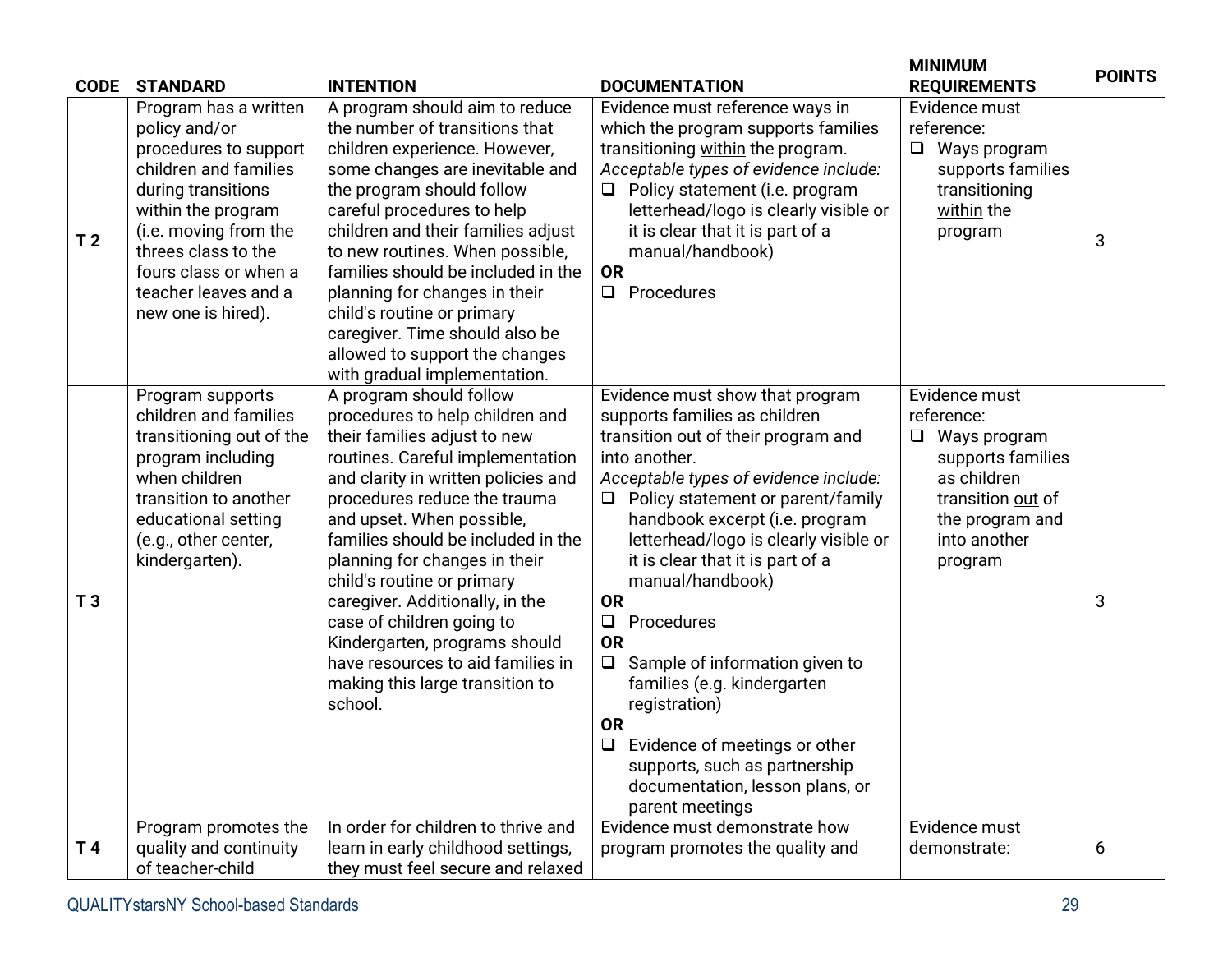| <b>CODE</b> | <b>STANDARD</b>                                                                                                                                                                    | <b>INTENTION</b>                                                                                                                                                                                                                                                                                                                                                                                                                                                                                                                                                                  | <b>DOCUMENTATION</b>                                                                                                                                                                                                                                                                                                                                        | <b>IVIINIMUM</b><br><b>REQUIREMENTS</b>                                                            | <b>POINTS</b> |
|-------------|------------------------------------------------------------------------------------------------------------------------------------------------------------------------------------|-----------------------------------------------------------------------------------------------------------------------------------------------------------------------------------------------------------------------------------------------------------------------------------------------------------------------------------------------------------------------------------------------------------------------------------------------------------------------------------------------------------------------------------------------------------------------------------|-------------------------------------------------------------------------------------------------------------------------------------------------------------------------------------------------------------------------------------------------------------------------------------------------------------------------------------------------------------|----------------------------------------------------------------------------------------------------|---------------|
|             | relationships through<br>teacher training,<br>teacher scheduling or<br>other policies such as<br>ensuring no more than<br>one transition within<br>the child's first two<br>years. | and have a strong sense of<br>connection with their caregivers.<br>The teacher-child relationship<br>requires time and consistency to<br>develop. The better a teacher<br>knows the children and families<br>in her program, the better she will<br>be able to understand the<br>individual child, interpret<br>behaviors, and support<br>development. This is particularly<br>important for children under three<br>years of age. (The NYS Infant<br><b>Toddler Resource Network</b><br>recommends that children have<br>only one caregiver from<br>enrollment until age three). | continuity of child-teacher<br>relationships.<br>Acceptable types of evidence include:<br>Policy statement or parent/family<br>❏<br>handbook excerpt (i.e. program<br>letterhead/logo is clearly visible or<br>it is clear that it is part of a<br>manual/handbook)<br><b>OR</b><br>Sample written transition plan<br><b>OR</b><br>$\Box$ Staffing schedule | How program<br>◻<br>promotes the<br>quality and<br>continuity of<br>child-teacher<br>relationships |               |

#### **QUALIFICATIONS AND EXPERIENCE**

*Research Rationale: There is substantial evidence that teacher education and training are related to other measures of program quality and child outcomes. Similarly, research shows that director professional development is related to other measures of program quality and some, though limited, evidence suggests that director professional development is related to child outcomes. While there is limited and conflicting evidence that staff experience is related to other measures of program quality or child development outcomes, staff experience is valued by consumers.*

Note: A program can earn points in both the administrator and the teaching staff categories. Points are earned for the degrees and coursework completed AND for each of several credentials AND for experience. **For Standards in the Qualifications & Experience category, teaching staff points are weighted by part-time or full-time status and averaged** (to account for programs with different numbers of staff). Documentation pertaining to professional qualifications and experiences are collected and verified through The Aspire Registry for New York's early childhood workforce. Programs must review their Qualifications & Experience Report, available in their QUALITYstarsNY Profile, and confirm that it reflects all qualifications, education, and trainings for their staff BEFORE submitting their Standards Inventory for rating.

**MAINIMUM**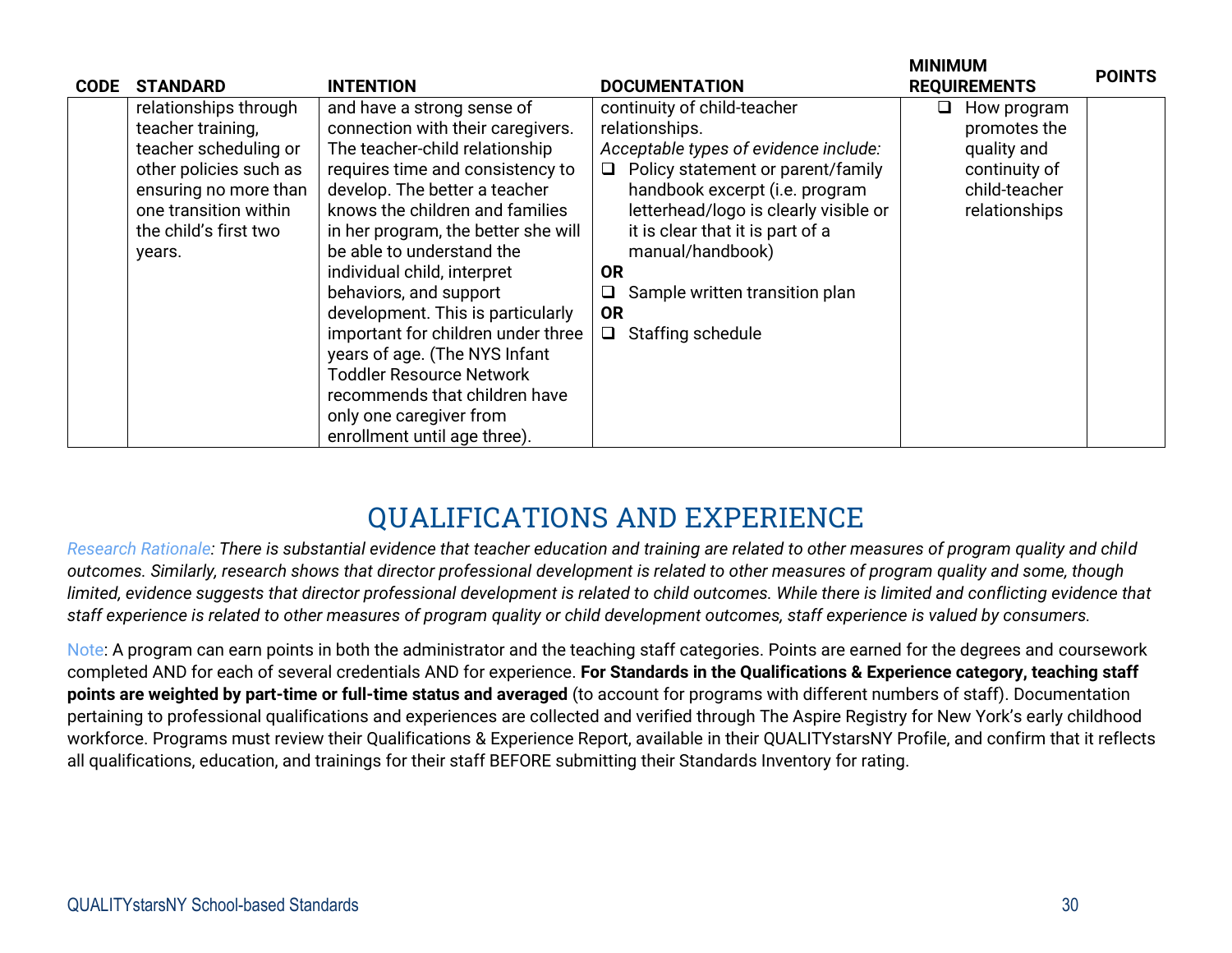#### Administrator Qualifications (AQ) – 24 points

| <b>CODE</b>     | <b>STANDARD</b>                                | <b>INTENTION</b>                                                                                        | <b>DOCUMENTATION</b>                                                 | <b>MINIMUM REQUIREMENTS</b>                                                                                                              | <b>POINTS</b> |
|-----------------|------------------------------------------------|---------------------------------------------------------------------------------------------------------|----------------------------------------------------------------------|------------------------------------------------------------------------------------------------------------------------------------------|---------------|
|                 |                                                |                                                                                                         |                                                                      | AQ 1 and AQ 2 each award points only ONCE for the highest applicable degree or credit category. Points are based on Admin staff average. |               |
|                 |                                                |                                                                                                         |                                                                      | One of the following is indicated and verified in The Aspire<br>Registry:                                                                |               |
|                 |                                                |                                                                                                         |                                                                      | <b>Bachelor's degree in:</b>                                                                                                             |               |
|                 |                                                |                                                                                                         |                                                                      | Early Childhood Education (ECE) (12 points)<br>❏                                                                                         |               |
|                 |                                                |                                                                                                         |                                                                      | ECE-related field with 24 or more ECE credits (12 points)<br>⊔                                                                           |               |
|                 | Administrator has                              | Administrator has<br>undergraduate<br>educational<br>background to<br>manage a high<br>quality program. | As indicated in The<br>Aspire Registry, verified<br>with transcript. | ECE-related field with 18-23 ECE credits (10 points)<br>❏                                                                                |               |
| AQ <sub>1</sub> | degree to manage a<br>high quality<br>program. |                                                                                                         |                                                                      | ECE-related field with 0-17 ECE credits (8 points)<br>❏                                                                                  | $2 - 12$      |
|                 |                                                |                                                                                                         |                                                                      | Field unrelated to ECE (6 points)<br>❏                                                                                                   |               |
|                 |                                                |                                                                                                         |                                                                      | Associate's degree in:                                                                                                                   |               |
|                 |                                                |                                                                                                         |                                                                      | ECE (6 points)<br>$\Box$                                                                                                                 |               |
|                 |                                                |                                                                                                         |                                                                      | ECE-related field with 12 or more ECE credits (6 points)<br>□                                                                            |               |
|                 |                                                |                                                                                                         |                                                                      | ECE-related field with 9-11 ECE credits (4 points)<br>❏                                                                                  |               |
|                 |                                                |                                                                                                         |                                                                      | ECE-related field with 0-8 ECE credits (2 points)<br>❏                                                                                   |               |
| AQ <sub>2</sub> | Administrator has<br>graduate-level            | Administrator has<br>graduate-level                                                                     | As indicated in The<br>Aspire Registry, verified                     | One of the following is indicated and verified in The Aspire<br>Registry:                                                                | $1 - 8$       |
|                 | degree or college<br>credits in ECE-           | degree or relevant<br>college credits to                                                                | with transcript.                                                     | Master's degree or higher in:                                                                                                            |               |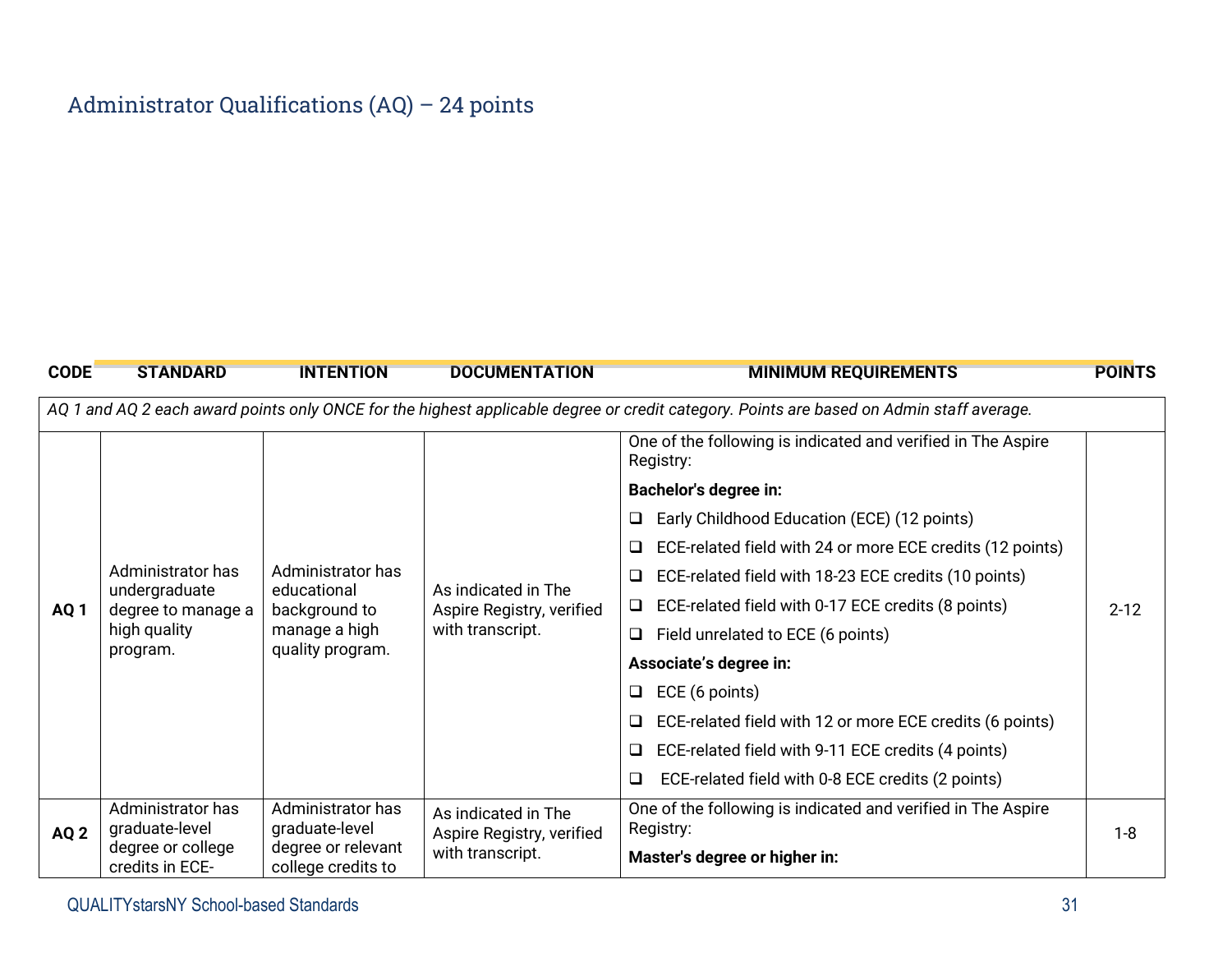| <b>CODE</b> | <b>STANDARD</b>                                                              | <b>INTENTION</b>                                                             | <b>DOCUMENTATION</b>              | <b>MINIMUM REQUIREMENTS</b>                                                 | <b>POINTS</b> |
|-------------|------------------------------------------------------------------------------|------------------------------------------------------------------------------|-----------------------------------|-----------------------------------------------------------------------------|---------------|
|             | related leadership,                                                          | manage a high                                                                |                                   | ECE (8 points)<br>❏                                                         |               |
|             | administration or<br>management to                                           | quality program.                                                             |                                   | ECE-related field with 15 or more ECE credits (8 points)<br>□               |               |
|             | manage a high                                                                |                                                                              |                                   | ECE-related field with 5-14 ECE credits (6 points)<br>$\Box$                |               |
|             | quality program.                                                             |                                                                              |                                   | ECE-related field with 0-4 ECE credits (4 points)<br>□                      |               |
|             |                                                                              |                                                                              |                                   | Field unrelated to ECE (2 points)<br>□                                      |               |
|             |                                                                              |                                                                              |                                   | College credits in ECE-related leadership, administration or<br>management: |               |
|             |                                                                              |                                                                              |                                   | 9 or more credits (4 points)                                                |               |
|             |                                                                              |                                                                              |                                   | 6-8 credits (1 point)<br>$\Box$                                             |               |
|             | Administrator has<br>relevant certificate                                    | Administrator has a<br>relevant certificate                                  |                                   | One of the following is indicated and verified in The Aspire<br>Registry:   |               |
|             | or credential in<br>management,                                              | or credential in<br>management,                                              | As indicated in The               | <b>CPAC</b><br>$\Box$                                                       |               |
| AQ3         | supervision,                                                                 | supervision,                                                                 | Aspire Registry, verified<br>with | NYS School Building Leader Certificate<br>$\Box$                            | 4             |
|             | leadership, and/or<br>administration to<br>manage a high<br>quality program. | leadership, and/or<br>administration to<br>manage a high<br>quality program. | certificate/credential.           | School Administrator/Supervisor Certificate<br>Q.                           |               |

#### Administrator Experience (AE) - 3 points

| <b>CODE</b>     | <b>STANDARD</b>                                                                                          | <b>INTENTION</b>                                                           | <b>DOCUMENTATION</b>                                     | <b>MINIMUM REQUIREMENTS</b>                                                | <b>POINTS</b> |
|-----------------|----------------------------------------------------------------------------------------------------------|----------------------------------------------------------------------------|----------------------------------------------------------|----------------------------------------------------------------------------|---------------|
| AE <sub>1</sub> | At least 3 years of experience in<br>supervision or management in an<br>early care or education program. | Administrator has<br>experience supervising or<br>managing an ECE program. | As indicated in The Aspire<br>Registry employee profile. | 3 years of experience in<br>supervision or management<br>in an ECE program | ີ             |

#### Teaching Staff Qualifications (TSQ) - 55 point

| <b>CODE</b> | <b>STANDARD</b>            | <b>INTENTION</b>                                           | <b>DOCUMENTATION</b>                                                                        | <b>MINIMUM REQUIREMENTS</b>                    | <b>POINTS</b> |
|-------------|----------------------------|------------------------------------------------------------|---------------------------------------------------------------------------------------------|------------------------------------------------|---------------|
|             |                            |                                                            | Points for all TSQ Standards are based on the weighted average of program's teaching staff. |                                                |               |
| <b>TSQ</b>  | First Aid/CPR<br>training. | Staff is adequately<br>prepared to<br>administer First Aid | As indicated in The<br>Aspire Registry, verified                                            | Indicated and verified in The Aspire Registry: |               |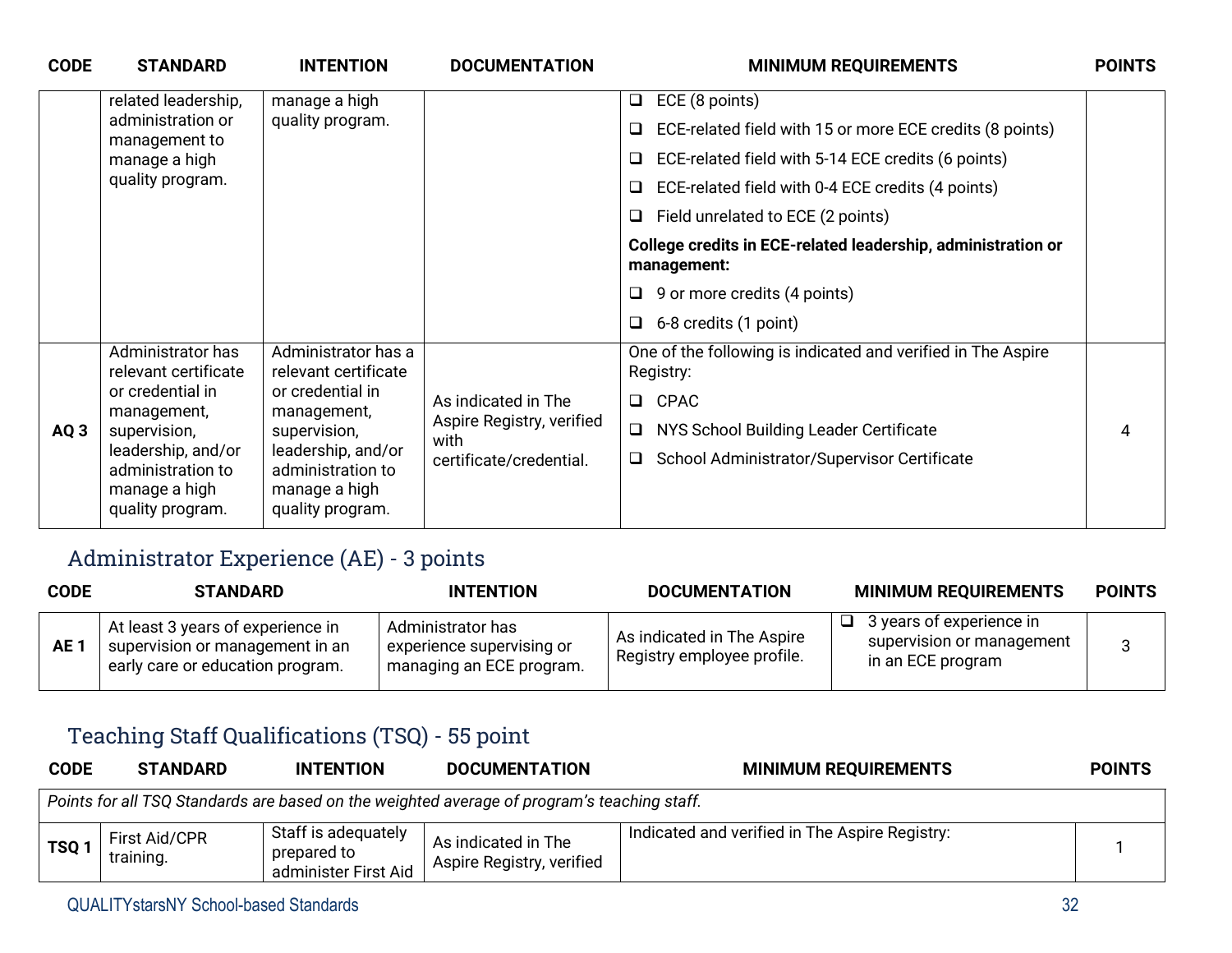| <b>CODE</b>      | <b>STANDARD</b>                                                                     | <b>INTENTION</b>                                                                    | <b>DOCUMENTATION</b>                                                                         | <b>MINIMUM REQUIREMENTS</b>                                                                                                     |               | <b>POINTS</b> |  |
|------------------|-------------------------------------------------------------------------------------|-------------------------------------------------------------------------------------|----------------------------------------------------------------------------------------------|---------------------------------------------------------------------------------------------------------------------------------|---------------|---------------|--|
|                  |                                                                                     | and CPR in the<br>event of an<br>emergency.                                         | with training or<br>certification card.                                                      | First Aid and CPR training or certificate cards obtained<br>$\Box$<br>within the last two years                                 |               |               |  |
|                  |                                                                                     |                                                                                     | TSQ 2 and TSQ 3 each award points once per teacher for their highest applicable degree type. |                                                                                                                                 |               |               |  |
|                  |                                                                                     |                                                                                     |                                                                                              | One of the following is indicated and verified in The Aspire<br>Registry:                                                       |               |               |  |
|                  |                                                                                     |                                                                                     |                                                                                              | Bachelor's degree in:                                                                                                           |               |               |  |
|                  |                                                                                     |                                                                                     |                                                                                              | ECE (34 points)<br>⊔                                                                                                            |               |               |  |
|                  |                                                                                     |                                                                                     |                                                                                              | ECE-related field with at least 24 ECE credits (34 points)                                                                      |               |               |  |
|                  | Teaching staff has                                                                  | Teaching staff has                                                                  |                                                                                              | ECE-related field with 18-23 ECE credits (32 points)                                                                            |               |               |  |
|                  | undergraduate                                                                       | undergraduate                                                                       |                                                                                              | ECE-related field with 0-17 ECE credits (30 points)                                                                             |               |               |  |
| TSQ <sub>2</sub> | education to<br>provide<br>developmentally<br>appropriate and<br>high quality care. | education to<br>provide<br>developmentally<br>appropriate and<br>high quality care. | As indicated in The<br>Aspire Registry, verified<br>with transcript.                         | Field unrelated to ECE with at least 18 ECE credits (27<br>❏<br>points)                                                         |               | 24-34         |  |
|                  |                                                                                     |                                                                                     |                                                                                              | Associate's degree in:                                                                                                          |               |               |  |
|                  |                                                                                     |                                                                                     |                                                                                              | ECE (28 points)<br>❏                                                                                                            |               |               |  |
|                  |                                                                                     |                                                                                     |                                                                                              | ECE-related field with 12 or more ECE credits (28 points)                                                                       |               |               |  |
|                  |                                                                                     |                                                                                     |                                                                                              | ECE-related field with 9-11 ECE credits (27 points)                                                                             |               |               |  |
|                  |                                                                                     |                                                                                     |                                                                                              | ECE-related field with 0-8 ECE credits (26 points)<br>u                                                                         |               |               |  |
|                  |                                                                                     |                                                                                     |                                                                                              | Field unrelated to ECE with 12 or more ECE credits (24<br>points)                                                               |               |               |  |
|                  | Teaching staff has                                                                  | Teaching staff has                                                                  |                                                                                              | One of the following is indicated and verified in The Aspire<br>Registry:                                                       |               |               |  |
|                  | graduate level or<br>higher education to                                            | graduate level or<br>higher education to                                            | As indicated in The                                                                          | Master's degree or higher in:                                                                                                   |               |               |  |
| <b>TSQ</b><br>3  | provide                                                                             | provide                                                                             | Aspire Registry, verified                                                                    | $\Box$ ECE (8 points)                                                                                                           |               | $4 - 8$       |  |
|                  | developmentally                                                                     | developmentally                                                                     | with transcript.                                                                             | ECE-related field with 15 or more ECE credits (8 points)<br>□                                                                   |               |               |  |
|                  | appropriate and<br>high quality care.                                               | appropriate and<br>high quality care.                                               |                                                                                              | $\Box$ ECE-related field with 5-14 ECE credits (6 points)                                                                       |               |               |  |
|                  |                                                                                     |                                                                                     |                                                                                              | ECE-related field with 0-4 ECE credits (4 points)                                                                               |               |               |  |
|                  |                                                                                     |                                                                                     |                                                                                              | TSQ 4 awards full points to staff that DO NOT hold higher education degrees and conditional points to staff that do hold higher | <b>POINTS</b> | <b>POINTS</b> |  |
|                  | certifications earned.                                                              |                                                                                     |                                                                                              | education degrees. Points are only awarded once for the highest applicable category, regardless of the number of credits or     | (If no        | (If has       |  |
|                  |                                                                                     |                                                                                     |                                                                                              |                                                                                                                                 | degree in     | degree in     |  |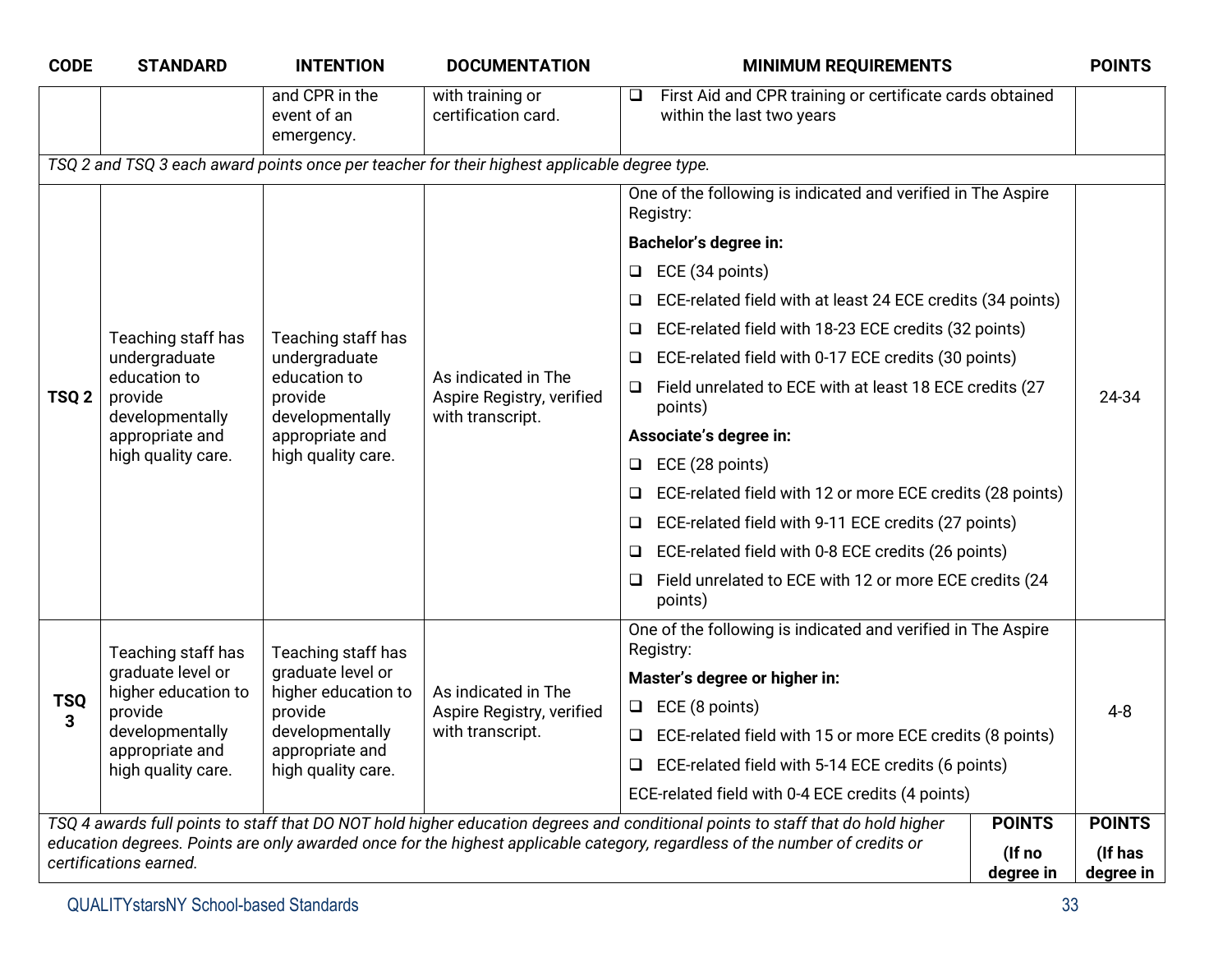| <b>CODE</b> | <b>STANDARD</b>                                                                                                                                                | <b>INTENTION</b>                                                                                                                                                      | <b>DOCUMENTATION</b>                                                                                |        | <b>MINIMUM REQUIREMENTS</b>                                                             |                    | <b>POINTS</b>     |
|-------------|----------------------------------------------------------------------------------------------------------------------------------------------------------------|-----------------------------------------------------------------------------------------------------------------------------------------------------------------------|-----------------------------------------------------------------------------------------------------|--------|-----------------------------------------------------------------------------------------|--------------------|-------------------|
|             |                                                                                                                                                                |                                                                                                                                                                       |                                                                                                     |        |                                                                                         | TSQ 2 or<br>TSQ 3) | TSQ 2 or<br>TSQ3) |
|             | Teaching staff has<br>relevant                                                                                                                                 | Teaching staff has<br>relevant                                                                                                                                        |                                                                                                     | □      | NYS Infant Toddler Care & Education<br>Credential (ITCEC)                               | 26                 | 6                 |
| TSQ 4       | credential(s) and/or<br>ECE college credits<br>apart from their<br>completed degrees<br>to provide<br>developmentally<br>appropriate and<br>high quality care. | credential(s) and/or<br><b>ECE college credits</b><br>apart from their<br>completed degrees<br>to provide<br>developmentally<br>appropriate and<br>high quality care. | As indicated in The<br>Aspire Registry, verified<br>with transcript,<br>certificate, or credential. | □      | American or International Montessori<br>Infant/Toddler or Early Childhood<br>Credential | 23                 | 4                 |
|             |                                                                                                                                                                |                                                                                                                                                                       |                                                                                                     |        | □ Child Development Associate (CDA) with<br>Infant-Toddler or Preschool specialization  | 20                 |                   |
|             |                                                                                                                                                                |                                                                                                                                                                       |                                                                                                     | $\Box$ | 12 ECE college credits in ECE/Child<br>Development                                      | 12                 | 0                 |

| <b>CODE</b>      | <b>STANDARD</b>                                | <b>INTENTION</b>                                                                                 | <b>DOCUMENTATION</b>                                                     | <b>MINIMUM REQUIREMENTS</b>                                                                                                 | <b>POINTS</b> |
|------------------|------------------------------------------------|--------------------------------------------------------------------------------------------------|--------------------------------------------------------------------------|-----------------------------------------------------------------------------------------------------------------------------|---------------|
|                  |                                                |                                                                                                  |                                                                          | TSQ 5 and TSQ 6 each award points only once per Standard, regardless of the number of certifications held in each category. |               |
|                  |                                                |                                                                                                  |                                                                          | One of the following credential is indicated in The<br>Aspire Registry staff profile and verified with<br>certificate:      |               |
| TSQ <sub>5</sub> | Teaching staff has<br>relevant early childhood | Teaching staff has<br>relevant credentials to<br>provide developmentally<br>appropriate and high | As indicated in The<br>Aspire Registry,<br>verified with<br>certificate. | NYS Early Childhood Teacher (B-Gr 2)<br>$\Box$<br>Certificate                                                               |               |
|                  | credentials or teaching<br>certificates.       |                                                                                                  |                                                                          | <b>B-2 Extension</b><br>□                                                                                                   |               |
|                  |                                                | quality care.                                                                                    |                                                                          | NYS Students with Disabilities (B-Gr 2)<br>⊔<br>Certificate                                                                 |               |
|                  |                                                |                                                                                                  |                                                                          | NYS Teacher (N-6) Certificate                                                                                               |               |
|                  | Teaching staff has<br>relevant, specialized    | Teaching staff has<br>relevant credentials to                                                    | As indicated in The                                                      | One of the following credential is indicated in The<br>Aspire Registry staff profile and verified with<br>certificate:      |               |
| TSQ <sub>6</sub> | certificates or teaching                       | provide developmentally                                                                          | Aspire Registry,<br>verified with                                        | NYS Literacy B-Gr 6<br>$\Box$                                                                                               |               |
|                  | credentials.                                   | appropriate and high                                                                             | certificate.                                                             | NYS PreK-6<br>$\Box$                                                                                                        |               |
|                  |                                                | quality care.                                                                                    |                                                                          | NYS Bilingual<br>⊔                                                                                                          |               |
|                  |                                                |                                                                                                  |                                                                          | <b>National Board Teacher Certification</b><br>ப                                                                            |               |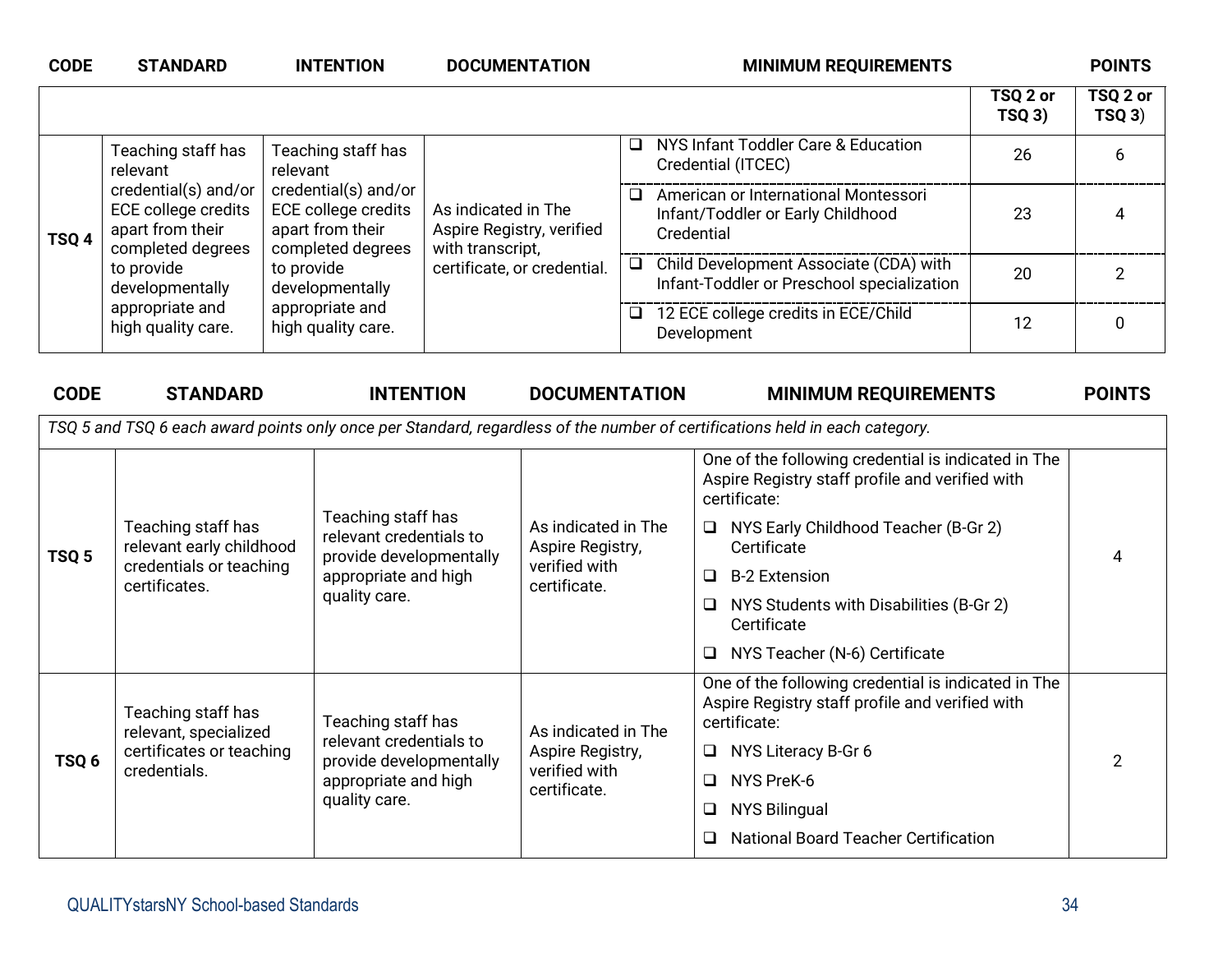#### Teaching Staff Experience (TSE) - 4 points

| <b>CODE</b>      | <b>STANDARD</b>                                                                           | <b>INTENTION</b>                                                                                                                     | <b>DOCUMENTATION</b>                                            | <b>MINIMUM REQUIREMENTS</b>                                                                            | <b>POINTS</b> |
|------------------|-------------------------------------------------------------------------------------------|--------------------------------------------------------------------------------------------------------------------------------------|-----------------------------------------------------------------|--------------------------------------------------------------------------------------------------------|---------------|
|                  |                                                                                           | TSE 1 points are based on the weighted average of program teaching staff.                                                            |                                                                 |                                                                                                        |               |
| TSE <sub>1</sub> | At least 3 years of<br>experience teaching in<br>an early childhood<br>education program. | Teaching staff has<br>experience working in an<br>ECE program to provide<br>developmentally<br>appropriate and high<br>quality care. | As indicated in The<br><b>Aspire Registry</b><br>employment tab | At least 3 years of experience teaching in an<br>ப<br>ECE program documented in The Aspire<br>Registry | 4             |

#### Retention (R) - 4 points

| <b>CODE</b> | <b>STANDARD</b>                                                      | <b>INTENTION</b>                                                                                        | <b>DOCUMENTATION</b>                                                                        | <b>MINIMUM REQUIREMENTS</b>                                                           | <b>POINTS</b> |
|-------------|----------------------------------------------------------------------|---------------------------------------------------------------------------------------------------------|---------------------------------------------------------------------------------------------|---------------------------------------------------------------------------------------|---------------|
| <b>R1</b>   | The overall retention<br>rate for teaching staff is<br>80% or above. | The program maintains a<br>healthy work environment<br>that encourages staff to<br>continue employment. | Calculated<br>automatically based<br>on employment<br>information in The<br>Aspire Registry | Calculated automatically based<br>on employment information in<br>The Aspire Registry |               |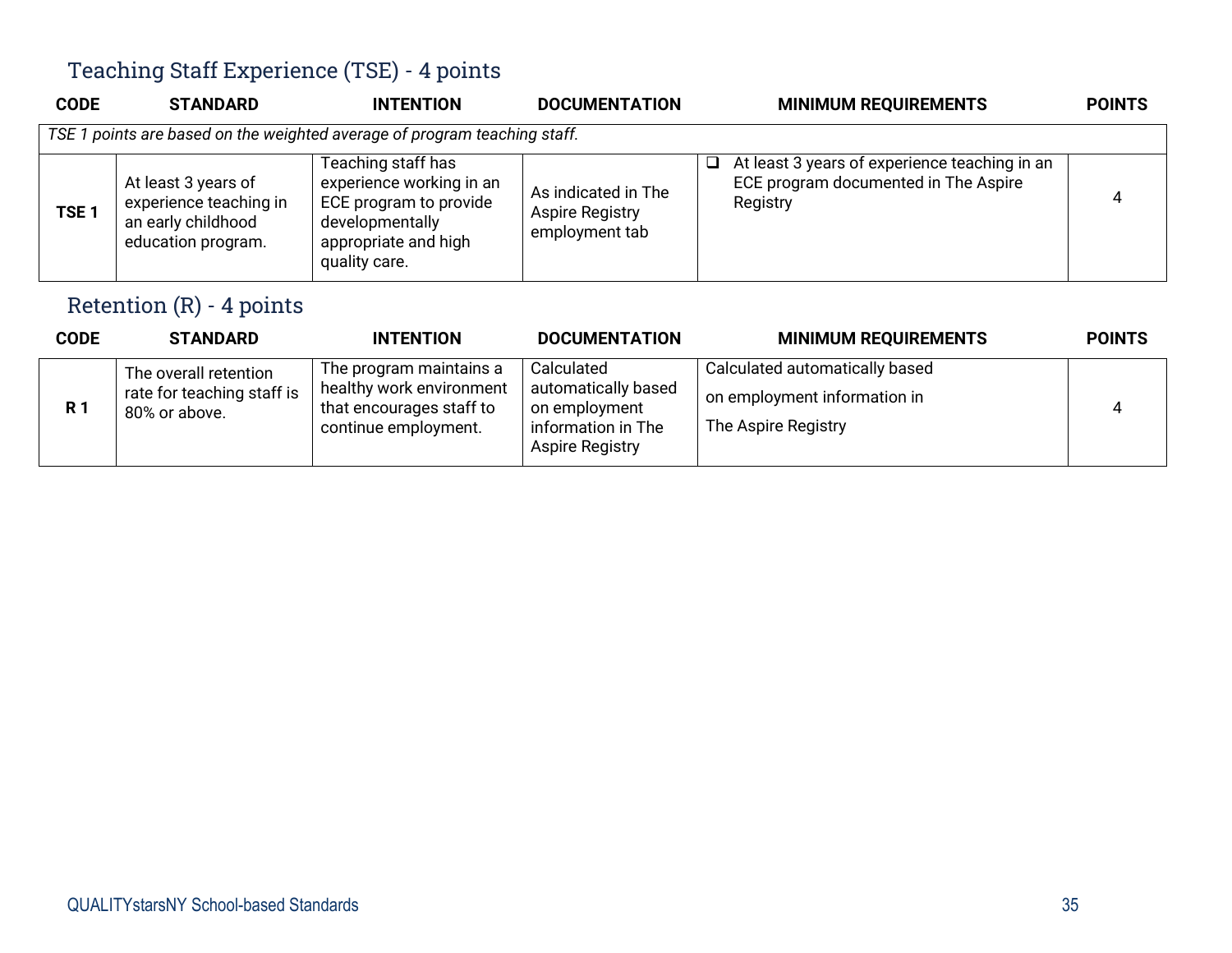#### **MANAGEMENT AND LEADERSHIP**

*Research Rationale: There is some evidence that implementation of program policies and procedures is related to other measures of quality and child development outcomes.*

Note: School-based programs providing UPK pre-qualify for the Standards in gray. **Schools do not need to submit documentation for any Standards in gray; they will automatically receive points for them in the rating process.**

#### Administrative Self-Assessment (ASA) - 10 points

| <b>CODE</b>      | <b>STANDARD</b>                                             | <b>INTENTION</b>                                    |           | <b>DOCUMENTATION</b>                                                                      | <b>MINIMUM REQUIREMENTS</b>                                                                       | <b>POINTS</b> |
|------------------|-------------------------------------------------------------|-----------------------------------------------------|-----------|-------------------------------------------------------------------------------------------|---------------------------------------------------------------------------------------------------|---------------|
|                  | Program conducts a<br>program management self-              | Program is systematically<br>looking to improve its |           | Provide a copy of ONE of the<br>following:                                                | Evidence must include ONE of the<br>following:                                                    |               |
|                  | assessment using a tool,<br>such as the Program             | management and business<br>practices.               | $\Box$    | <b>Completed PAS Item</b>                                                                 | <b>PAS Submission Requires:</b>                                                                   |               |
|                  | Administration Scale (PAS),<br>the National Association for |                                                     | <b>OR</b> | <b>Summary Form and Profile</b>                                                           | □ Completed PAS Item Summary<br>Form                                                              |               |
|                  | the Education of Young<br>Children (NAEYC) self-study       |                                                     | Q         | <b>NAEYC Candidacy Report</b>                                                             | <b>Completed PAS Profile</b><br>$\Box$                                                            |               |
|                  | or Head Start Self-                                         |                                                     | <b>OR</b> |                                                                                           | <b>OR</b>                                                                                         |               |
| ASA <sub>1</sub> | Assessment or another<br>administrative/management          |                                                     | Q         | <b>NAEYC Annual Accreditation</b>                                                         | <b>NAEYC Candidacy Report</b><br>$\Box$                                                           |               |
|                  | assessment tool.                                            |                                                     |           | Assessment                                                                                | <b>OR</b>                                                                                         |               |
|                  |                                                             |                                                     | <b>OR</b> |                                                                                           | <b>NAEYC Annual Accreditation</b><br>$\Box$                                                       | 5             |
|                  |                                                             |                                                     | ❏         | <b>Head Start Self-Assessment</b>                                                         | Assessment                                                                                        |               |
|                  |                                                             |                                                     | <b>OR</b> |                                                                                           | <b>OR</b>                                                                                         |               |
|                  |                                                             |                                                     | $\Box$    | Other self-assessment tool,<br>including the full tool AND an<br>additional summary cover | <b>Head Start Self-Assessment</b><br>submission requires an additional<br>cover sheet describing: |               |
|                  |                                                             |                                                     |           | sheet                                                                                     | Who was on the self-<br>$\Box$<br>assessment team                                                 |               |
|                  |                                                             |                                                     |           |                                                                                           | What areas they reviewed<br>□                                                                     |               |
|                  |                                                             |                                                     |           |                                                                                           | A summary of the findings<br>$\Box$                                                               |               |
|                  |                                                             |                                                     |           |                                                                                           | <b>OR</b>                                                                                         |               |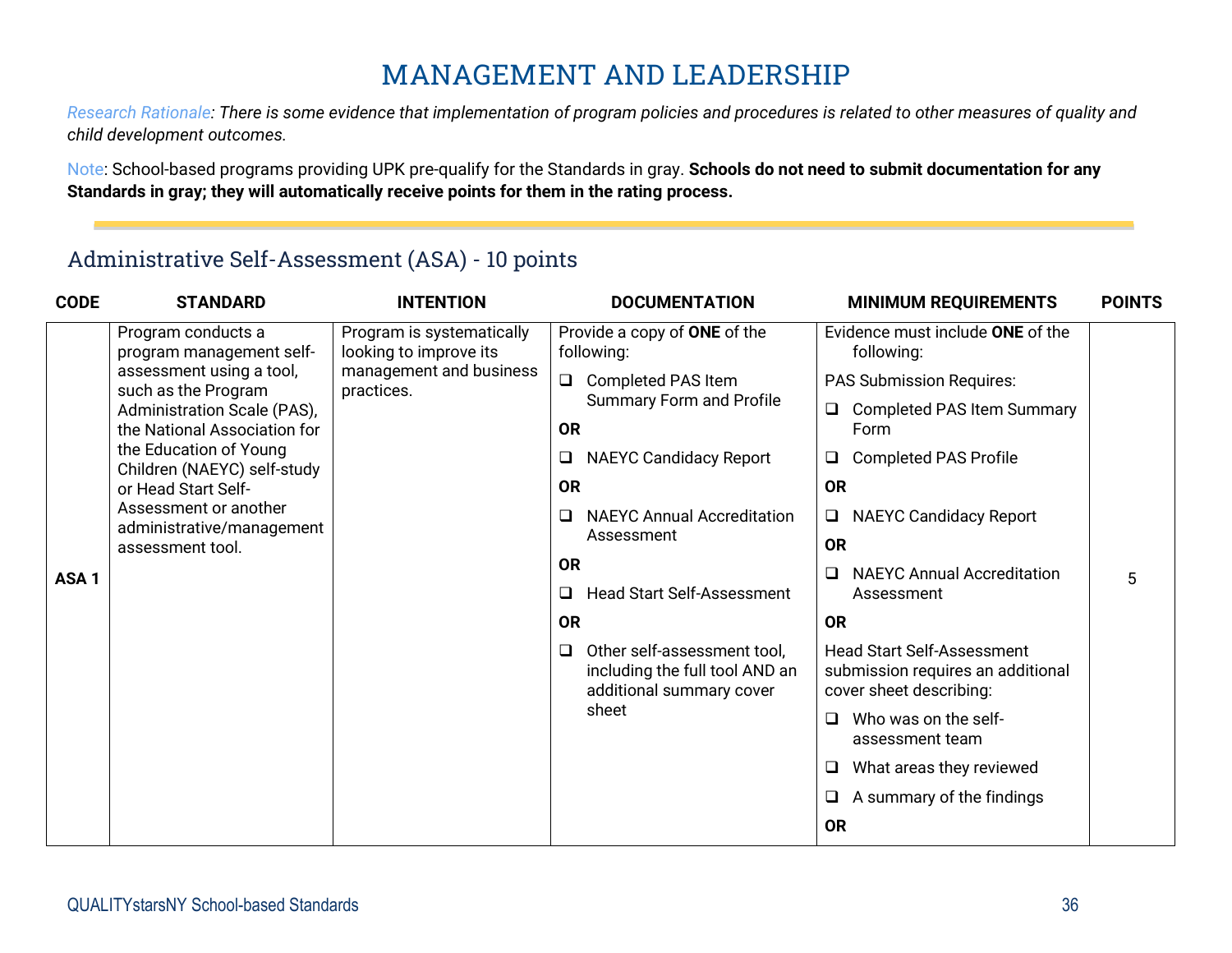| <b>CODE</b>      | <b>STANDARD</b>                                         | <b>INTENTION</b>                                                                             | <b>DOCUMENTATION</b>                                                          | <b>MINIMUM REQUIREMENTS</b>                                                          | <b>POINTS</b> |
|------------------|---------------------------------------------------------|----------------------------------------------------------------------------------------------|-------------------------------------------------------------------------------|--------------------------------------------------------------------------------------|---------------|
|                  |                                                         |                                                                                              |                                                                               | If submitting other self-<br>assessment tool, required<br>documents include:         |               |
|                  |                                                         |                                                                                              |                                                                               | The full tool<br>$\Box$                                                              |               |
|                  |                                                         |                                                                                              |                                                                               | $\Box$ A cover sheet describing:                                                     |               |
|                  |                                                         |                                                                                              |                                                                               | Who was on the self-<br>assessment team                                              |               |
|                  |                                                         |                                                                                              |                                                                               | What areas they<br>$\Box$<br>reviewed                                                |               |
|                  |                                                         |                                                                                              |                                                                               | $\Box$ A summary of the findings                                                     |               |
|                  | Program demonstrates<br>progress on a plan aligned      | After an evaluation, it is<br>important that                                                 | Plan indicating progress made for<br>at least 3 indicators identified as      | Submit a plan that meets the<br>following criteria:                                  |               |
| ASA <sub>2</sub> | to the<br>administrative/management<br>self-assessment. | management follows<br>through on area(s)<br>identified as needing<br>improvement in order to | needing improvement, with<br>concrete steps to make<br>improvements for each. | Indicates it is based on<br>$\Box$<br>program management self-<br>assessment results | 5             |
|                  |                                                         | improve the program.                                                                         |                                                                               | Outlines at least 3 indicators in<br>$\Box$<br>need of improvement                   |               |
|                  |                                                         |                                                                                              |                                                                               | Outlines steps taken to achieve<br>improvement                                       |               |

#### Financial Accountability & Sustainability (FAS) - 27 points

| <b>CODE</b> | <b>STANDARD</b>                            | <b>INTENTION</b>                                                                                                                                                         | <b>DOCUMENTATION</b>                                                                                                                                                                                                                                                                                         | <b>MINIMUM REQUIREMENTS</b>                                                                                                                                                                                                                   | <b>POINTS</b> |
|-------------|--------------------------------------------|--------------------------------------------------------------------------------------------------------------------------------------------------------------------------|--------------------------------------------------------------------------------------------------------------------------------------------------------------------------------------------------------------------------------------------------------------------------------------------------------------|-----------------------------------------------------------------------------------------------------------------------------------------------------------------------------------------------------------------------------------------------|---------------|
| <b>FAS1</b> | Liability insurance is<br>current to date. | Programs must protect<br>themselves in the case<br>of accidents, other<br>occurrences and from<br>the risks of liabilities<br>imposed by lawsuits and<br>similar claims. | Program must submit written<br>evidence referencing its liability<br>insurance, which must be current<br>and expire no less than 1 month<br>after the Standards Inventory<br>submission date. (Documentation<br>must show the effective dates of<br>the policy.)<br>Acceptable types of evidence<br>include: | Evidence demonstrates program's<br>liability insurance is:<br>Current, expires no less than 1<br>$\Box$<br>month after the Standards<br>Inventory submission date<br>Documentation must show the<br><b>□</b><br>effective dates of the policy | $\mathcal{P}$ |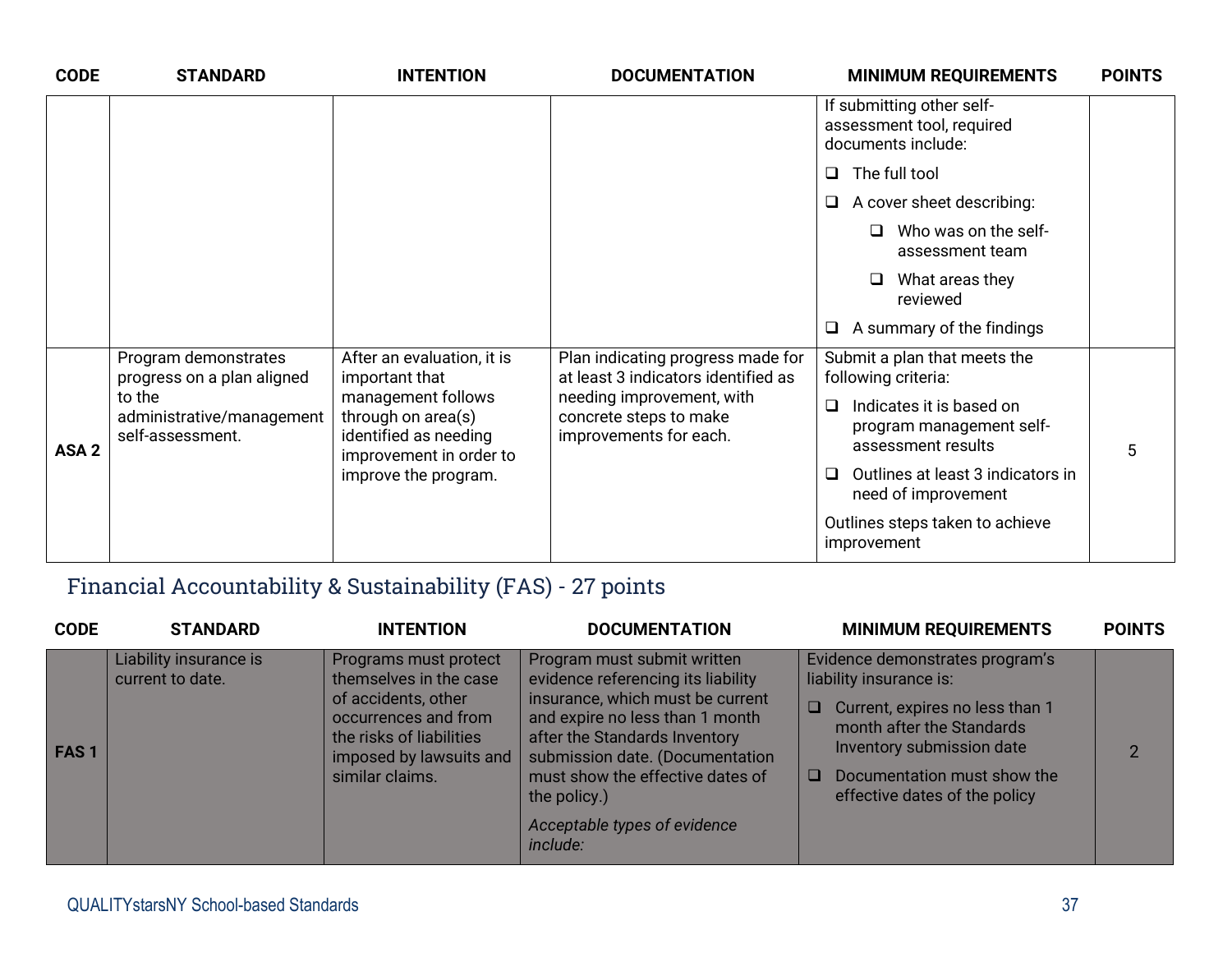| <b>CODE</b>      | <b>STANDARD</b>                                                          | <b>INTENTION</b>                                                                                     | <b>DOCUMENTATION</b>                                                                                                                                                                  | <b>MINIMUM REQUIREMENTS</b>                                                                                                   | <b>POINTS</b>  |
|------------------|--------------------------------------------------------------------------|------------------------------------------------------------------------------------------------------|---------------------------------------------------------------------------------------------------------------------------------------------------------------------------------------|-------------------------------------------------------------------------------------------------------------------------------|----------------|
|                  |                                                                          |                                                                                                      | Insurance declaration page<br>⊔<br>(copy of policy with effective<br>dates clearly showing)                                                                                           |                                                                                                                               |                |
|                  |                                                                          |                                                                                                      | <b>OR</b>                                                                                                                                                                             |                                                                                                                               |                |
|                  |                                                                          |                                                                                                      | $\Box$ Proof of payment                                                                                                                                                               |                                                                                                                               |                |
|                  | Payroll and payroll taxes<br>are paid on time.                           | Program pays<br>employees and pays<br>appropriate taxes.                                             | One of the following must be<br>provided as evidence of paid payroll<br>taxes dated within the 15 months<br>prior to Standards Inventory<br>submission.                               | Evidence must meet the following<br>criteria:<br>Demonstrates that program paid<br>$\Box$<br>employees and respective payroll |                |
|                  |                                                                          |                                                                                                      | Acceptable types of evidence<br>include:                                                                                                                                              | taxes<br>Dated within the 15 months prior<br>$\Box$<br>to Standards Inventory submission                                      |                |
|                  |                                                                          |                                                                                                      | One copy of a voided check<br>0<br>indicating payment to<br>appropriate state/federal entity                                                                                          |                                                                                                                               |                |
| FAS <sub>2</sub> |                                                                          |                                                                                                      | <b>OR</b>                                                                                                                                                                             |                                                                                                                               | $\overline{2}$ |
|                  |                                                                          |                                                                                                      | One copy of a report from a<br>u<br>payroll management company<br>indicating payment                                                                                                  |                                                                                                                               |                |
|                  |                                                                          |                                                                                                      | <b>OR</b>                                                                                                                                                                             |                                                                                                                               |                |
|                  |                                                                          |                                                                                                      | $\Box$ Written evidence of having paid<br>employees and payroll taxes<br>(i.e., Social Security, Medicare,<br>income tax withholdings, or<br>unemployment taxes)                      |                                                                                                                               |                |
| FAS <sub>3</sub> | State and federal taxes are<br>paid or IRS Form 990 is<br>filed on time. | Fiscal responsibilities,<br>including the payment of<br>taxes, should be<br>maintained at all times. | Evidence must demonstrate that<br>state and federal income taxes<br>were paid on time. Documents<br>must be dated within the 15<br>months prior to Standards<br>Inventory submission. | Evidence must demonstrate:<br>$\Box$ Paid federal income taxes<br><b>AND</b><br>$\Box$ Paid State income taxes<br><b>AND</b>  | $\overline{2}$ |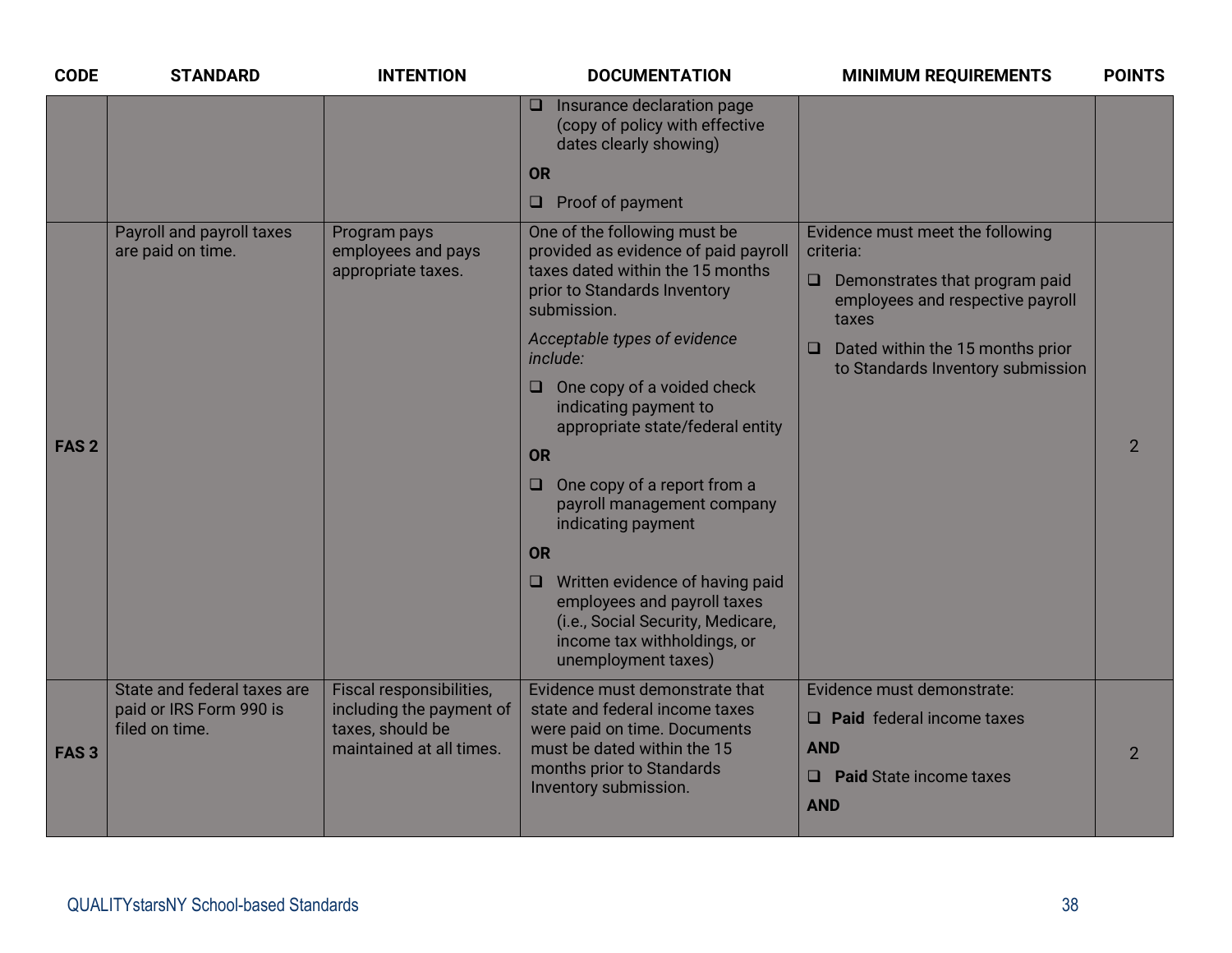| <b>CODE</b>      | <b>STANDARD</b>                                                                                                                           | <b>INTENTION</b>                                                                                                                                                        | <b>DOCUMENTATION</b>                                                                                                                                                                                                                                                                                                                                                                                                   | <b>MINIMUM REQUIREMENTS</b>                                                                                                                                                                                                                                                                                                                                                                                                                                                               | <b>POINTS</b>  |
|------------------|-------------------------------------------------------------------------------------------------------------------------------------------|-------------------------------------------------------------------------------------------------------------------------------------------------------------------------|------------------------------------------------------------------------------------------------------------------------------------------------------------------------------------------------------------------------------------------------------------------------------------------------------------------------------------------------------------------------------------------------------------------------|-------------------------------------------------------------------------------------------------------------------------------------------------------------------------------------------------------------------------------------------------------------------------------------------------------------------------------------------------------------------------------------------------------------------------------------------------------------------------------------------|----------------|
|                  |                                                                                                                                           |                                                                                                                                                                         |                                                                                                                                                                                                                                                                                                                                                                                                                        | $\Box$ Documents are dated within the 15<br>months prior to Standards<br>Inventory submission                                                                                                                                                                                                                                                                                                                                                                                             |                |
| FAS <sub>4</sub> | Program has a current-year<br>operating budget related to<br>the early care and<br>education program<br>showing revenues and<br>expenses. | Programs should plan<br>for future expenditures<br>by creating a regular<br>budget (usually<br>annually).                                                               | One copy of a current<br>$\Box$<br>program/operating budget<br>dated within the 15 months<br>prior to Standards Inventory<br>submission                                                                                                                                                                                                                                                                                | Evidence must meet the following<br>criteria:<br>$\Box$ Budget clearly indicates program<br>revenues<br>□ Budgets indicates program<br>expenses<br>$\Box$ Budget is dated within the 15<br>months prior to Standards<br>Inventory submission                                                                                                                                                                                                                                              | $\overline{4}$ |
| FAS <sub>5</sub> | Program generates at least<br>quarterly income and<br>expense statements,<br>comparing actual revenues<br>and expenses to budget.         | The program should<br>periodically investigate<br>its finances by<br>comparing revenues to<br>expenses so that it can<br>plan accordingly.                              | Provide ONE of the following:<br>Copies of quarterly financial<br>$\Box$<br>reports comparing actual and<br>projected income and expenses<br><b>OR</b><br>One copy of a written policy or<br>$\Box$<br>practice statement (i.e. program<br>letterhead/logo is clearly visible<br>or it is clear that it is part of a<br>manual/handbook.) that<br>program has a system to<br>generate income and expense<br>statements | If financial reports are submitted:<br>$\Box$ Reports compare<br>actual and projected income and<br>expenses<br>$\Box$ If program operates more than 9<br>months per year: 4 financial<br>reports are submitted. Otherwise,<br>3 must be provided.<br>Dated within the 15 months prior<br>$\Box$<br>to Standards Inventory submission<br>OR<br>Policy statement must reference that<br>the program has a system to:<br>Generate income<br>$\Box$<br>Generate expense statements<br>$\Box$ | $\overline{4}$ |
| FAS <sub>6</sub> | Program has written fiscal<br>policies and procedures<br>that detail the management<br>of funds and payroll.                              | Fiscal policies and<br>procedures should be<br>documented so that in<br>the case of changes in<br>management, these<br>important policies are<br>known to staff and can | One copy of written fiscal<br>$\Box$<br>policies and procedures (i.e.<br>program letterhead/logo is<br>clearly visible or it is clear that it<br>is part of a manual/handbook)                                                                                                                                                                                                                                         | Written fiscal policies and procedures<br>(i.e. program letterhead/logo is clearly<br>visible or it is clear that it is part of a<br>manual/handbook) that reference the<br>management of:<br>$\Box$ Income                                                                                                                                                                                                                                                                               | 5              |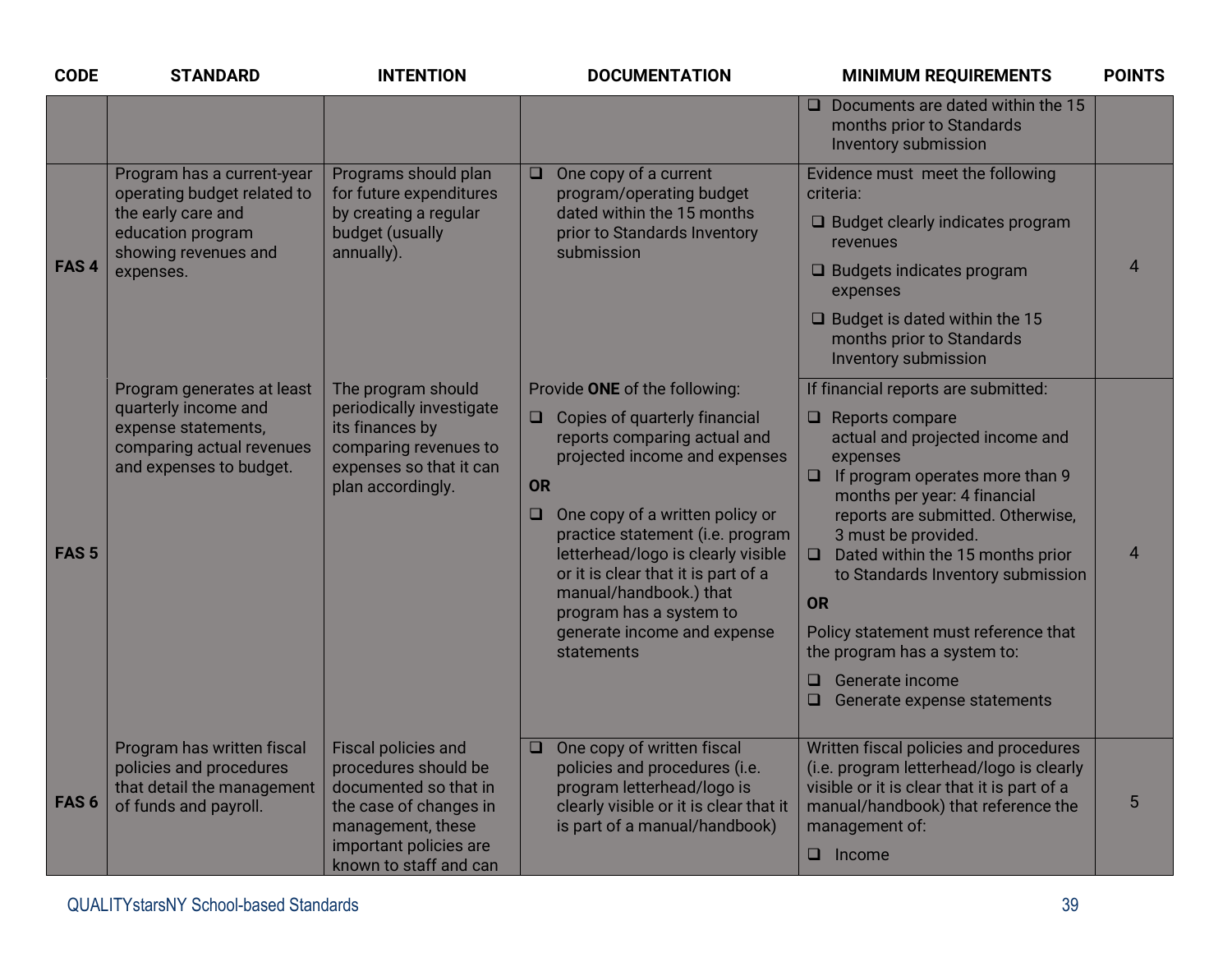| <b>CODE</b>      | <b>STANDARD</b>                                                                                                                                                                                                                        | <b>INTENTION</b>                                                                                                                                                                | <b>DOCUMENTATION</b>                                                                                                                                                                                                                                                                                                        | <b>MINIMUM REQUIREMENTS</b>                                                                                                                                                                                                                                                                                                                                                                                                | <b>POINTS</b> |
|------------------|----------------------------------------------------------------------------------------------------------------------------------------------------------------------------------------------------------------------------------------|---------------------------------------------------------------------------------------------------------------------------------------------------------------------------------|-----------------------------------------------------------------------------------------------------------------------------------------------------------------------------------------------------------------------------------------------------------------------------------------------------------------------------|----------------------------------------------------------------------------------------------------------------------------------------------------------------------------------------------------------------------------------------------------------------------------------------------------------------------------------------------------------------------------------------------------------------------------|---------------|
|                  |                                                                                                                                                                                                                                        | be continued. Also,<br>written policies promote<br>transparency of fiscal<br>practices.                                                                                         | outlining management of<br>income, expenses and payroll                                                                                                                                                                                                                                                                     | <b>Expenses</b><br>$\Box$<br>Payroll<br>$\Box$                                                                                                                                                                                                                                                                                                                                                                             |               |
| FAS <sub>7</sub> | There is an independent<br>review of accounting<br>records (reconciliation of<br>bank statements to the<br>general ledger) by<br>someone with accounting<br>or bookkeeping expertise<br>who is not an employee of<br>the organization. | An external review of<br>accounting records is<br>needed to insure that a<br>non-biased review is<br>conducted and that<br>accountability for<br>finances can be<br>maintained. | Provide ALL of the following dated<br>within the 15 months prior to<br>Standards Inventory submission:<br>Written evidence of an external<br>◻<br>financial review reconciling<br>accounting records to bank<br>statements<br><b>AND</b><br>$\Box$ Written statement regarding the<br>reviewer's relationship to<br>program | Evidence must include ALL of the<br>following:<br>$\Box$ Written evidence demonstrating<br>external review reconciling<br>accounting records to bank<br>statements<br><b>AND</b><br><b>Statement featuring:</b><br>$\Box$<br>Name of reviewer<br>0<br>Relationship to program<br>$\Box$<br><b>AND</b><br>Evidence and statement are dated<br>O<br>within the 15 months prior to<br><b>Standards Inventory submission</b>   | 5             |
| FAS <sub>8</sub> | Program has established<br>procedures to market and<br>fill open child care seats<br>(slots).                                                                                                                                          | Program should have a<br>plan in place to market<br>open slots.                                                                                                                 | Provide ALL of the following:<br>$\Box$<br>One copy of written procedures<br>used to market and fill open<br>child care seats/slots (i.e.<br>program letterhead/logo is<br>clearly visible or it is clear that it<br>is part of a manual/handbook)<br><b>AND</b><br>One copy of a marketing tool<br>u                       | Evidence must include all of the<br>following:<br>$\Box$ Procedures discussing the<br>marketing and filling of open child<br>care seats/slots (i.e. program<br>letterhead/logo is clearly visible or<br>it is clear that it is part of a<br>manual/handbook)<br><b>AND</b><br>$\Box$ One copy of a marketing tool.<br>Acceptable marketing tools<br>include bulletin, billboard sign,<br>advertisement, and business cards | 3             |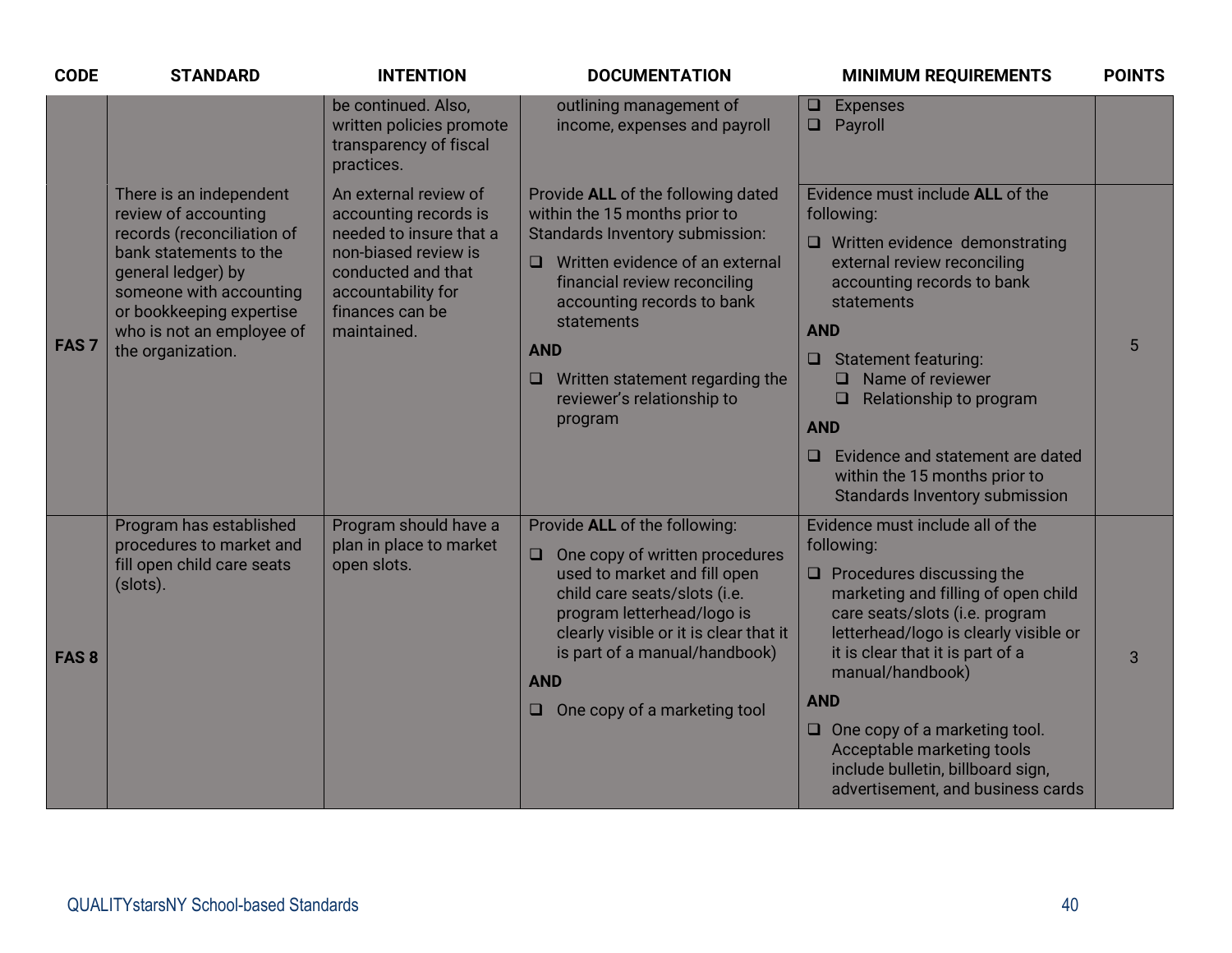#### Policies and Procedures (PP) - 27 points

| <b>CODE</b>     | <b>STANDARD</b>                                                      | <b>INTENTION</b>                                                                                                                              | <b>DOCUMENTATION</b>                                                                                                                                                                                                                                                                                                              | <b>MINIMUM REQUIREMENTS</b>                                                                                                                                                                                                                                                                                                                                                                                                                                                       | <b>POINTS</b>  |
|-----------------|----------------------------------------------------------------------|-----------------------------------------------------------------------------------------------------------------------------------------------|-----------------------------------------------------------------------------------------------------------------------------------------------------------------------------------------------------------------------------------------------------------------------------------------------------------------------------------|-----------------------------------------------------------------------------------------------------------------------------------------------------------------------------------------------------------------------------------------------------------------------------------------------------------------------------------------------------------------------------------------------------------------------------------------------------------------------------------|----------------|
| <b>PP 1</b>     | Program has written job<br>descriptions for all<br>positions.        | Job descriptions should be<br>clearly defined so that roles<br>and responsibilities are<br>clearly known throughout<br>the organization.      | Provide ALL of the following:<br>Copy of a program's written job<br>description for 1 administrator<br><b>AND</b><br>Copy of program's written job<br>❏<br>description for 1 teacher                                                                                                                                              | Evidence must include all of the<br>following:<br>Job descriptions, including:<br>$\Box$<br>Job title<br>◻<br>List of responsibilities<br>$\Box$<br>For at least:<br>1 administrator<br><b>AND</b><br>$\Box$<br>1 teacher                                                                                                                                                                                                                                                         |                |
| PP <sub>2</sub> | Employees are given<br>access to an employee<br>handbook when hired. | Employees are informed of<br>policies, rights, and<br>expectations at the start.<br>This information is written<br>and compiled in one place. | Provide ONE of the following:<br>One copy of employee handbook<br>u<br>with signed employee receipts<br>from at least 1 administrator<br>(identify administrator) and 1<br>teacher (identify teacher).<br><b>OR</b><br>One copy of hiring procedures<br>❏<br>that reference the sharing of<br>employee handbook with new<br>hires | Evidence must include ONE of<br>the following:<br>One copy of employee<br>$\Box$<br>handbook with signed<br>receipts demonstrating that<br>employees are given access<br>to employee handbook when<br>hired<br>From at least:<br>1 administrator (identify<br>$\Box$<br>administrator)<br><b>AND</b><br>1 teacher (identify<br>$\Box$<br>teacher)<br><b>OR</b><br>One copy of hiring<br>$\Box$<br>procedures that reference<br>the sharing of employee<br>handbook with new hires | $\overline{2}$ |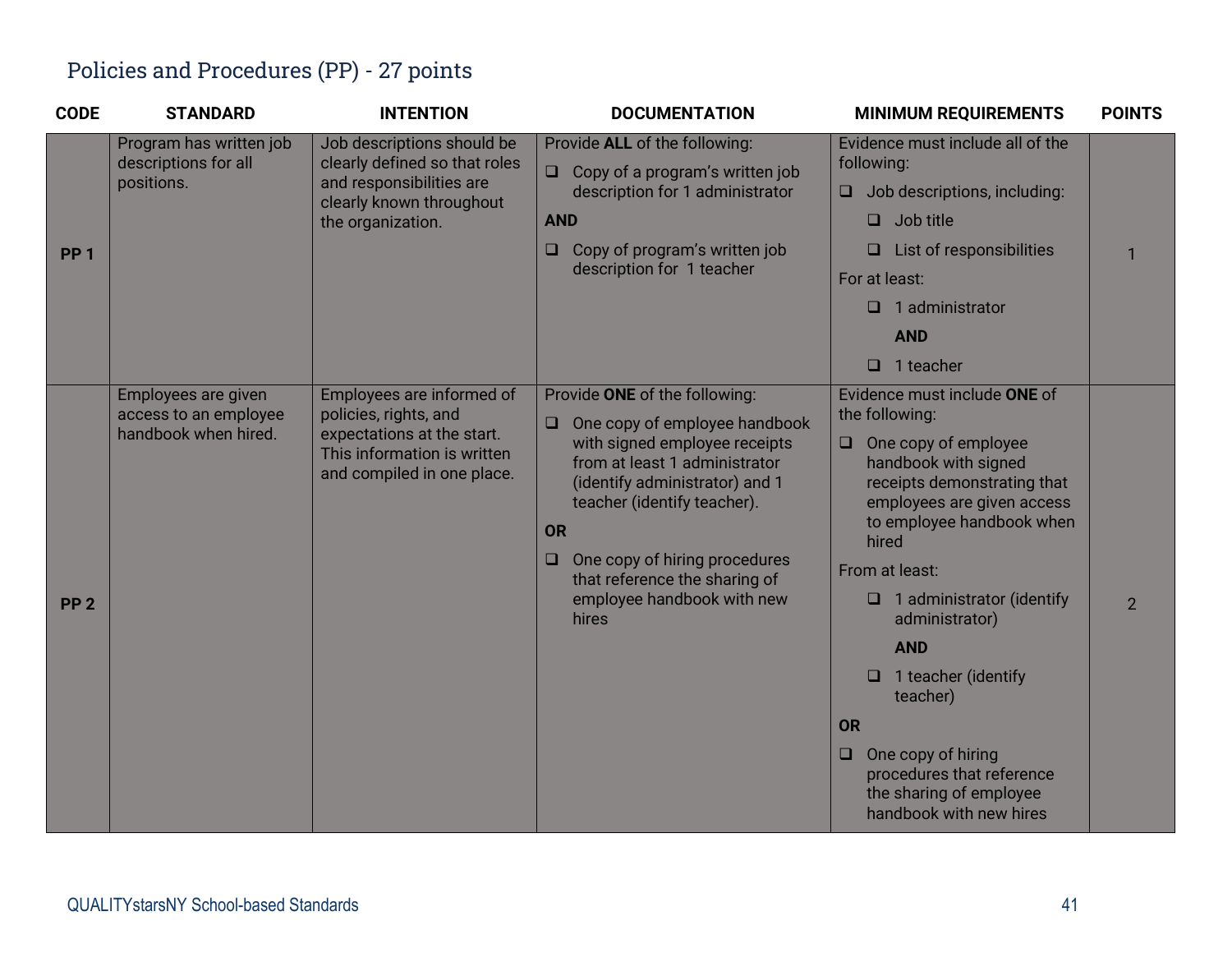| <b>CODE</b>     | <b>STANDARD</b>                                                                                    | <b>INTENTION</b>                                                                                    | <b>DOCUMENTATION</b>                                                                                                                  | <b>MINIMUM REQUIREMENTS</b>                                                                                           | <b>POINTS</b>  |
|-----------------|----------------------------------------------------------------------------------------------------|-----------------------------------------------------------------------------------------------------|---------------------------------------------------------------------------------------------------------------------------------------|-----------------------------------------------------------------------------------------------------------------------|----------------|
|                 | Program provides new<br>employees with an<br>orientation that includes:                            | New staff are provided with<br>pertinent information<br>regarding employment<br>during orientation. | Evidence must indicate that the ALL<br>of the following topics are reviewed<br>during staff orientation for new<br>employees:         | Evidence must demonstrate that<br>program provides new<br>employees with an orientation<br>that includes ALL of the   |                |
|                 | Review of job<br>description                                                                       |                                                                                                     | Job description/responsibilities<br>ш                                                                                                 | following:                                                                                                            |                |
|                 | Discussion/review of                                                                               |                                                                                                     | Regulations applicable to program<br>⊔                                                                                                | Review of job description/<br>□.<br>responsibilities                                                                  |                |
| PP <sub>3</sub> | regulations<br>applicable to the<br>program                                                        |                                                                                                     | Evacuation and emergency<br>Procedures                                                                                                | Discussion/review of<br>□<br>regulations applicable to                                                                | $\overline{2}$ |
|                 | Review of evacuation                                                                               |                                                                                                     | Curriculum/curriculum framework<br>ш                                                                                                  | program                                                                                                               |                |
|                 | and emergency                                                                                      |                                                                                                     | Acceptable documentation includes:                                                                                                    | Review of evacuation and<br>$\Box$                                                                                    |                |
|                 | procedures                                                                                         |                                                                                                     | <b>Staff orientation checklist</b><br>□                                                                                               | emergency procedures<br><b>Review of</b>                                                                              |                |
|                 | curriculum/curriculu                                                                               | Review of                                                                                           | <b>OR</b>                                                                                                                             | $\Box$<br>curriculum/curriculum                                                                                       |                |
|                 | m framework                                                                                        |                                                                                                     | Description of orientation process<br>⊔                                                                                               | framework                                                                                                             |                |
| PP <sub>4</sub> | Program has a written<br>employee confidentiality<br>policy that dictates how<br>child, family and | It is important to maintain<br>confidentiality regarding<br>children, families and<br>employees.    | Confidentiality policy describing<br>$\Box$<br>how employees maintain<br>confidential information on<br>children, families, and other | Policy must reference how<br>employees maintain<br>confidentiality of information for<br><b>ALL</b> of the following: | $\overline{2}$ |
|                 | employee information are<br>kept confidential.                                                     |                                                                                                     | employees                                                                                                                             | Children<br>□.                                                                                                        |                |
|                 |                                                                                                    |                                                                                                     |                                                                                                                                       | <b>Families</b><br>$\Box$                                                                                             |                |
|                 |                                                                                                    |                                                                                                     |                                                                                                                                       | <b>Employees</b><br>O.                                                                                                |                |
|                 | All program staff<br>participates in at least 4                                                    | Staff come together<br>periodically to discuss                                                      | Evidence must be dated within the 15<br>months prior to Standards Inventory                                                           | Evidence must reference ALL of<br>the following:                                                                      |                |
|                 | staff meetings during<br>operational months.                                                       | program-related issues and<br>engage in professional<br>development activities.                     | submission and indicate that all-<br>program staff meetings occur at least<br>4 times throughout the program year.                    | $\Box$ Program all-staff (teachers<br>and administrators) meeting                                                     |                |
|                 |                                                                                                    |                                                                                                     | Acceptable types of evidence include:                                                                                                 | $\Box$ 4x/ program year                                                                                               |                |
| PP <sub>5</sub> |                                                                                                    |                                                                                                     | Dated staff meeting attendance<br>lists                                                                                               | $\Box$ Dated within the 15 months<br>prior to Standards Inventory<br>submission                                       | $\overline{2}$ |
|                 |                                                                                                    |                                                                                                     | <b>OR</b>                                                                                                                             |                                                                                                                       |                |
|                 |                                                                                                    |                                                                                                     | Program calendar indicating staff<br>$\Box$<br>meetings                                                                               |                                                                                                                       |                |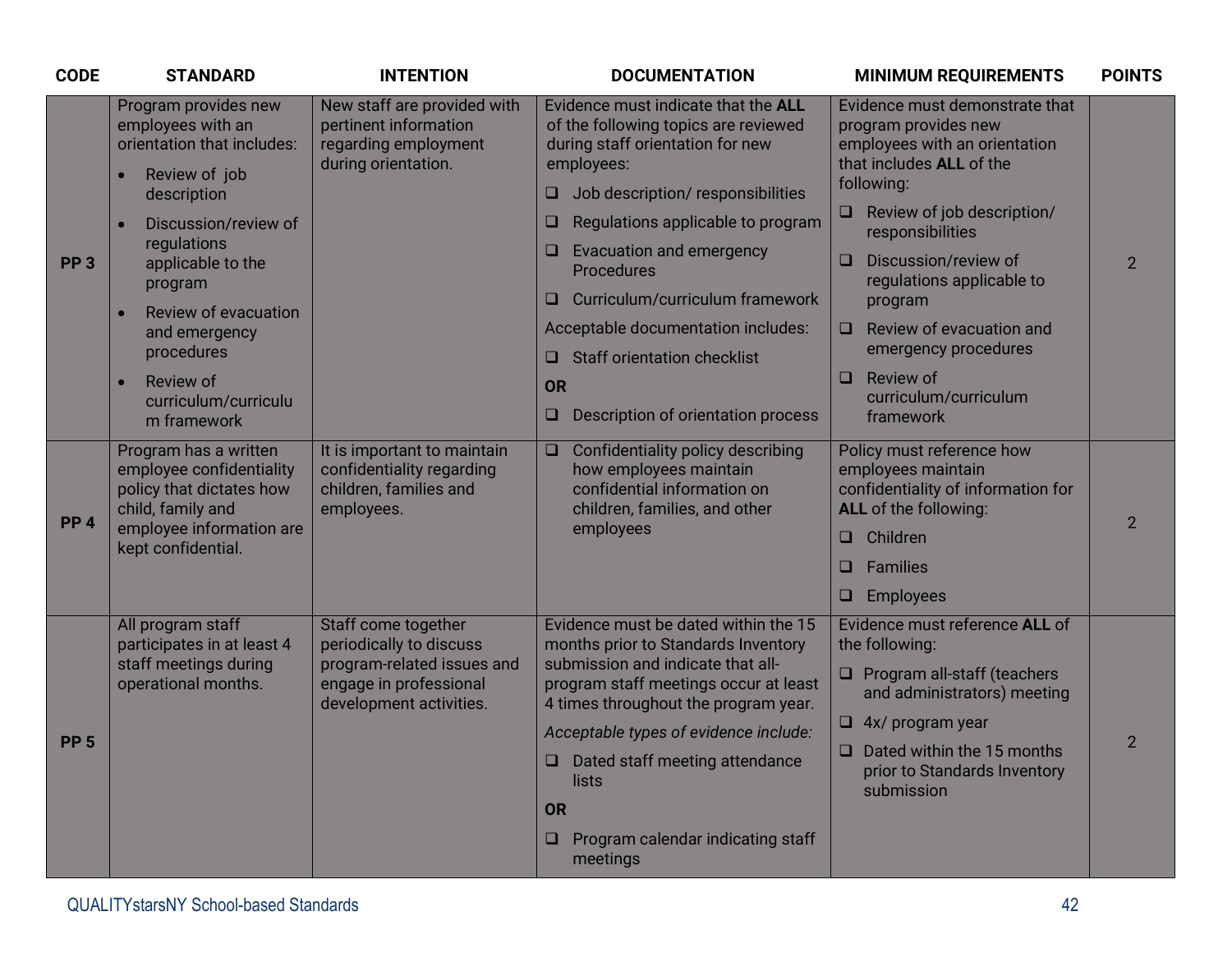| <b>CODE</b>     | <b>STANDARD</b>                                                                                                                                                           | <b>INTENTION</b>                                                                                                                                                                                                                                                                                  | <b>DOCUMENTATION</b>                                                                                                                                                                                                                                                                                                                                                                                                                 | <b>MINIMUM REQUIREMENTS</b>                                                                                                                                                                                                                                                                                                                                                                                              | <b>POINTS</b>  |
|-----------------|---------------------------------------------------------------------------------------------------------------------------------------------------------------------------|---------------------------------------------------------------------------------------------------------------------------------------------------------------------------------------------------------------------------------------------------------------------------------------------------|--------------------------------------------------------------------------------------------------------------------------------------------------------------------------------------------------------------------------------------------------------------------------------------------------------------------------------------------------------------------------------------------------------------------------------------|--------------------------------------------------------------------------------------------------------------------------------------------------------------------------------------------------------------------------------------------------------------------------------------------------------------------------------------------------------------------------------------------------------------------------|----------------|
|                 |                                                                                                                                                                           |                                                                                                                                                                                                                                                                                                   | <b>OR</b><br>Dated meeting notes<br>ᆸ<br><b>OR</b><br>Dated meeting agendas<br>ᆸ                                                                                                                                                                                                                                                                                                                                                     |                                                                                                                                                                                                                                                                                                                                                                                                                          |                |
| PP <sub>6</sub> | Written notes are taken<br>at program staff<br>meetings and then<br>shared with staff.                                                                                    | Distributed notes keep<br>everyone in the loop and<br>make sure everyone gets<br>the same information from<br>meetings. Also, notes are<br>important for keeping record<br>of events, increasing<br>accountability, and<br>facilitating communication.                                            | Provide ALL of the following dated<br>within the 15 months prior to<br>Standards Inventory submission.<br>$\Box$ Staff meeting notes from 2<br>meetings<br><b>AND</b><br>Email, memo, or statement<br>❏<br>referencing the sharing of notes                                                                                                                                                                                          | Evidence must include ALL of the<br>following:<br>$\Box$ 2 staff meeting notes<br><b>AND</b><br>Email, memo or statement<br>Q.<br>demonstrating how meeting<br>notes are shared with staff<br><b>AND</b><br>All dated within the 15<br>⊔.<br>months prior to Standards<br>Inventory submission                                                                                                                           | $\overline{2}$ |
| PP <sub>7</sub> | Program philosophy and<br>staff recruitment<br>strategies demonstrate<br>commitment to diversity,<br>equity, and inclusion, and<br>having staff reflect its<br>community. | Programs that are<br>committed to recruiting and<br>hiring culturally diverse staff<br>demonstrate their respect<br>for the families they serve<br>by having staff with similar<br>backgrounds who can<br>appreciate the impact that<br>family and community<br>culture has on young<br>children. | Provide ONE of the following:<br>Written philosophy or policy<br>$\Box$<br>statement (i.e. program<br>letterhead/logo is clearly visible or<br>it is clear that it is part of a<br>manual/handbook) referencing<br>program's commitment to<br>diversity, equity, and inclusion<br><b>OR</b><br>One copy of a written staff<br>$\Box$<br>recruitment strategy statement<br>that describes or reflects upon the<br>program's community | Evidence must include ONE of<br>the following:<br>Philosophy or policy<br>$\Box$<br>statement (i.e. program<br>letterhead/logo is clearly<br>visible or it is clear that it is<br>part of a manual/handbook)<br>referencing the program's<br>commitment to diversity,<br>equity, and inclusion.<br><b>OR</b><br>Staff recruitment strategy<br>□.<br>statement that<br>describes/reflects upon the<br>program's community | $\overline{2}$ |
| PP <sub>8</sub> | All employees have<br>formal, written                                                                                                                                     | Program leadership<br>provides structured<br>communication about                                                                                                                                                                                                                                  | Provide ALL of the following:                                                                                                                                                                                                                                                                                                                                                                                                        | Evidence must include all of the<br>following:                                                                                                                                                                                                                                                                                                                                                                           | $\overline{4}$ |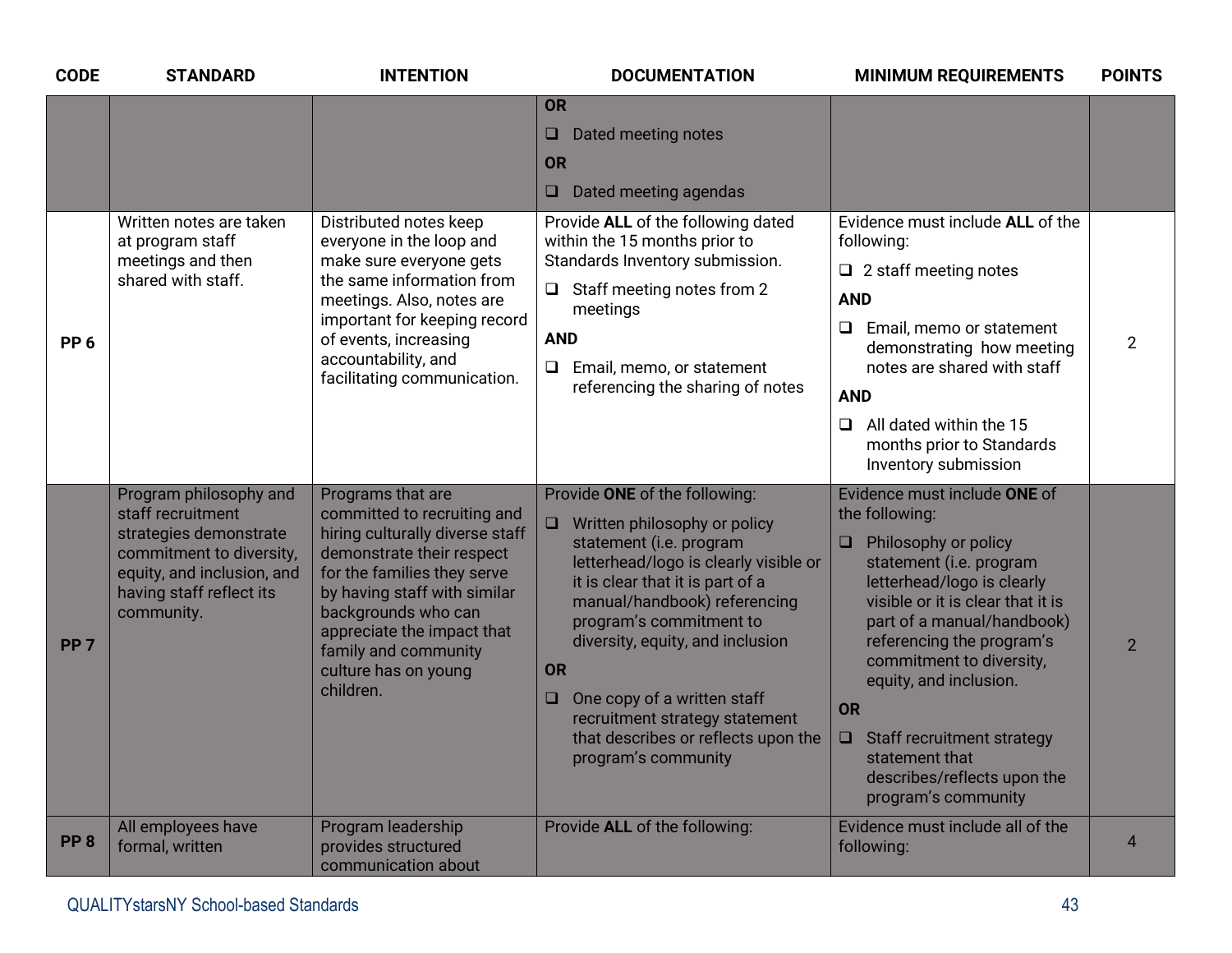| <b>CODE</b>     | <b>STANDARD</b>                                                                                                                                                                                                                     | <b>INTENTION</b>                                                                                                                                                                                                                                                                                                                                                                                                                                                                                                                                                                                                                                           | <b>DOCUMENTATION</b>                                                                                                                                                                                                                                                                                                                                                                                                                                                                                                                          | <b>MINIMUM REQUIREMENTS</b>                                                                                                                                                                                                                                                                                                                                                                                                                                                                                                                | <b>POINTS</b> |
|-----------------|-------------------------------------------------------------------------------------------------------------------------------------------------------------------------------------------------------------------------------------|------------------------------------------------------------------------------------------------------------------------------------------------------------------------------------------------------------------------------------------------------------------------------------------------------------------------------------------------------------------------------------------------------------------------------------------------------------------------------------------------------------------------------------------------------------------------------------------------------------------------------------------------------------|-----------------------------------------------------------------------------------------------------------------------------------------------------------------------------------------------------------------------------------------------------------------------------------------------------------------------------------------------------------------------------------------------------------------------------------------------------------------------------------------------------------------------------------------------|--------------------------------------------------------------------------------------------------------------------------------------------------------------------------------------------------------------------------------------------------------------------------------------------------------------------------------------------------------------------------------------------------------------------------------------------------------------------------------------------------------------------------------------------|---------------|
|                 | performance<br>assessments annually.                                                                                                                                                                                                | employee's performance of<br>job functions, establishes<br>ways for further<br>development, and highlights<br>goals and achievements.<br>This process is provided by<br>program leadership for all<br>teaching staff, management<br>and administration, and<br>other support roles.                                                                                                                                                                                                                                                                                                                                                                        | Policy statement (i.e. program<br>$\Box$<br>letterhead/logo is clearly visible or<br>it is clear that it is part of a<br>manual/handbook) indicating all<br>staff (including direct and non-<br>direct care staff) are formally<br>assessed at least 1x/program<br>year<br><b>AND</b><br>Completed performance<br>$\Box$<br>assessment for 1 administrative<br>staff position AND 1 teaching<br>staff position dated within the 15<br>months prior to Standards<br>Inventory submission                                                       | For policy statement:<br>$\Box$ All staff are assessed at least<br>1x/ program year<br><b>AND</b><br>For performance assessments:<br>$\Box$ Criteria are objective,<br>behavior-based and related to<br>the job functions<br>$\Box$ Dated within the 15 months<br>prior to Standards Inventory<br>submission<br>$\Box$ For 1 administrative staff<br>AND 1 teaching staff position                                                                                                                                                         |               |
| PP <sub>9</sub> | Teaching staff have<br>individual professional<br>development plans that<br>match the Core Body of<br>Knowledge: New York<br>State's Core<br><b>Competencies for Early</b><br><b>Childhood Educators</b><br>(CBK) competency areas. | Every member of the<br>professional staff will<br>benefit personally and<br>professionally from having<br>an individual, written<br>professional development<br>plan in order to effectively<br>track each individual's<br>course for gaining<br>knowledge and skills on all<br>topics related to early<br>childhood education.<br>The Core Body of<br>Knowledge (CBK) outlines<br>recommended practices for<br>professionals who work<br>directly with young children.<br>These practices offer a road<br>map for building meaningful<br>relationships with children,<br>families and colleagues; for<br>creating nurturing,<br>stimulating environments; | Provide ONE of the following for 1<br>teaching staff position completed<br>within the 15 months prior to<br>Standards Inventory Submission.<br>One copy of CBK Professional<br>$\Box$<br>Development Planning Tool Plan<br><b>OR</b><br>One copy of a Paula Jorde Bloom<br>$\Box$<br><b>Staff Development Action Plan</b><br><b>OR</b><br>One copy of:<br>$\Box$<br>Another professional<br>development plan<br><b>AND</b><br>Written statement<br>⊔<br>referencing how plan(s)<br>aligns with at least two of the<br><b>CBK</b> competencies | Evidence must reference all of<br>the following:<br>$\Box$ Completed copy of one of the<br>following for 1 teaching staff<br>position:<br>□ CBK Professional<br><b>Development Planning</b><br><b>Tool Plan</b><br>Paula Jorde Bloom Staff<br>□<br>Development Action Plan,<br>Other plan AND<br>$\Box$<br>statement of how the<br>plan aligns with at least 2<br><b>CBK</b> areas<br>Dated within the 15 months<br>□<br>prior to Standards Inventory<br>submission<br><b>CBK COMPETENCY AREAS:</b><br>1. Child Growth and<br>Development; | 5             |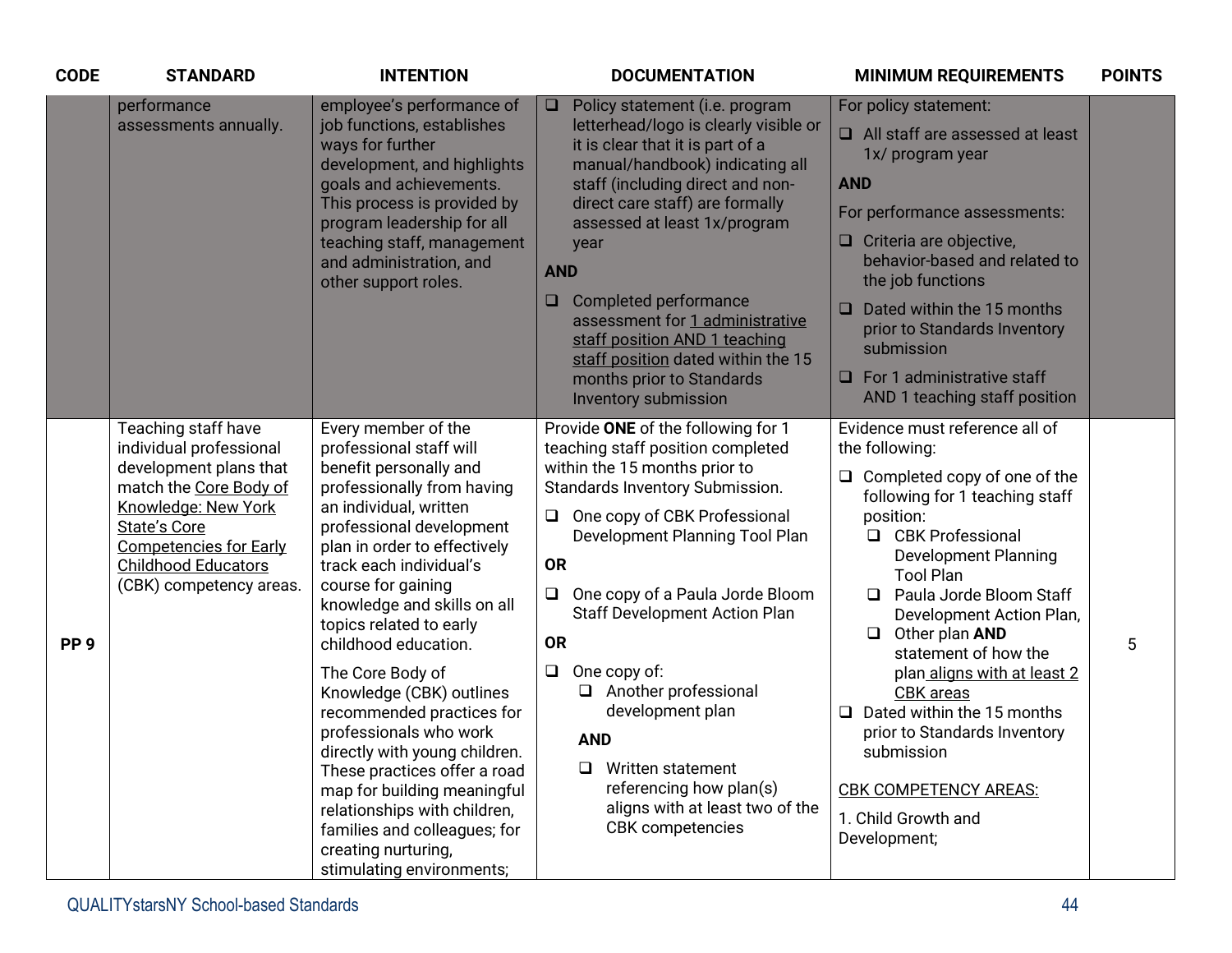| <b>CODE</b>  | <b>STANDARD</b>                                                                                                                | <b>INTENTION</b>                                                                                                                                                                           | <b>DOCUMENTATION</b>                                                                                                                                                                                                                                                                                                                                                                                                                                                                                                            | <b>MINIMUM REQUIREMENTS</b>                                                                                                                                                                                                                                                                                                                                                                                                                                                                                                         | <b>POINTS</b> |
|--------------|--------------------------------------------------------------------------------------------------------------------------------|--------------------------------------------------------------------------------------------------------------------------------------------------------------------------------------------|---------------------------------------------------------------------------------------------------------------------------------------------------------------------------------------------------------------------------------------------------------------------------------------------------------------------------------------------------------------------------------------------------------------------------------------------------------------------------------------------------------------------------------|-------------------------------------------------------------------------------------------------------------------------------------------------------------------------------------------------------------------------------------------------------------------------------------------------------------------------------------------------------------------------------------------------------------------------------------------------------------------------------------------------------------------------------------|---------------|
|              | as a professional in an                                                                                                        | and for developing oneself                                                                                                                                                                 |                                                                                                                                                                                                                                                                                                                                                                                                                                                                                                                                 | 2. Family and Community<br>Partnerships;                                                                                                                                                                                                                                                                                                                                                                                                                                                                                            |               |
|              |                                                                                                                                | incredibly important field.                                                                                                                                                                |                                                                                                                                                                                                                                                                                                                                                                                                                                                                                                                                 | 3. Observation and Assessment;                                                                                                                                                                                                                                                                                                                                                                                                                                                                                                      |               |
|              |                                                                                                                                | The CBK is structured to<br>consider all areas                                                                                                                                             |                                                                                                                                                                                                                                                                                                                                                                                                                                                                                                                                 | 4. Environment and Curriculum;                                                                                                                                                                                                                                                                                                                                                                                                                                                                                                      |               |
|              |                                                                                                                                | established by NYS as being                                                                                                                                                                |                                                                                                                                                                                                                                                                                                                                                                                                                                                                                                                                 | 5. Health, Safety, and Nutrition;                                                                                                                                                                                                                                                                                                                                                                                                                                                                                                   |               |
|              |                                                                                                                                | essential competencies for<br>early childhood educators.                                                                                                                                   |                                                                                                                                                                                                                                                                                                                                                                                                                                                                                                                                 | 6. Professionalism and<br>Leadership; and                                                                                                                                                                                                                                                                                                                                                                                                                                                                                           |               |
|              |                                                                                                                                |                                                                                                                                                                                            |                                                                                                                                                                                                                                                                                                                                                                                                                                                                                                                                 | 7. Administration and<br>Management.                                                                                                                                                                                                                                                                                                                                                                                                                                                                                                |               |
| <b>PP 10</b> | Performance<br>assessment, including<br>observations and<br>feedback, informs<br>individual professional<br>development plans. | Assessments that are based<br>in part on observations are<br>not a stand-alone solution<br>but are used as a part of a<br>continuous performance<br>management and<br>development process. | Provide ALL of the following:<br>Copy of a completed performance<br>$\Box$<br>assessment for 1 teaching staff<br>position that includes<br>observation(s), assessment<br>criteria and comments/feedback<br><b>AND</b><br>Professional development plan<br>$\Box$<br>with at least 2 goal statements<br>highlighted with link to<br>performance assessments clearly<br>demonstrated<br><b>CBK Professional Development</b><br>Planning Tool Plan, Paula Jorde<br>Bloom Staff Development Action Plan,<br>or other plans qualify. | Evidence must reference ALL of<br>the following for 1 teaching staff<br>position:<br>Performance assessment:<br>Indication of completion (no<br>$\Box$<br><b>BLANK</b> templates)<br>Observation(s)<br>$\Box$<br>Other assessment(s) criteria<br>$\Box$<br>Feedback on observations<br>0<br>and/or other assessment<br>criteria<br><b>Professional development plan:</b><br>At least 2 goal statements<br>$\Box$<br>Demonstrates link to<br>$\Box$<br>assessments (via referencing<br>assessment criteria, such as<br>observations) | 5             |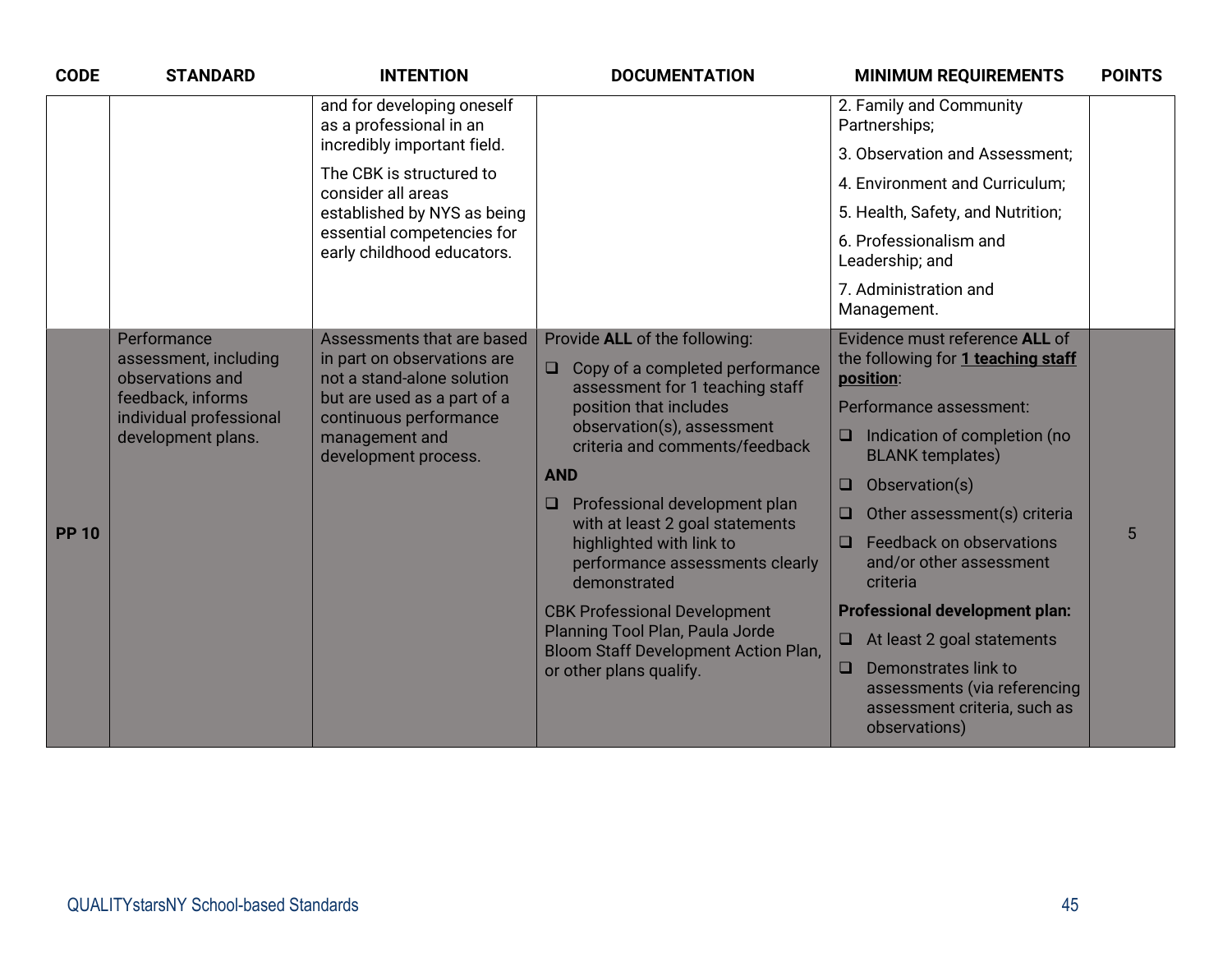#### Staff Compensation and Benefits (SCB) -13 points

| <b>CODE</b>      | <b>STANDARD</b>                                                                                                                                                                                                                                                                                         | <b>INTENTION</b>                                                                                             | <b>DOCUMENTATION</b>                                                                                                                                                                                                                                                                                                                                                                                       | <b>MINIMUM REQUIREMENTS</b>                                                                                                                                                                                                                                                                                                                                                                                                                                                                                                                                                                                                                                           | <b>POINTS</b> |
|------------------|---------------------------------------------------------------------------------------------------------------------------------------------------------------------------------------------------------------------------------------------------------------------------------------------------------|--------------------------------------------------------------------------------------------------------------|------------------------------------------------------------------------------------------------------------------------------------------------------------------------------------------------------------------------------------------------------------------------------------------------------------------------------------------------------------------------------------------------------------|-----------------------------------------------------------------------------------------------------------------------------------------------------------------------------------------------------------------------------------------------------------------------------------------------------------------------------------------------------------------------------------------------------------------------------------------------------------------------------------------------------------------------------------------------------------------------------------------------------------------------------------------------------------------------|---------------|
| SCB <sub>1</sub> | Program has an up-to-date<br>written wage scale that is<br>based on position, education,<br>certificates/credentials,, and<br>years of relevant experience.                                                                                                                                             | Staff is paid wages in line with<br>qualifications and experience.                                           | Wage scale that is based<br>$\Box$<br>upon position, education,<br>certificates/credentials,<br>and years of relevant<br>experience                                                                                                                                                                                                                                                                        | Evidence must include a<br>wage scale that is based<br>upon:<br>$\Box$ Position<br>Education<br>0<br><b>Certificates/Credentials</b><br>□<br>Years of relevant<br>□<br>experience                                                                                                                                                                                                                                                                                                                                                                                                                                                                                     | 1             |
| SCB <sub>2</sub> | Program offers full-time staff a<br>compensation package with<br>benefit options: (2 POINTS<br>PER BENEFIT OPTION, UP TO 8<br>POINTS MAXIMUM)<br>Paid holidays<br>❏<br>Paid time off (sick,<br>□<br>vacation, personal)<br><b>Health insurance</b><br>□<br><b>Professional development</b><br>❏<br>days | Staff is provided with a<br>comprehensive benefits<br>package to support personal<br>and professional needs. | Evidence of benefit options<br>program offers full-time staff.<br>Acceptable types of evidence<br>include:<br>Employee handbook<br>O<br>detailing benefits<br>OR<br>Compensation package<br>⊔<br><b>OR</b><br><b>Employee policy</b><br>Q<br>If submitting details from a<br>large document, evidence<br>must be clearly labeled, refer<br>to specific page numbers, or<br>highlight relevant information. | Evidence program provides<br>one or more of the following<br>benefits must reference all<br>full-time staff. (Program<br>earns 2 points for each<br>benefit offered for a<br>potential total of 8 points)<br>$\Box$ Paid holidays offered as<br>a benefit option (2<br>points)<br>Paid time off (sick,<br>$\Box$<br>vacation, personal)<br>offered as a benefit<br>option (2 points)<br>Health insurance offered<br>□<br>as a benefit option (2)<br>points)<br>Professional<br>development offered as<br>a benefit option (2<br>points)<br>If submitting details from a<br>large document, evidence<br>must be clearly labeled, refer<br>to specific page numbers, or | $2 - 8$       |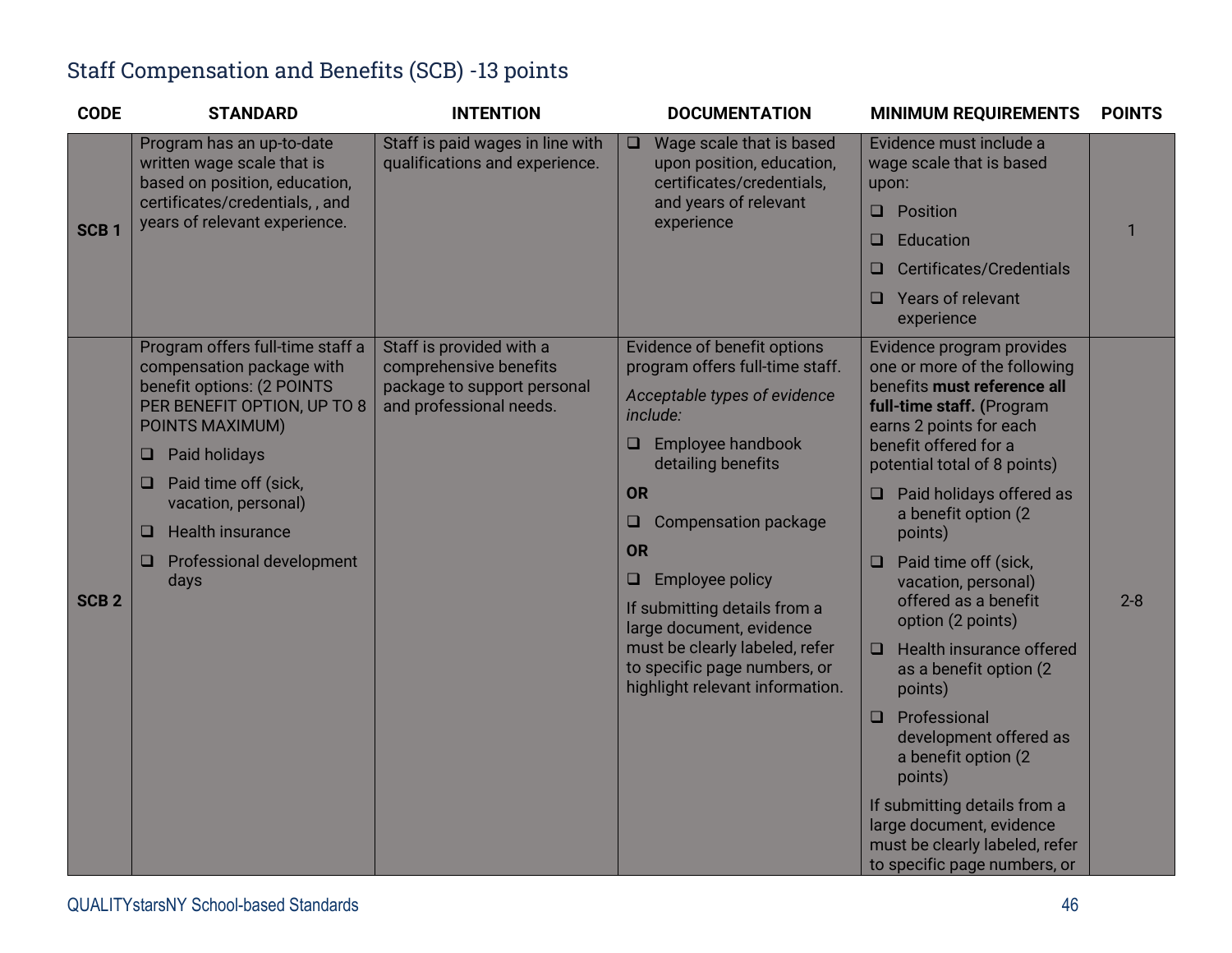| <b>CODE</b>      | <b>STANDARD</b>                                                                                                                                                                                                                                                                                                                                                                                                                                                                                                                                                                                                                                                  | <b>INTENTION</b>                                                                                                                                              | <b>DOCUMENTATION</b>                                                                                                                                                                                                                                                                                                                                                                                                                                                       | <b>MINIMUM REQUIREMENTS</b>                                                                                                                                                                                                                                                                                                                                                                                                                                                                                                                                                                                                        | <b>POINTS</b> |
|------------------|------------------------------------------------------------------------------------------------------------------------------------------------------------------------------------------------------------------------------------------------------------------------------------------------------------------------------------------------------------------------------------------------------------------------------------------------------------------------------------------------------------------------------------------------------------------------------------------------------------------------------------------------------------------|---------------------------------------------------------------------------------------------------------------------------------------------------------------|----------------------------------------------------------------------------------------------------------------------------------------------------------------------------------------------------------------------------------------------------------------------------------------------------------------------------------------------------------------------------------------------------------------------------------------------------------------------------|------------------------------------------------------------------------------------------------------------------------------------------------------------------------------------------------------------------------------------------------------------------------------------------------------------------------------------------------------------------------------------------------------------------------------------------------------------------------------------------------------------------------------------------------------------------------------------------------------------------------------------|---------------|
|                  |                                                                                                                                                                                                                                                                                                                                                                                                                                                                                                                                                                                                                                                                  |                                                                                                                                                               |                                                                                                                                                                                                                                                                                                                                                                                                                                                                            | highlight relevant<br>information.                                                                                                                                                                                                                                                                                                                                                                                                                                                                                                                                                                                                 |               |
| SCB <sub>3</sub> | Program offers full-time staff a<br>compensation package with at<br>least 3 of the following benefit<br>options:<br>Information on accessing<br>Q<br>state family leave benefits<br>Flexible scheduling<br>$\Box$<br>Retirement<br>Q<br>Life insurance<br>$\Box$<br>Flexible spending account<br>Q<br>$\Box$<br>Dependent care assistance<br>plan<br>Tuition discounts for<br>$\Box$<br>employee's children<br>Tuition reimbursement for<br>❏<br>education<br>$\Box$<br>Employee assistance<br>program<br>Dental insurance<br>Q<br>Vision care plan<br>$\Box$<br>Bereavement leave<br>$\Box$<br>Vision care plan<br>$\Box$<br><b>Bereavement leave</b><br>$\Box$ | Staff is provided with a<br>comprehensive benefits<br>package to support personal<br>and professional needs<br>including support for other<br>family members. | Evidence must indicate that<br>the program offers at least 3 of<br>the listed benefit options for<br>full time staff.<br>Acceptable types of evidence<br>include:<br>Employee handbook<br>$\Box$<br>detailing benefits<br><b>OR</b><br>Compensation package<br>❏<br><b>OR</b><br>Employee policy<br>$\Box$<br>If submitting details from a<br>large document, evidence<br>must be clearly labeled, refer<br>to specific page numbers, or<br>highlight relevant information | Evidence must reference the<br>following:<br>All full-time staff<br>$\Box$<br>At least 3 of the<br>$\Box$<br>following benefit<br>options:<br>Information on<br>◻<br>accessing state<br>family leave<br>benefits<br>Flexible scheduling<br>$\Box$<br>Retirement<br>□<br>Life insurance<br>□<br>Flexible spending<br>❏<br>account<br>Dependent care<br>$\Box$<br>assistance plan<br>$\Box$ Tuition discounts<br>for employee's<br>children<br>Tuition<br>$\Box$<br>reimbursement for<br>education<br>Employee<br>$\Box$<br>assistance program<br>Dental insurance<br>$\Box$<br>Vision care plan<br>$\Box$<br>Bereavement leave<br>□ | 3             |
| SCB <sub>4</sub> | Program offers part-time staff<br>a pro-rated compensation<br>package that includes, at a<br>minimum, paid time off.                                                                                                                                                                                                                                                                                                                                                                                                                                                                                                                                             | Part-time staff is provided with<br>some employment benefits,<br>including paid time off, at a<br>minimum.                                                    | Evidence must reference some<br>or all of the listed benefit<br>options for part-time staff.<br>Acceptable types of evidence<br>include:                                                                                                                                                                                                                                                                                                                                   | Evidence must reference:<br>$\Box$ Part-time staff<br>compensation package<br>Pro-rated<br>◻                                                                                                                                                                                                                                                                                                                                                                                                                                                                                                                                       |               |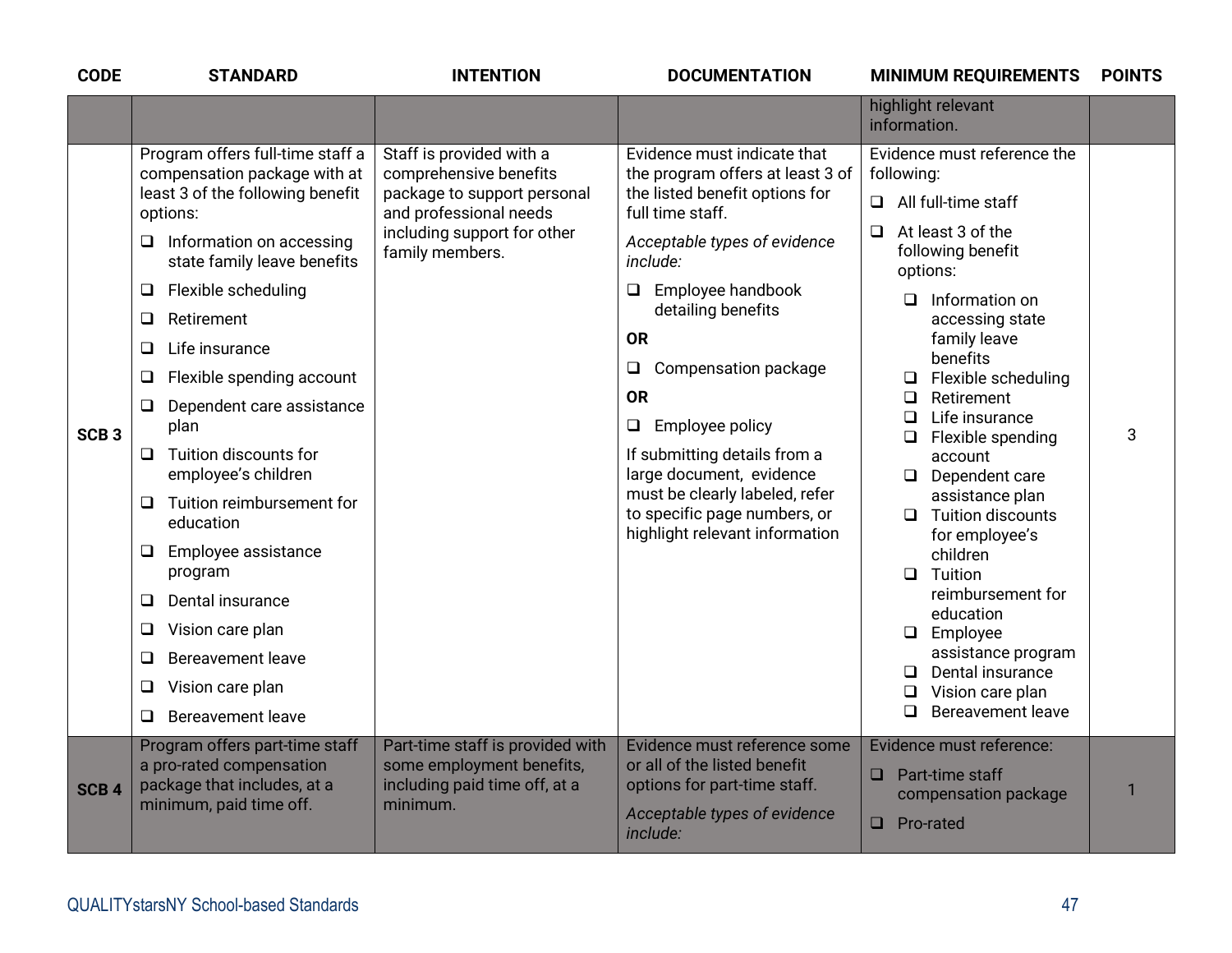| <b>CODE</b> | <b>STANDARD</b> | <b>INTENTION</b> | <b>DOCUMENTATION</b>                              | <b>MINIMUM REQUIREMENTS</b>         | <b>POINTS</b> |
|-------------|-----------------|------------------|---------------------------------------------------|-------------------------------------|---------------|
|             |                 |                  | Employee handbook<br>$\Box$<br>detailing benefits | $\Box$ PAID time off, at<br>minimum |               |
|             |                 |                  | OR                                                |                                     |               |
|             |                 |                  | Compensation package<br>$\Box$                    |                                     |               |
|             |                 |                  | <b>OR</b>                                         |                                     |               |
|             |                 |                  | $\Box$<br><b>Employee policy</b>                  |                                     |               |
|             |                 |                  | <b>OR</b>                                         |                                     |               |
|             |                 |                  | $\Box$<br>Other                                   |                                     |               |

### Staff Planning (SP) - 13 points

| <b>CODE</b>     | <b>STANDARD</b>                                            | <b>INTENTION</b>                                    | <b>DOCUMENTATION</b>                                                                                                                                               | <b>MINIMUM REQUIREMENTS</b>                  | <b>POINTS</b>             |
|-----------------|------------------------------------------------------------|-----------------------------------------------------|--------------------------------------------------------------------------------------------------------------------------------------------------------------------|----------------------------------------------|---------------------------|
|                 | Program has a written<br>general plan to cover             | The program has<br>deliberately considered and      | Plan for absences, both planned<br>$\Box$<br>and unplanned                                                                                                         | Evidence must reference<br><b>BOTH:</b>      |                           |
| SP <sub>1</sub> | planned and unplanned<br>absences.                         | formalized a process to<br>address absences to      |                                                                                                                                                                    | <b>Planned staff absences</b><br>□           | 3                         |
|                 |                                                            | ensure that program                                 |                                                                                                                                                                    | <b>AND</b>                                   |                           |
|                 |                                                            | activities proceed as usual.                        |                                                                                                                                                                    | Unplanned staff<br>⊔<br>absences             |                           |
|                 | Program provides lead                                      | The program supports                                | Evidence must indicate that at least 1                                                                                                                             | Evidence must reference:                     |                           |
|                 | teachers with at least 1 hour<br>of paid planning time per | teachers in preparing for<br>class time activities. | hour of paid planning time each week<br>is provided for lead teachers                                                                                              | Lead teachers<br>$\Box$                      |                           |
|                 | week.                                                      |                                                     | Acceptable types of evidence include:                                                                                                                              | <b>Provided at least 1</b><br>ш<br>hour/week |                           |
| SP <sub>2</sub> |                                                            |                                                     | <b>Staffing plan</b><br>u.                                                                                                                                         | <b>PAID</b> planning time<br>□               | 4                         |
|                 |                                                            |                                                     | <b>OR</b>                                                                                                                                                          |                                              |                           |
|                 |                                                            |                                                     | Policy statement or staff<br>u.<br>handbook excerpt (i.e. program<br>letterhead/logo is clearly visible<br>or it is clear that it is part of a<br>manual/handbook) |                                              |                           |
| SP <sub>3</sub> | Program provides at least 1                                | The program supports                                | Evidence must indicate that                                                                                                                                        | Evidence must reference:                     | $\boldsymbol{\varLambda}$ |
|                 | hour every other week of<br>paid planning time for         | teachers to come together<br>and collaborate on     | classroom staff are provided at least<br>one hour of paid collaborative                                                                                            | $\Box$ Classroom staff                       |                           |